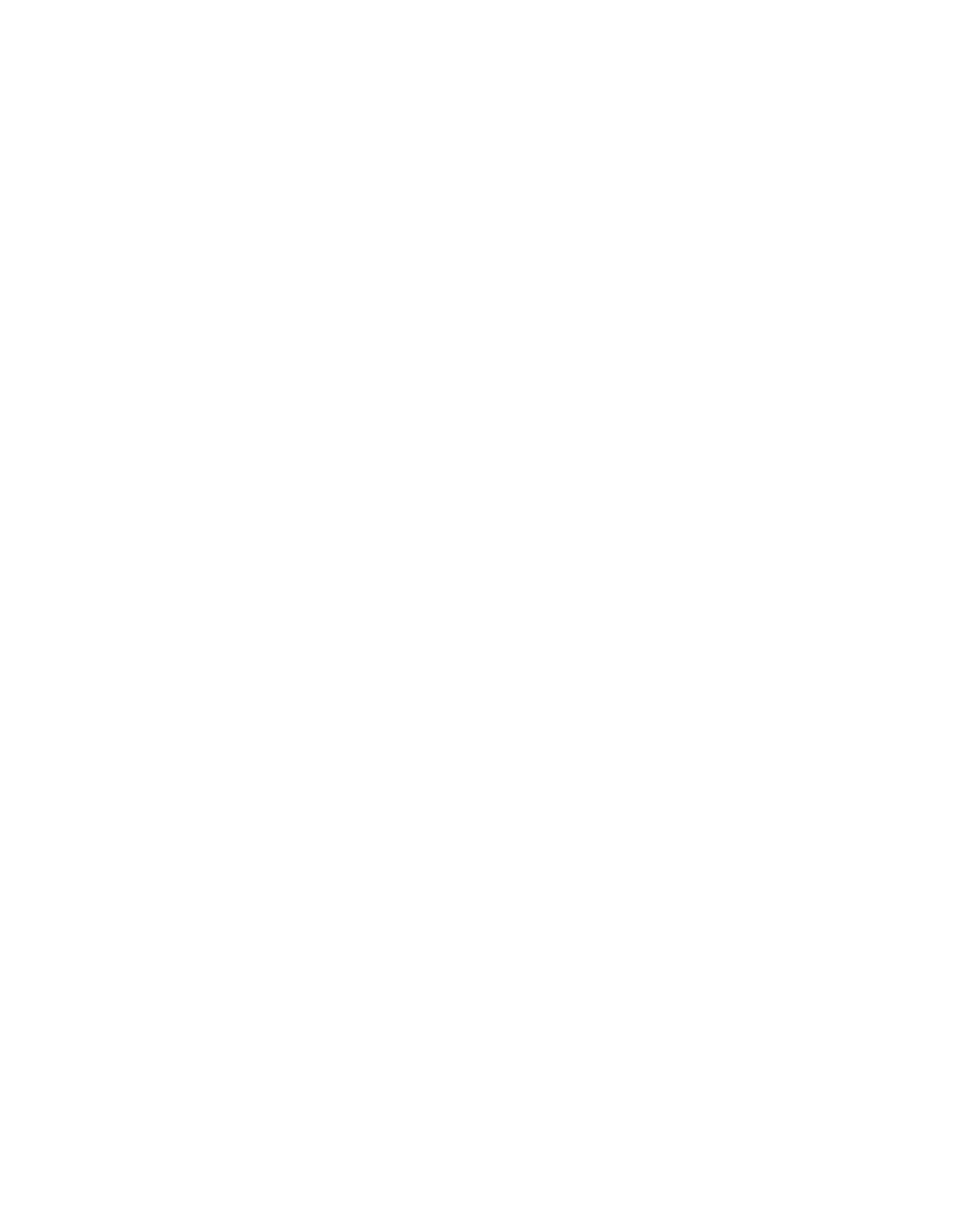# <span id="page-2-0"></span>**TABLE OF CONTENTS**

| 1.0 |       |                                                                                                                                                                                                                                |
|-----|-------|--------------------------------------------------------------------------------------------------------------------------------------------------------------------------------------------------------------------------------|
| 1.1 |       |                                                                                                                                                                                                                                |
| 1.2 |       |                                                                                                                                                                                                                                |
|     | 1.2.1 | Goal 1: Communication among departments, customers, Vendors and staff will be timely and accurate 1                                                                                                                            |
|     | 1.2.2 | Goal 2: Information in City databases will be readily accessible to all with appropriate need to view and/or                                                                                                                   |
|     | 1.2.3 |                                                                                                                                                                                                                                |
|     | 1,2.4 | Goal 4: Staff will be efficient and effective in the use of all appropriate technology systems 2                                                                                                                               |
|     | 1.2.5 | Goal 5: City Technology acquisitions shall optimize the coordination of data interchange with existing<br>systems in all departments and adhere to standards of connectivity, compatibility, and support 2                     |
|     | 1.2.6 | Goal 6: The City will remain prepared at all times to transfer the operation of mission-critical systems to<br>alternate computer systems in the event of disaster and preserve the integrity of all informational databases 3 |
|     |       |                                                                                                                                                                                                                                |
| 2.1 |       |                                                                                                                                                                                                                                |
|     | 2.1.1 |                                                                                                                                                                                                                                |
|     | 2.1.2 |                                                                                                                                                                                                                                |
|     | 2.1.3 |                                                                                                                                                                                                                                |
|     | 2.1.4 |                                                                                                                                                                                                                                |
|     | 2.1.5 |                                                                                                                                                                                                                                |
|     | 2.1.6 |                                                                                                                                                                                                                                |
|     | 2.1.7 |                                                                                                                                                                                                                                |
| 2.2 |       |                                                                                                                                                                                                                                |
|     | 2.2.1 |                                                                                                                                                                                                                                |
|     | 2.2.2 |                                                                                                                                                                                                                                |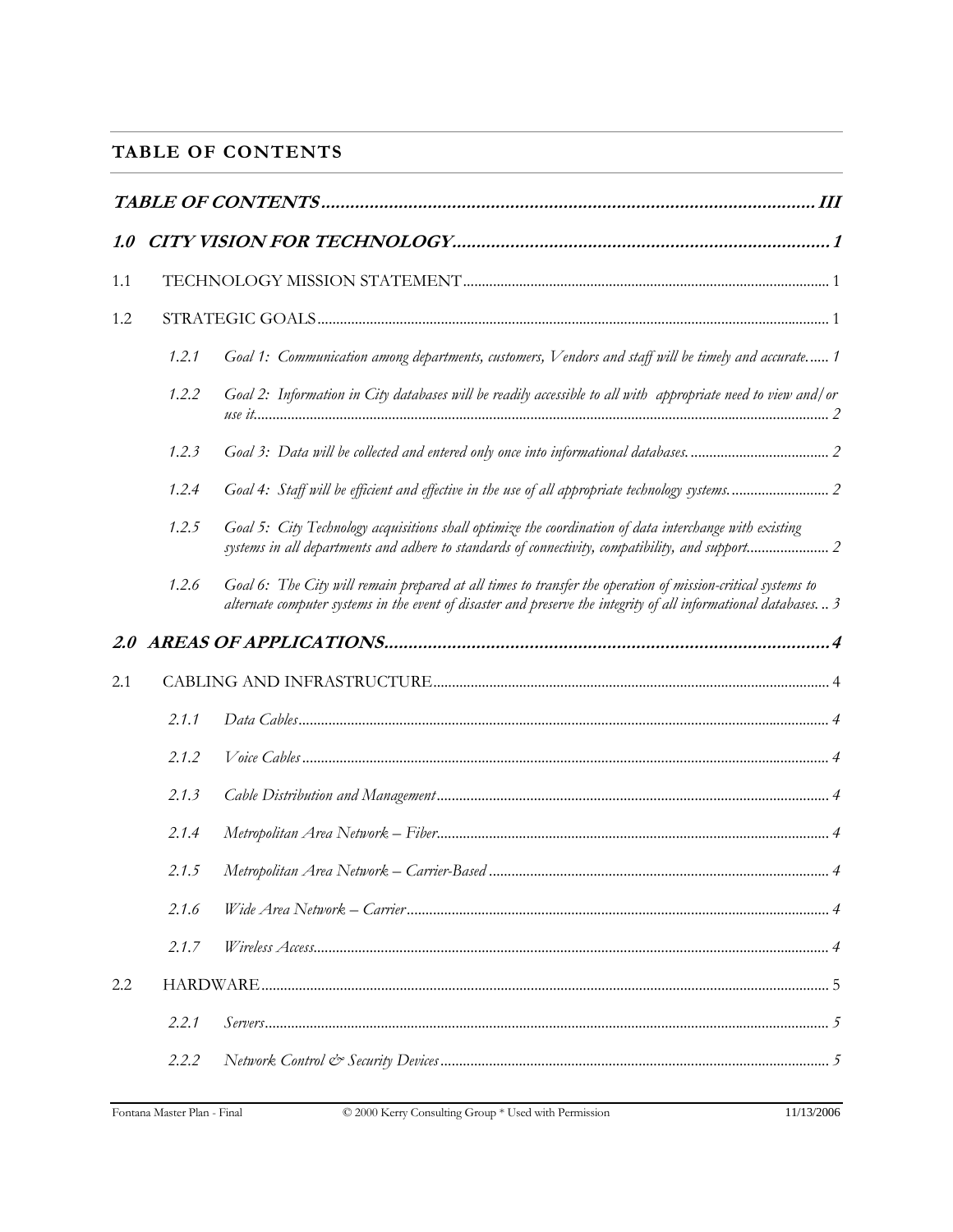|           | <b>CITY OF FONTANA</b> |                   | <b>MASTER PLAN FOR TECHNOLOGY</b> |
|-----------|------------------------|-------------------|-----------------------------------|
| 2006-2010 |                        | TABLE OF CONTENTS | PAGE V                            |
|           | 2.2.3                  |                   |                                   |
|           | 2.2.4                  |                   |                                   |
|           | 2.2.5                  |                   |                                   |
| 2.3       |                        |                   |                                   |
|           | 2.3.1                  |                   |                                   |
|           | 2.3.2                  |                   |                                   |
|           | 2.3.3                  |                   |                                   |
|           | 2.3.4                  |                   |                                   |
|           | 2.3.5                  |                   |                                   |
|           | 2.3.6                  |                   |                                   |
|           | 2.3.6                  |                   |                                   |
|           | 2.3.7                  |                   |                                   |
|           | 2.3.8                  |                   |                                   |
|           | 2.3.9                  |                   |                                   |
|           | 2.3.10                 |                   |                                   |
|           | 2.3.11                 |                   |                                   |
|           | 2,3,12                 |                   |                                   |
| 2.4       |                        |                   |                                   |
|           | 2.1.4                  |                   |                                   |
|           | 2.4.2                  |                   |                                   |
|           | 2.4.3                  |                   |                                   |
|           | 2.4.4                  |                   |                                   |
|           | 2.4.5                  |                   |                                   |
|           | 2.4.6                  |                   |                                   |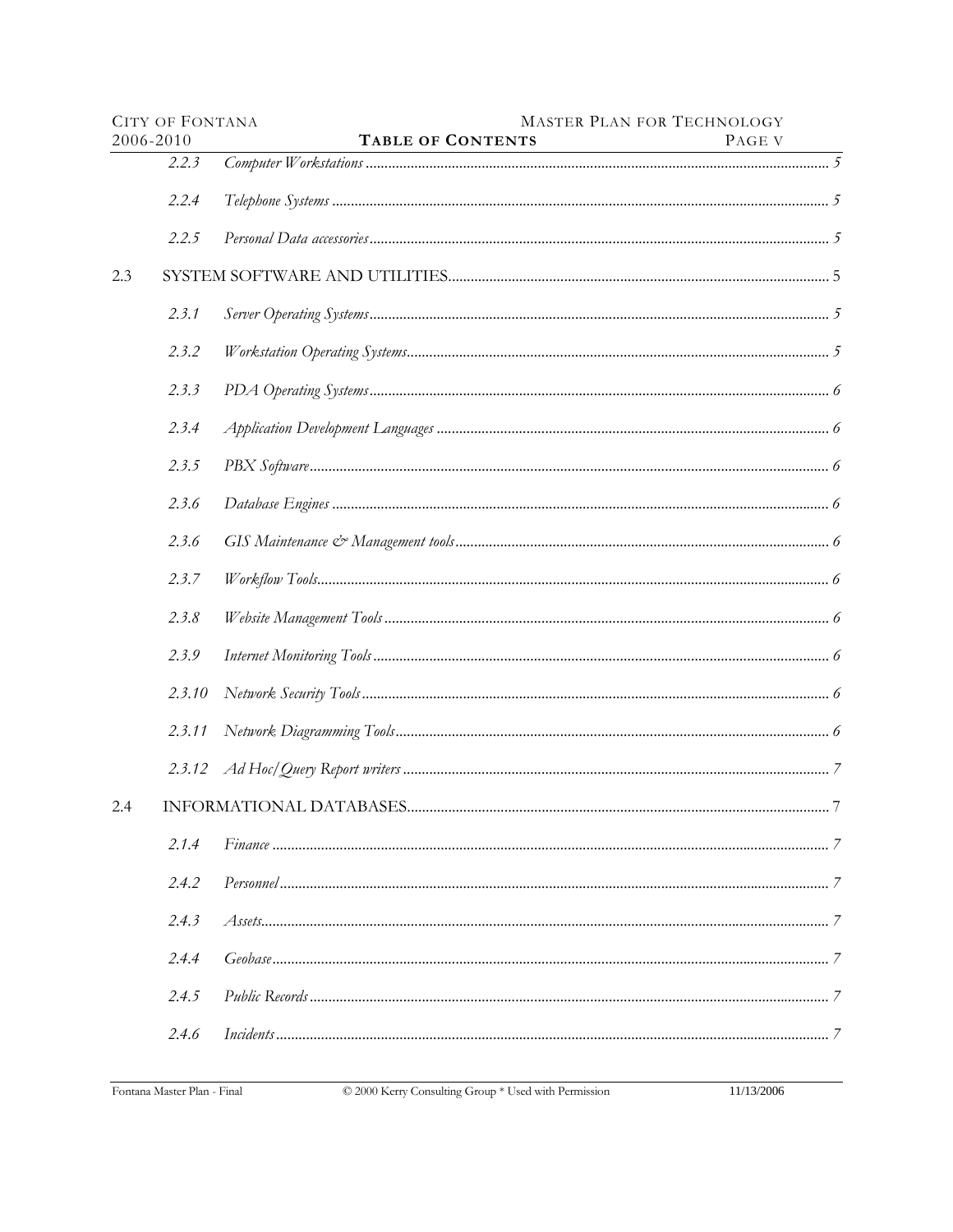|     | <b>CITY OF FONTANA</b> |                          | <b>MASTER PLAN FOR TECHNOLOGY</b> |
|-----|------------------------|--------------------------|-----------------------------------|
|     | 2006-2010              | <b>TABLE OF CONTENTS</b> | PAGE V                            |
|     | 2.4.7                  |                          |                                   |
| 2.5 |                        |                          |                                   |
|     | 2.5.1                  |                          |                                   |
|     | 2.5.2                  |                          |                                   |
|     | 2.5.3                  |                          |                                   |
|     | 2.5.4                  |                          |                                   |
|     | 2.5.5                  |                          |                                   |
|     | 2.5.6                  |                          |                                   |
|     | 2.5.7                  |                          |                                   |
|     | 2.5.8                  |                          |                                   |
| 2.6 |                        |                          |                                   |
|     | 2.6.1                  |                          |                                   |
|     | 2.6.2                  |                          |                                   |
|     | 2.6.3                  |                          |                                   |
|     | 2.6.4                  |                          |                                   |
|     | 2.6.5                  |                          |                                   |
|     | 2.6.6                  |                          |                                   |
|     | 2.6.7                  |                          |                                   |
|     | 2.6.8                  |                          |                                   |
|     | 2.6.9                  |                          |                                   |
|     | 2.6.10                 |                          |                                   |
|     |                        |                          |                                   |
| 3.1 |                        |                          |                                   |
|     | 3.1.1                  |                          |                                   |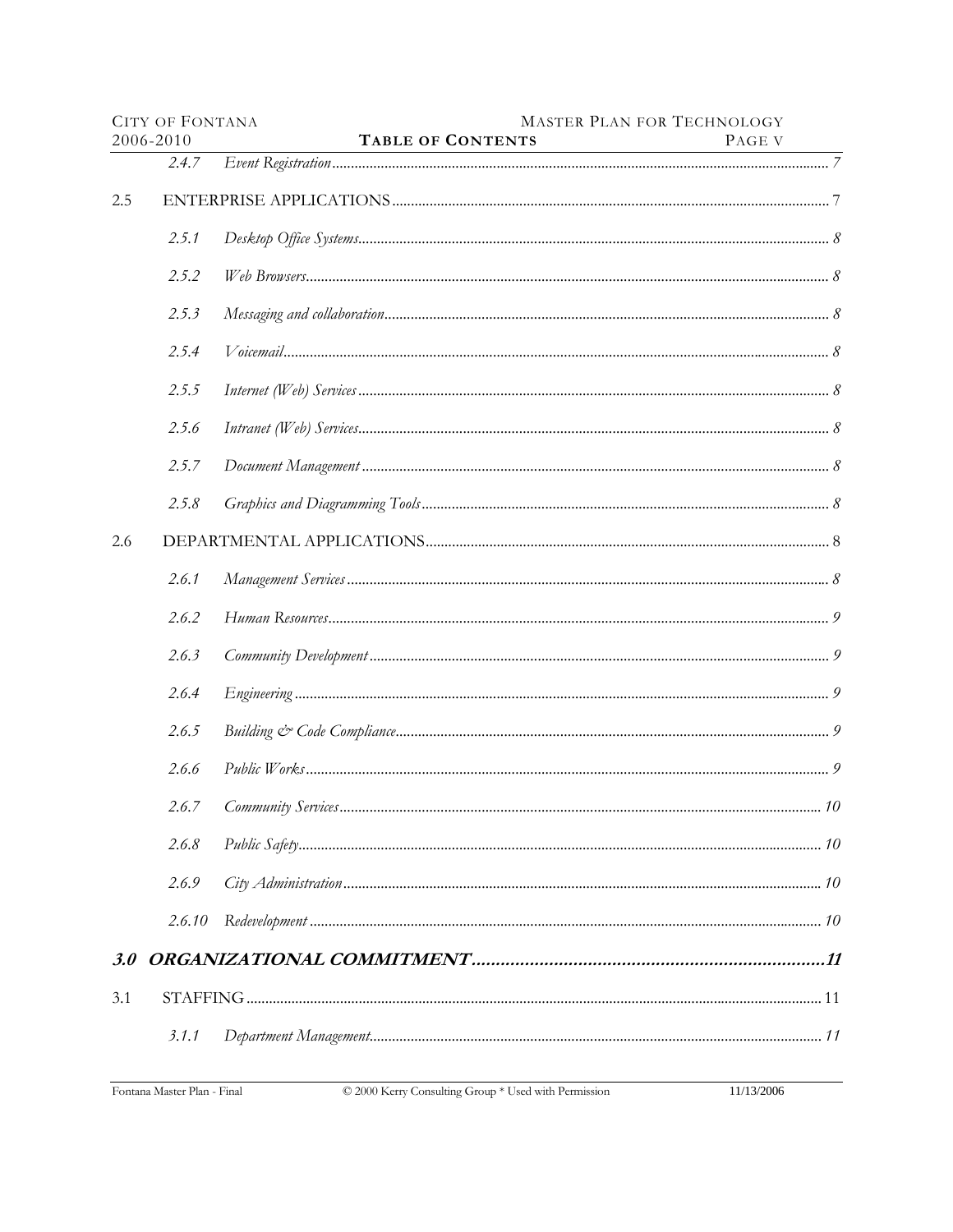|     | <b>CITY OF FONTANA</b> |                          | <b>MASTER PLAN FOR TECHNOLOGY</b> |
|-----|------------------------|--------------------------|-----------------------------------|
|     | 2006-2010              | <b>TABLE OF CONTENTS</b> | PAGE V                            |
|     | 3.1.2                  |                          |                                   |
|     | 3.1.3                  |                          |                                   |
|     | 3.1.4                  |                          |                                   |
|     | 3.1.5                  |                          |                                   |
|     | 3.1.6                  |                          |                                   |
|     | 3.1.7                  |                          |                                   |
|     | 3.1.8                  |                          |                                   |
|     | 3.1.9                  |                          |                                   |
|     | 3.1.10                 |                          |                                   |
| 3.2 |                        |                          |                                   |
|     | 3.2.1                  |                          |                                   |
|     | 3.2.2                  |                          |                                   |
| 4.0 |                        |                          |                                   |
| 4.1 |                        |                          |                                   |
|     | 4.1.1                  |                          |                                   |
|     | 4.1.2                  |                          |                                   |
|     | 4.1.3                  |                          |                                   |
|     | 4.1.3                  |                          | $\ldots$ 24                       |
|     | 4.1.4                  |                          |                                   |
| 4.2 |                        |                          |                                   |
|     | 4.2.1                  |                          |                                   |
|     | 4.2.3                  |                          |                                   |
|     | 4.2.4                  |                          |                                   |
| 4.3 |                        |                          |                                   |
|     |                        |                          |                                   |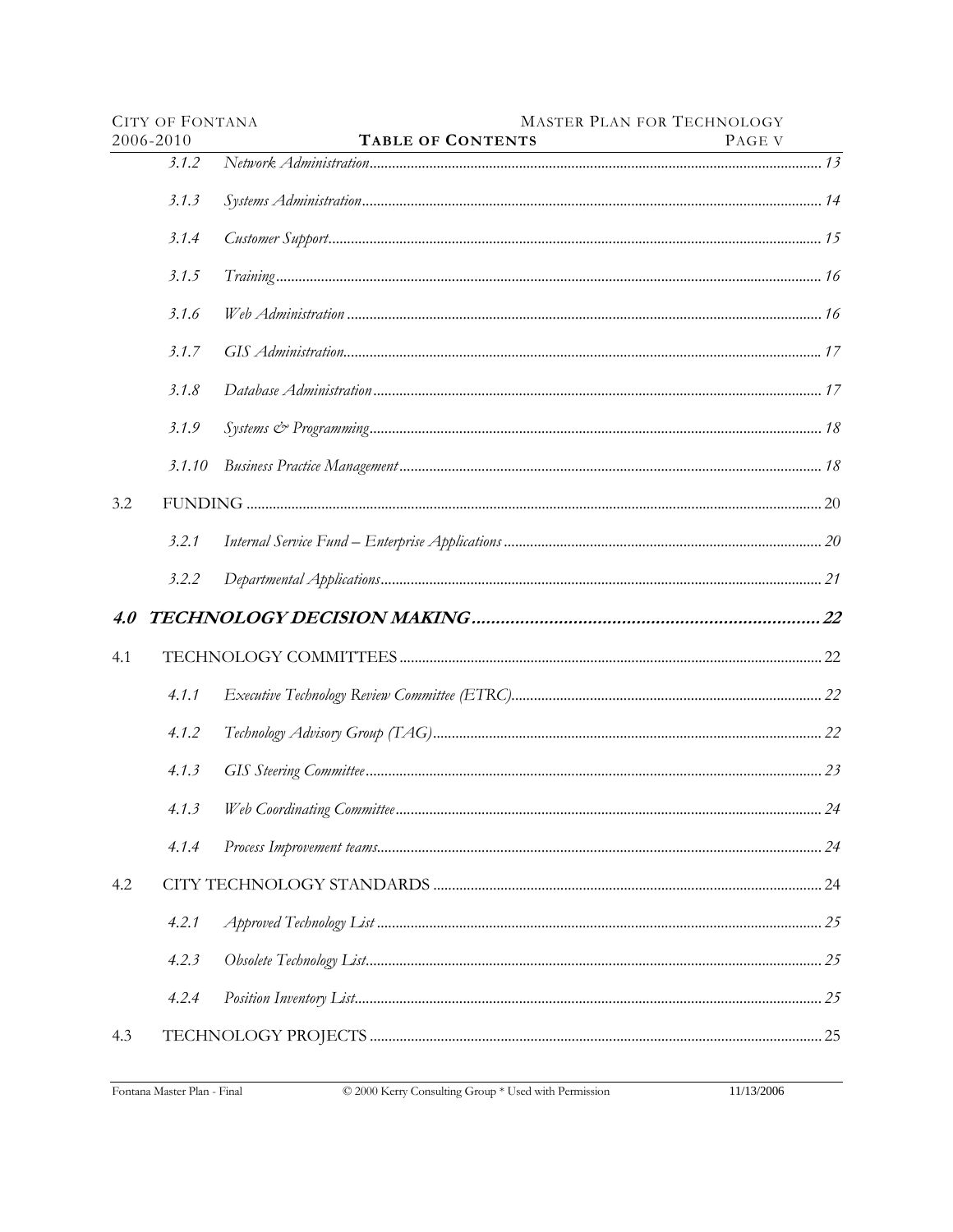| CITY OF FONTANA |                          | MASTER PLAN FOR TECHNOLOGY |  |  |  |  |
|-----------------|--------------------------|----------------------------|--|--|--|--|
| 2006-2010       | <b>TABLE OF CONTENTS</b> | PAGE V                     |  |  |  |  |
|                 |                          |                            |  |  |  |  |
|                 |                          |                            |  |  |  |  |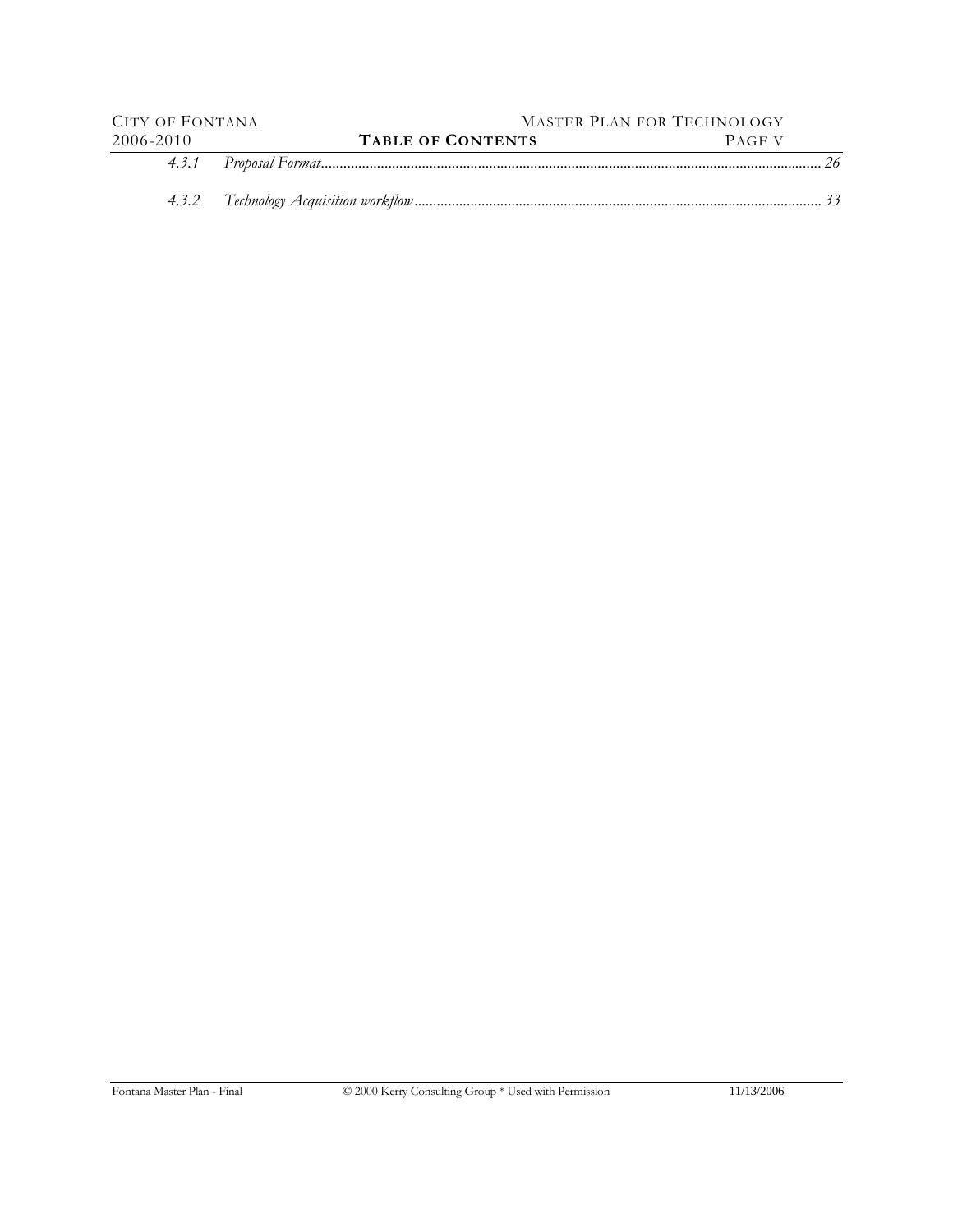# <span id="page-7-0"></span>**1.0 CITY VISION FOR TECHNOLOGY**

The role of technology within the City of Fontana is to provide cost effective, stable, and reliable computer systems and related resources to all City departments. It will be easy to use and will integrate workflow and processes among all departments. Technology, as referenced in this document, includes all applications of electronic hardware and software in the areas of telecommunications and the management of information, assets, and documents. Technology will be used to communicate both internally (within the City) and externally (to the public) and will establish an appealing and inviting image of the City consistent with Council goals. Adoption of new technology will result from a cooperative effort among all departments--not just the department specifically designated for technology support--and will be user driven and adhere to reasonable standards. All technology acquired throughout the City will be proven and supportable with the needed resources allocated and provide the necessary training and implementation support through installation, implementation, and deployment and will have on-going customer service to ensure it produces the intended efficiencies.

# **1.1 TECHNOLOGY MISSION STATEMENT**

*The mission of the Information Technology Department of the City of Fontana is to provide access and support to technology resources, for both information and communication that is timely, accurate, reliable and secure.* 

# **1.2 STRATEGIC GOALS**

*The following Goals are presented as targets for the effective implementation of technology resources at the City and are directly related to the City Council's goals and vision for the City. The underlying objectives are specific action items to be undertaken and evaluated during the initial term of this Plan and will be reviewed and amended each year:* 

# **1.2.1 GOAL 1: COMMUNICATION AMONG DEPARTMENTS, CUSTOMERS, VENDORS AND STAFF WILL BE TIMELY AND ACCURATE.**

- *1.2.1.1 Objective 1-1: Provide tools for effective electronic collaboration of meetings through Microsoft Office.*
- *1.2.1.2 Objective 1-2: Provide an electronic agenda submission and publication system to improve the assembly and distribution of agendas for City Council Meetings, Commission meetings, and other public forums.*
- *1.2.1.3 Objective 1-3: Establish a process to design and maintain the City's public website to represent all department needs and reflect an appropriate image of the City to the public.*
- *1.2.1.4 Objective 1-4: Develop a long range plan for connecting all city facilities to the data/voice networks.*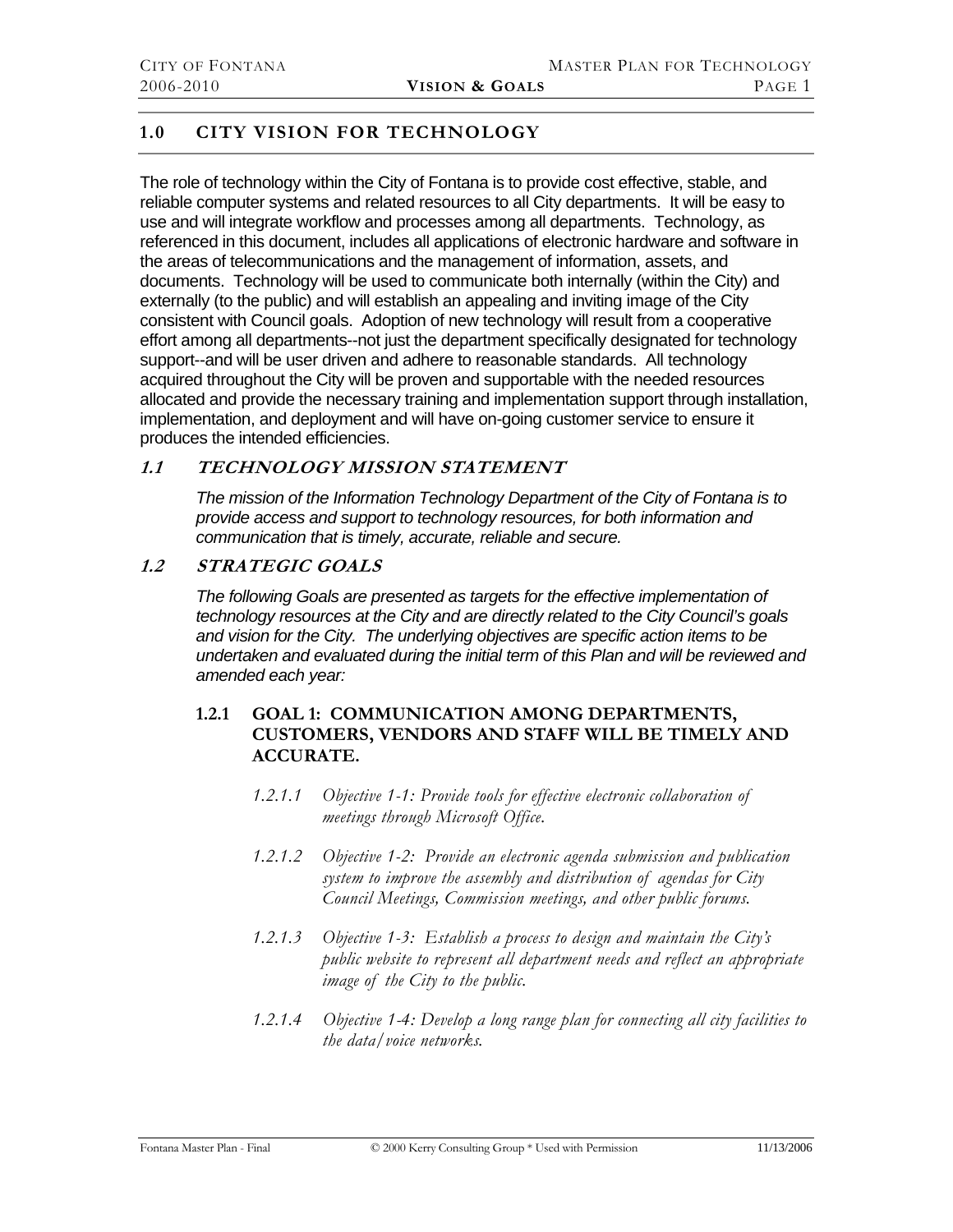# <span id="page-8-0"></span>**1.2.2 GOAL 2: INFORMATION IN CITY DATABASES WILL BE READILY ACCESSIBLE TO ALL WITH APPROPRIATE NEED TO VIEW AND/OR USE IT.**

*1.2.2.1 Objective 2-1: Provide a means for access to City informational databases to authorized users independent of the applications that maintain them.* 

# **1.2.3 GOAL 3: DATA WILL BE COLLECTED AND ENTERED ONLY ONCE INTO INFORMATIONAL DATABASES.**

- *1.2.3.1 Objective 3-1: Provide a middleware database platform which manages the flow of information between software applications.*
- *1.2.3.2 Objective 3-2: Integrate the position assignments, hiring and terminations in HR with the assignment of network privileges and workstation configuration.*

# **1.2.4 GOAL 4: STAFF WILL BE EFFICIENT AND EFFECTIVE IN THE USE OF ALL APPROPRIATE TECHNOLOGY SYSTEMS.**

- *1.2.4.1 Objective 4-1: Provide monthly in-service workshops of selected Enterprise applications to update skills, train on new features, or refresh training on seasonal applications.*
- *1.2.4.2 Objective 4-2: Analyze critical business processes to 1) document the process and the forms and positions involved; and 2) determine if and where technology might be applied to improve or streamline the process.*
- *1.2.4.3 Objective 4-3: Analyze the service requests from the Help Desk to determine where repetitive problems are occurring and develop a proactive remedial strategy for each and improve the response and resolution times for all service requests.*
- *1.2.4.4 Objective 4-4: An inventory of assigned equipment will be developed for each Council-authorized position including workstations, PDAs, cell phones, and desktop phones.*

# **1.2.5 GOAL 5: CITY TECHNOLOGY ACQUISITIONS SHALL OPTIMIZE THE COORDINATION OF DATA INTERCHANGE WITH EXISTING SYSTEMS IN ALL DEPARTMENTS AND ADHERE TO STANDARDS OF CONNECTIVITY, COMPATIBILITY, AND SUPPORT.**

*1.2.5.1 Objective 5-1: New technology-related projects will be thoroughly analyzed to reflect all relevant costs and resource implications both initially and ongoing including training, data conversion/data loading, interfaces with existing applications, compatibility with the City's computing environment, and on-going support.*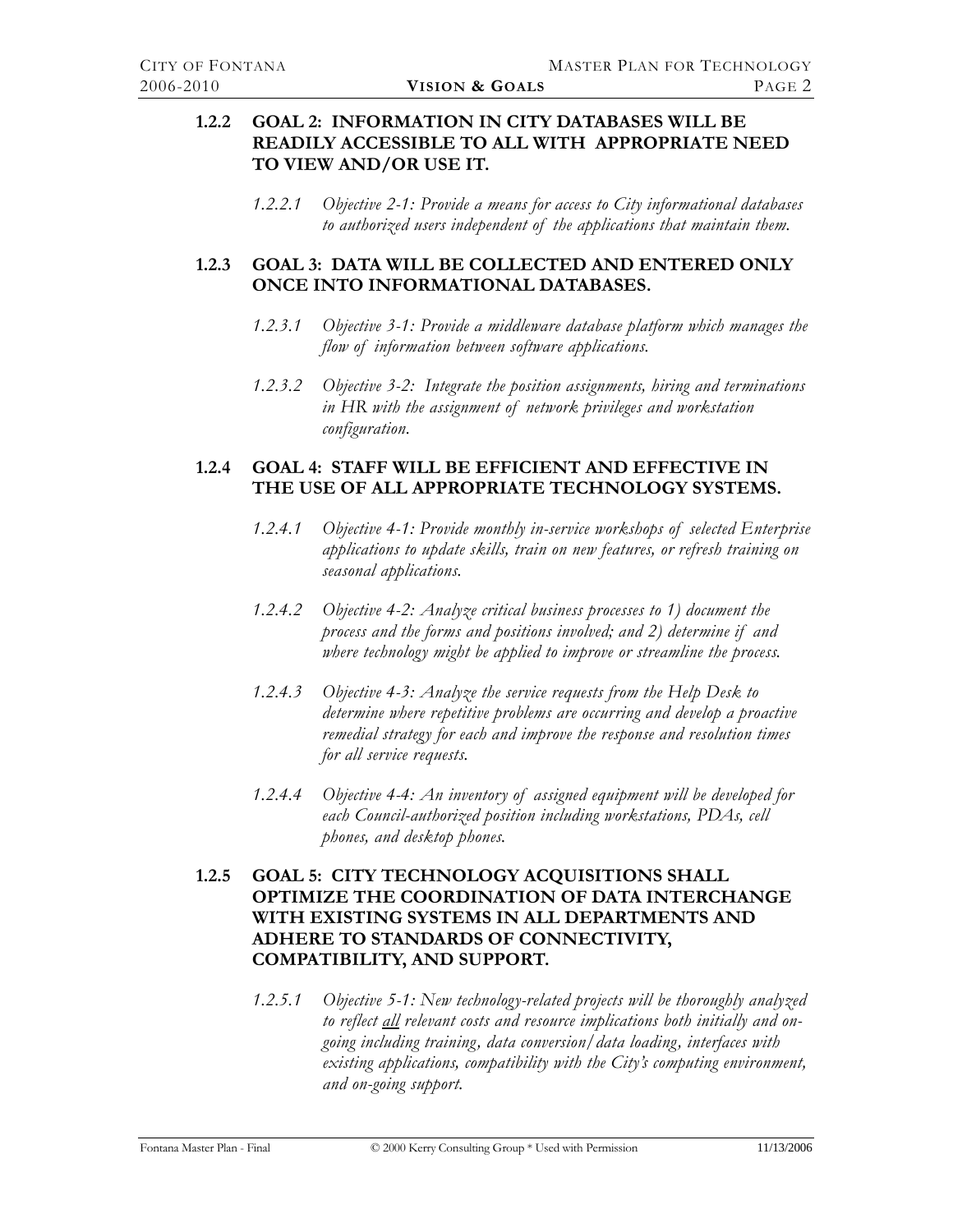<span id="page-9-0"></span>*1.2.5.2 Objective 5-2: Information Technology will establish programming standards and guidelines for the development of applications to fill the gaps*  between "off the shelf" software and the business needs of the City.

# *1.2.5.3 Objective 5-3: Information Technology will define a competitive procurement process and templates for the solicitation of competitive proposals for computer systems that provides realistic initial and on-going costs and integrated and supported applications.*

*1.2.5.4 Objective 5-4: Information Technology will develop a process to evaluate and prioritize projects to ensure the equitable and appropriate distribution of limited resources to the most important projects.* 

# **1.2.6 GOAL 6: THE CITY WILL REMAIN PREPARED AT ALL TIMES TO TRANSFER THE OPERATION OF MISSION-CRITICAL SYSTEMS TO ALTERNATE COMPUTER SYSTEMS IN THE EVENT OF DISASTER AND PRESERVE THE INTEGRITY OF ALL INFORMATIONAL DATABASES.**

- *1.2.6.1 Objective 6-1: A backup "hot site" agreement will be established so that there is a designated computer system that can be used in the event the City's main computer systems and servers are damaged and inaccessible.*
- *1.2.6.2 Objective 6-2: Information Technology will develop a Business Continuity Plan and run a "Disaster Recovery" drill on the hot site for the missioncritical applications of Payroll and Vendor Payments.*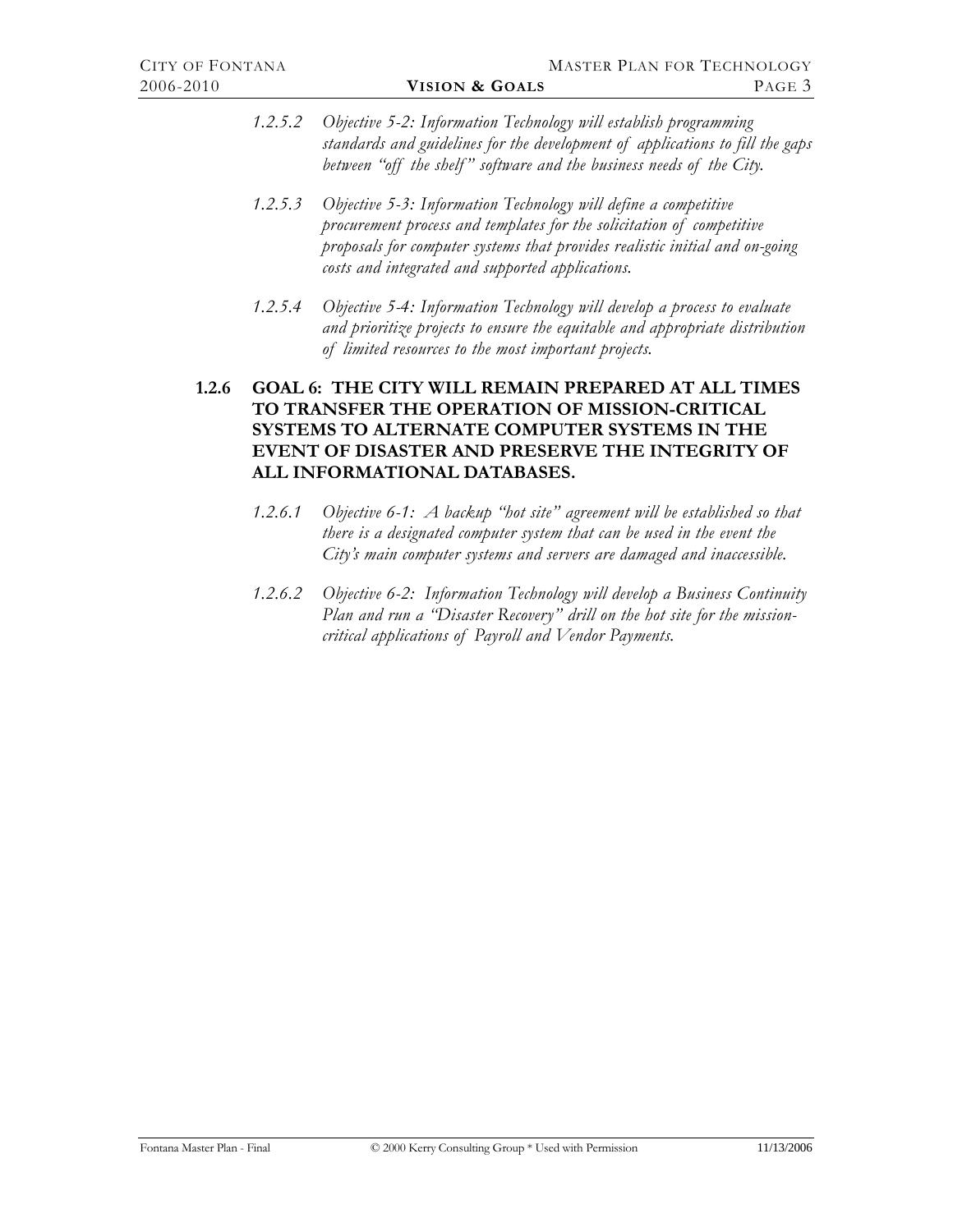# <span id="page-10-0"></span>**2.0 AREAS OF APPLICATIONS**

This section of the Plan identifies the areas in which technology is to be applied and for which Information Technology is responsible. All technological areas defined herein must pass through the decision making processes defined in later sections of this document and constitute the scope of the IT department's responsibilities. The particular products and standards used by the City will continuously change as technology changes so are identified in supplemental documents entitled "City of Fontana Information Technology Hardware Standards" and "City of Fontana Information Technology Software Inventory."

# <span id="page-10-1"></span>**2.1 CABLING AND INFRASTRUCTURE**

*Low-voltage cabling that carries voice and/or data packets shall be the responsibility of the IT department and follow the standards and protocols set herein. They will adhere to the standards set in the Approved Technology List supplement to this document and be documented with electronic and hard copy diagrams for every City facility.* 

# **2.1.1 DATA CABLES**

This is the cable plant that is used to carry data from the client workstations to the servers and back.

# **2.1.2 VOICE CABLES**

This is the cable plant used to carry voice traffic from the desktop phones within the City and to the outside world.

# **2.1.3 CABLE DISTRIBUTION AND MANAGEMENT**

These are the racks and patch panels that interconnect the cable systems throughout the City.

# **2.1.4 METROPOLITAN AREA NETWORK – FIBER**

This is the network of City-owned fiber that connects facilities throughout the City.

# **2.1.5 METROPOLITAN AREA NETWORK – CARRIER-BASED**

These are the contracts with external vendors for telephone and/or cable connections to interconnect city networks to each other.

# **2.1.6 WIDE AREA NETWORK – CARRIER**

These are the contracts with external vendors for telephone and/or cable connections to interconnect city networks to the Internet.

#### **2.1.7 WIRELESS ACCESS**

This includes WiFi, 800 Mhz, cell phone and data coverage throughout the City.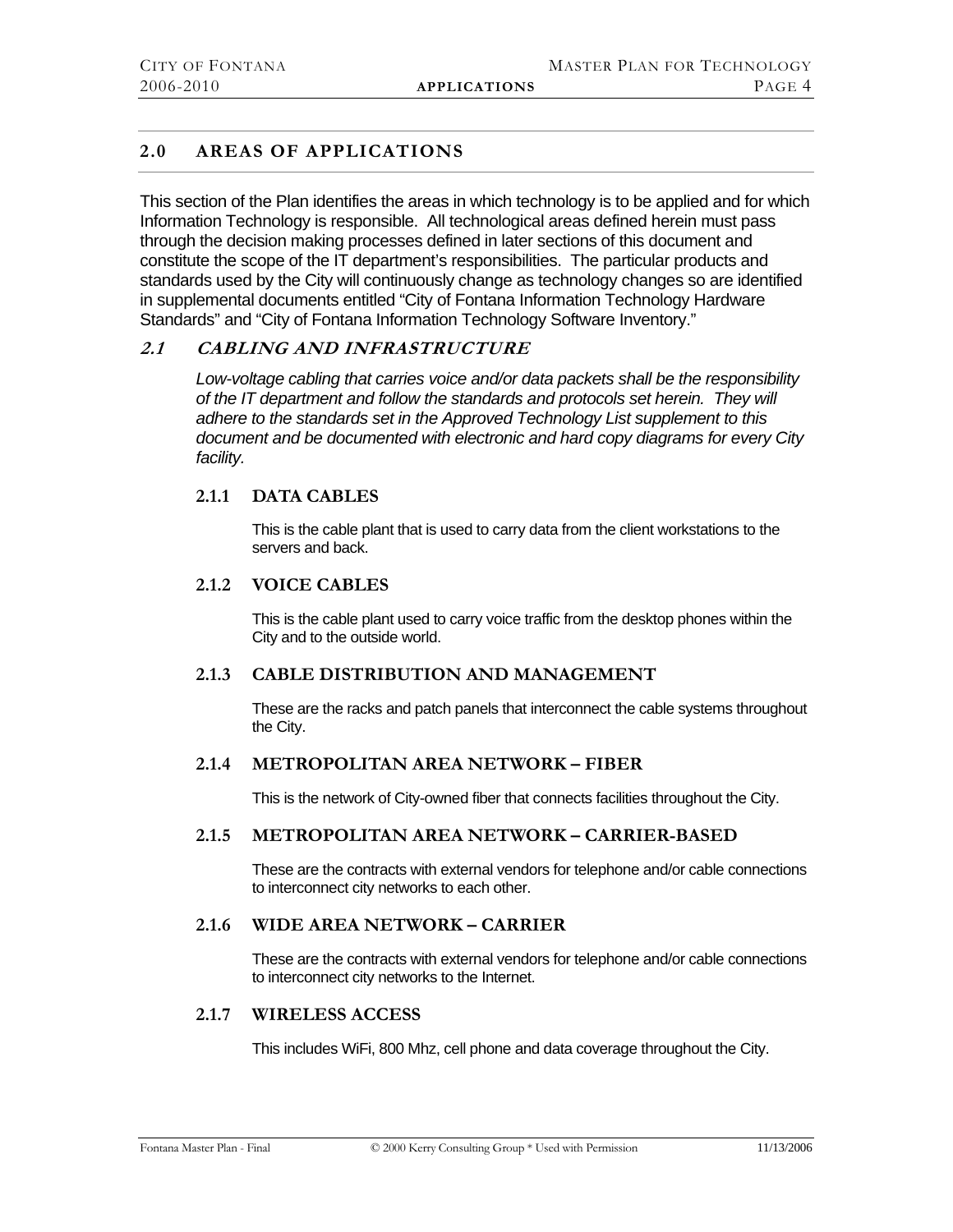# <span id="page-11-1"></span><span id="page-11-0"></span>**2.2 HARDWARE**

*Standards for the configuration of the hardware defined in this section change every month and are maintained in the Approved Technology List supplement to this document.* 

#### **2.2.1 SERVERS**

Used for file servers, web servers, application servers, voice servers (PBX) and database servers—both centralized and distributed—throughout the City.

# **2.2.2 NETWORK CONTROL & SECURITY DEVICES**

These are routers, switches, and other network devices that manage and protect traffic on the City's data and voice networks.

#### **2.2.3 COMPUTER WORKSTATIONS**

These are the designated computer workstations, laptops/notebooks, and tablet computers assigned and justified to each position in the City.

#### **2.2.4 TELEPHONE SYSTEMS**

This is the voice communication system in use at the City. It includes PBXs and all desktop and cell phones, and radio devices.

#### **2.2.5 PERSONAL DATA ACCESSORIES**

These are the devices assigned to positions designed to synchronize information with email and/or other systems (service requests, etc.) either wirelessly or via direct synchronization with an assigned workstation.

# <span id="page-11-2"></span>**2.3 SYSTEM SOFTWARE AND UTILITIES**

*All of the software and firmware used by the above devices exclusive of applicationspecific software is managed and maintained according to the City's standards and conform to manufacturer specifications and recommendations. The tools and utility software identified in this section constitute the Departmental software for the IT department and is used to provide interfaces and integration between Enterprise and Departmental applications and to fill functional gaps in software purchased from outside sources. The specific products and applications supported by Information Technology are defined and updated in the Approved Technology List supplement to this document.* 

# **2.3.1 SERVER OPERATING SYSTEMS**

These are the operating systems running on the file, application, database, voice and web servers at the City.

# **2.3.2 WORKSTATION OPERATING SYSTEMS**

These are the operating system versions currently supported for desktop workstations, laptop/notebook computers, and tablet computers in use throughout the city.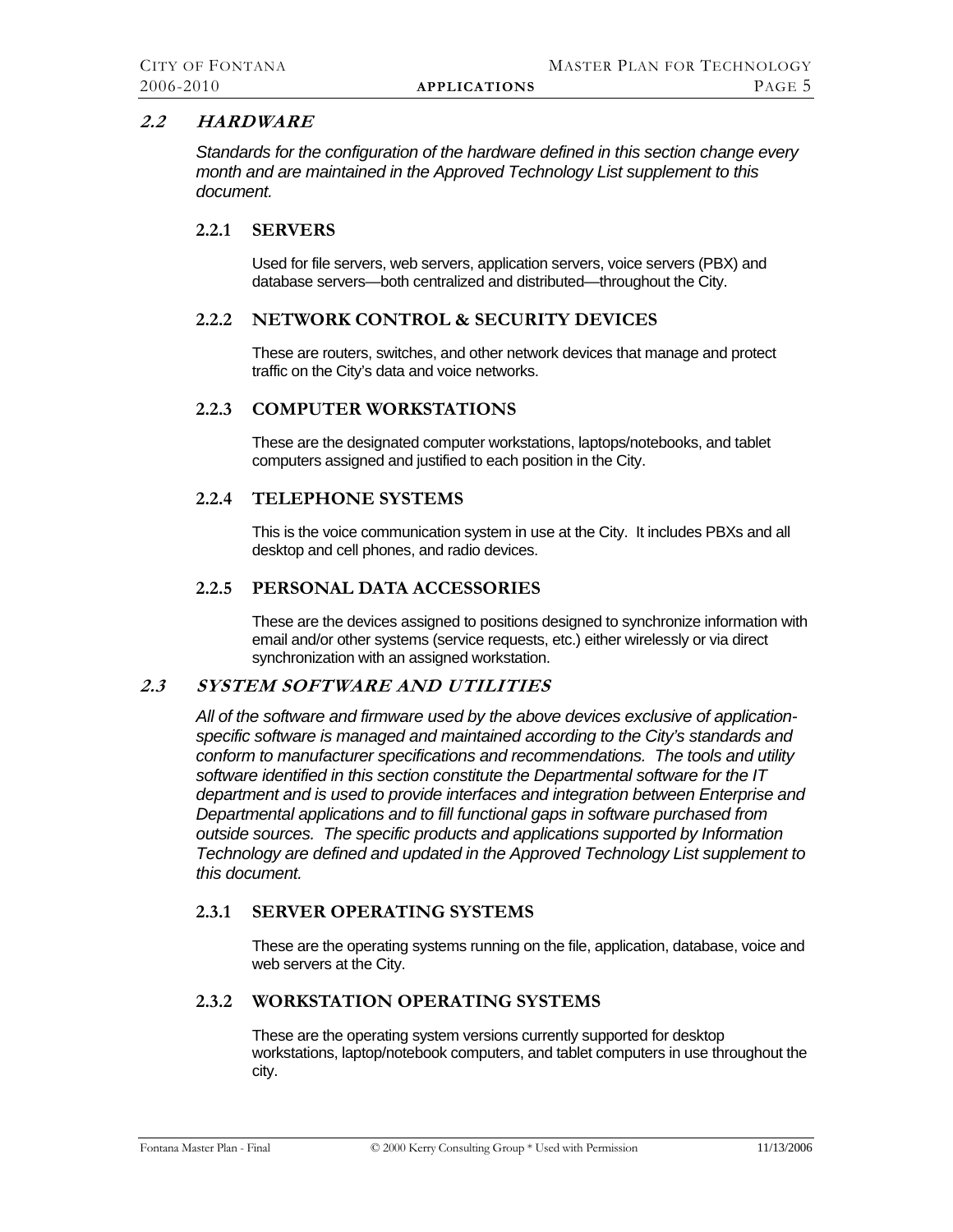# <span id="page-12-0"></span>**2.3.3 PDA OPERATING SYSTEMS**

These are the currently supported operating systems for PDAs in use throughout the City.

#### **2.3.4 APPLICATION DEVELOPMENT LANGUAGES**

These are the programming languages currently supported by Information Technology and upon which the Program Development Standards (supplement to this document) are based. Whether the software is developed by Information Technology, department staff, or outsourced, these standards are designed to provide the necessary documentation to ensure continuity of support whenever the developer of the software is no longer available.

# **2.3.5 PBX SOFTWARE**

This is software that is used to manage the telephone PBXs and desksets throughout the City. This includes call management and accounting.

#### **2.3.6 DATABASE ENGINES**

These are the supported database engines for all of the Informational Databases defined in Section 2.4 Informational Databases. Informational Databases.

# **2.3.6 GIS MAINTENANCE & MANAGEMENT TOOLS**

These are the tools to manage and update the City's geobase and the layer of tabular information and graphics linked to it.

#### **2.3.7 WORKFLOW TOOLS**

These are diagramming and workflow and routing engines that assist in the definition and tracking of business processes in the City.

#### **2.3.8 WEBSITE MANAGEMENT TOOLS**

These are the software tools that are used for the design and content management of the City's Internet and Intranet websites.

#### **2.3.9 INTERNET MONITORING TOOLS**

These are tools used to manage and monitor access to outside websites from within the City's network.

# **2.3.10 NETWORK SECURITY TOOLS**

These are firewalls and intrusion detection systems that keep SPAM. Viruses, and Spyware out of our network at both the server and client levels.

# **2.3.11 NETWORK DIAGRAMMING TOOLS**

These are programs that document the topology of all City cable plants and networks.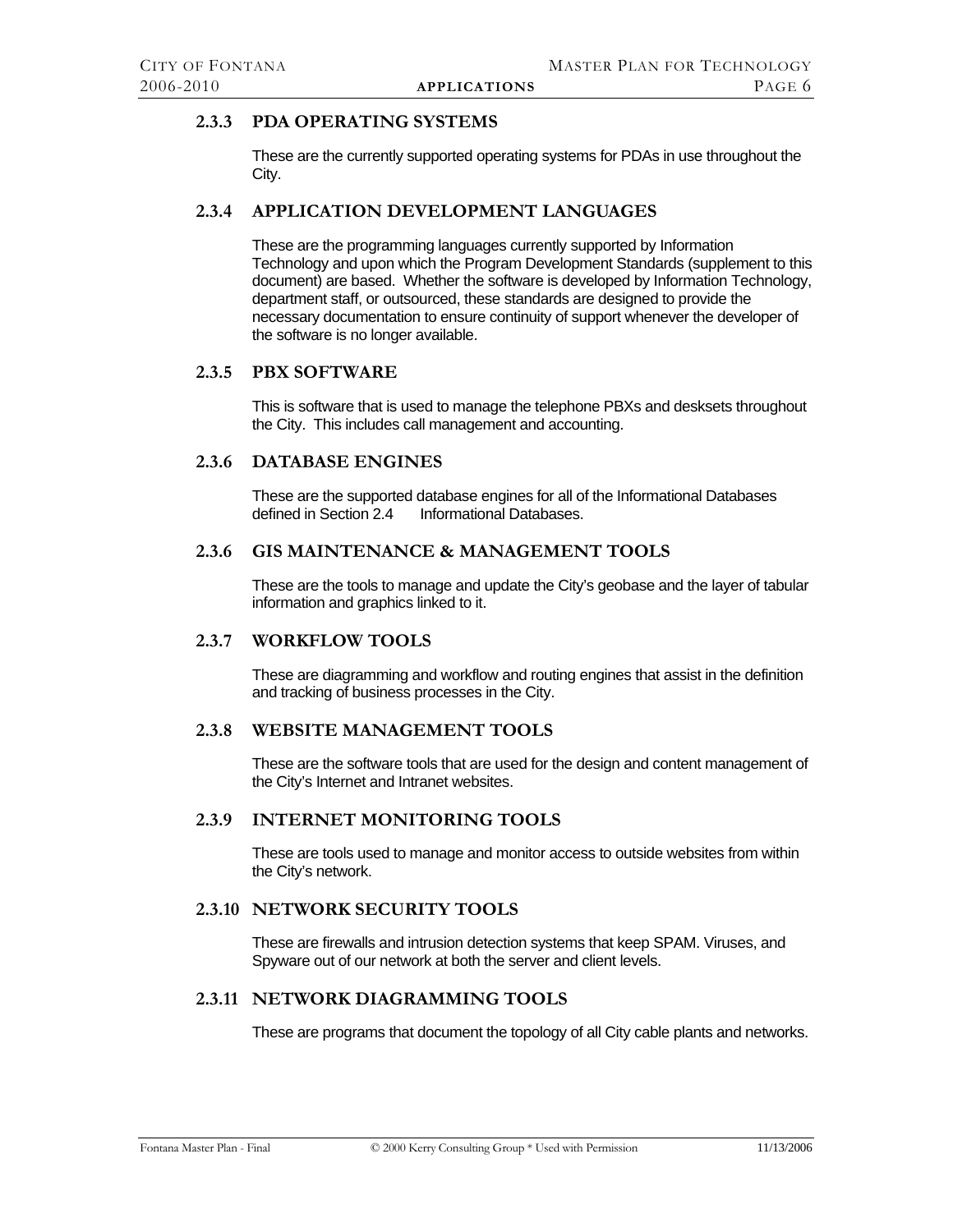# <span id="page-13-0"></span>**2.3.12 AD HOC/QUERY REPORT WRITERS**

These are the report writing tools that allow users to access the informational databases in Section [2.4 Informational Databases](#page-13-1) outside the normal packaged reports and queries that come as part of the delivered packaged software.

# <span id="page-13-1"></span>**2.4 INFORMATIONAL DATABASES**

*While all of these databases reside on servers in Information Technology and are managed by Information Technology, custodial responsibilities for granting access and maintain appropriate procedures for data input and integrity resides with the department where the data originates.* 

#### **2.1.4 FINANCE**

This database contains all of the financial information, both confidential and public, related to operating the City. The Custodian for this information is the Management Services Director or his/her designee.

#### **2.4.2 PERSONNEL**

This database contains all of the personnel information, both confidential and public, related to employees of the City. The Custodian for this information is the Human Resources Director or his/her designee.

#### **2.4.3 ASSETS**

This database contains all of the fixed and mobile assets information of the City. The Custodian for this information is the Public Works Director or his/her designee.

#### **2.4.4 GEOBASE**

This database contains the geographic database of the city and all of the attributes and layers built on in. The Custodian for this information is the City's GIS Coordinator.

#### **2.4.5 PUBLIC RECORDS**

This database contains the archive of reports, correspondence, ordinances, resolutions, and other documents considered part of the public record in the City. The City Clerk is the Custodian for this information.

# **2.4.6 INCIDENTS**

This is the database of incidents related to Public Safety in the City. The Police Chief is the Custodian for this information.

# **2.4.7 EVENT REGISTRATION**

This database is used to record all of the events and citizen participation sponsored by the Community Services department. The Community Services Director is the Custodian for this database.

# <span id="page-13-2"></span>**2.5 ENTERPRISE APPLICATIONS**

*These are computer software systems that are used for general business functions throughout the City and are not part of a specific department application.*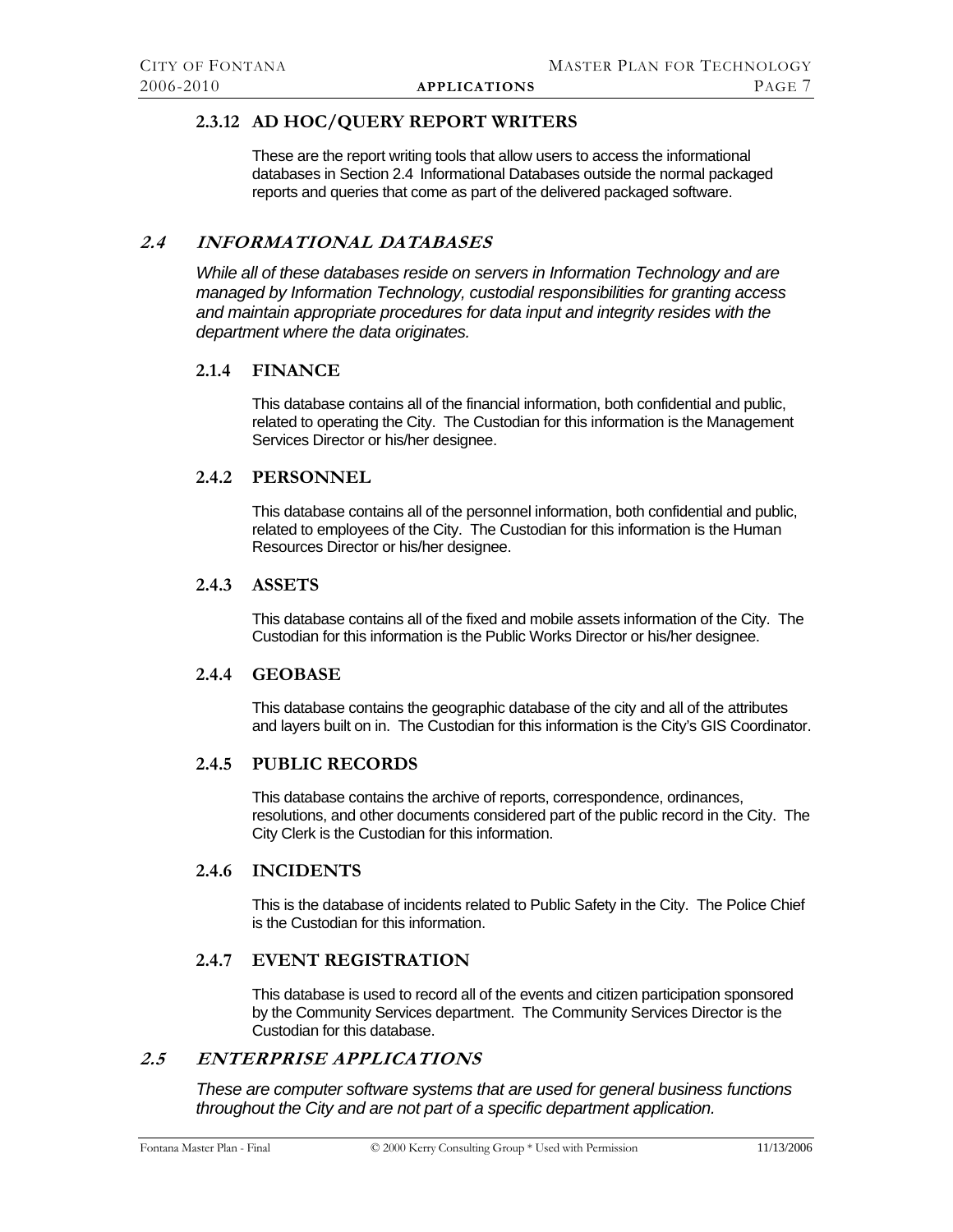# <span id="page-14-5"></span><span id="page-14-0"></span>**2.5.1 DESKTOP OFFICE SYSTEMS**

- A. Word Processing
- B. Electronic Spreadsheets
- C. Presentations and Graphics
- D. Email
- E. Calendaring

# <span id="page-14-6"></span>**2.5.2 WEB BROWSERS**

A. Internet Web Browser

# <span id="page-14-7"></span>**2.5.3 MESSAGING AND COLLABORATION**

- A. Document Collaboration
- B. Meeting Collaboration
- C. Instant Messaging
- E. Web conferencing

# <span id="page-14-1"></span>**2.5.4 VOICEMAIL**

A. Telephone voicemail

#### <span id="page-14-2"></span>**2.5.5 INTERNET (WEB) SERVICES**

A. Web Content Management

# <span id="page-14-3"></span>**2.5.6 INTRANET (WEB) SERVICES**

A. Web Content Management

# <span id="page-14-8"></span>**2.5.7 DOCUMENT MANAGEMENT**

- A. Document Imaging
- B. Document Retrieval
- C. Document Archiving & Retention

# **2.5.8 GRAPHICS AND DIAGRAMMING TOOLS**

# **2.6 DEPARTMENTAL APPLICATIONS**

*These are applications that are operated for the benefit of each department, even though access to some modules may be distributed to other departments. The policies and procedures necessary to integrate the technology into the departments business processes are developed, managed, and enforced by the departments. Information Technology provides the platform support and whatever interfaces and integrations are necessary.* 

# <span id="page-14-4"></span>**2.6.1 MANAGEMENT SERVICES**

A. Accounts Payable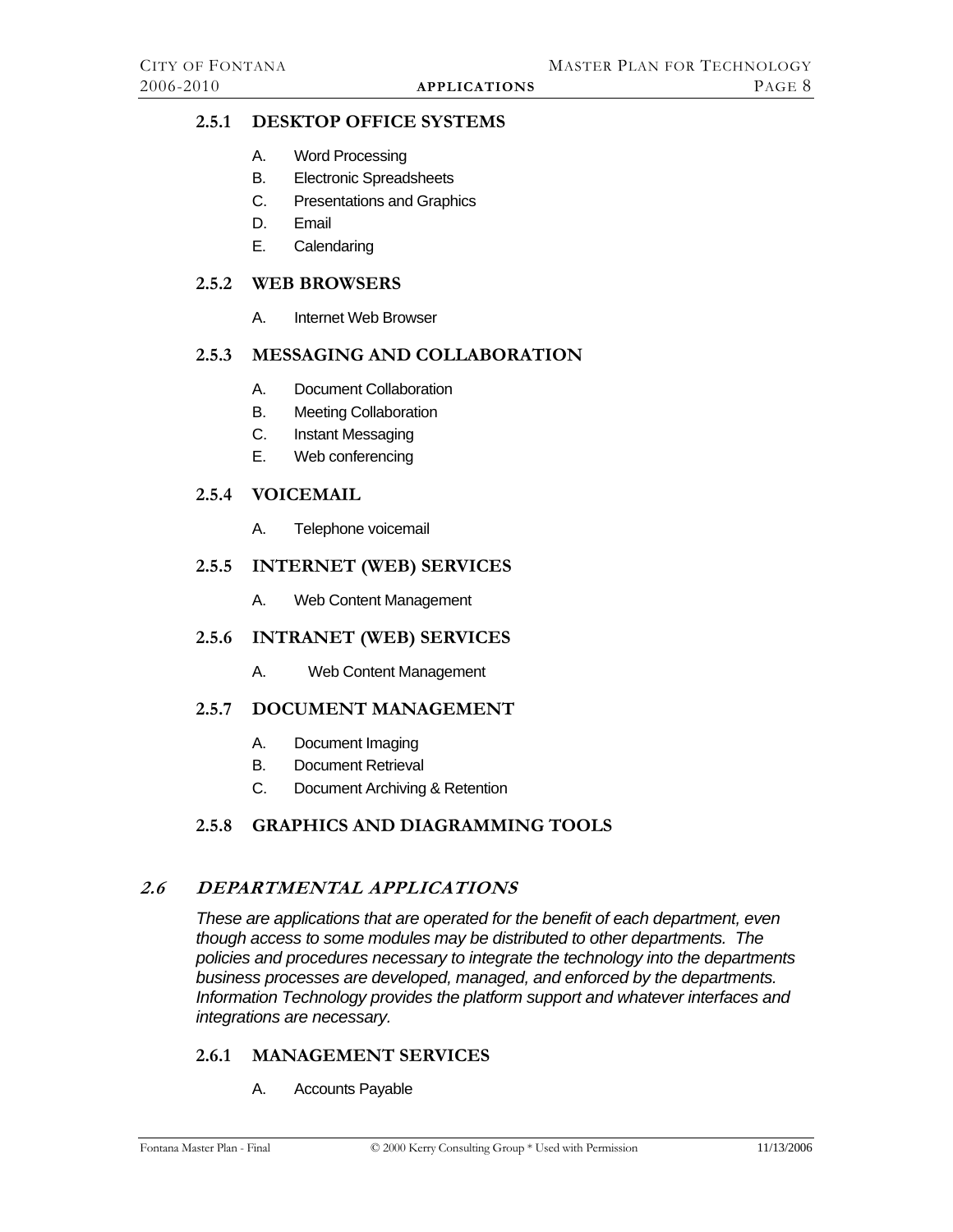- <span id="page-15-0"></span>B. Accounts Receivable
- C. General Ledger
- D. Budget Preparation
- E. Budget Modeling
- F. Budget Management
- G. Fixed Assets
- H. Payroll
- I. Purchasing
- J. Position Budgeting
- K. Cashiering
- L. Sewer Billing

#### <span id="page-15-1"></span>**2.6.2 HUMAN RESOURCES**

- A. Employee Information Maintenance
- B. Applicant Tracking
- C. Benefits Management
- D. Position Control
- E. Employee Self Service

#### <span id="page-15-2"></span>**2.6.3 COMMUNITY DEVELOPMENT**

A. Development Applications

# <span id="page-15-3"></span>**2.6.4 ENGINEERING**

- A. Computer Aided Design & Drawing
- B. Geobase layers

# <span id="page-15-4"></span>**2.6.5 BUILDING & CODE COMPLIANCE**

- A. Permits
- B. Plan Tracking
- C. Code Enforcement
- D. Weed Abatement Management System (WAMS)

# <span id="page-15-5"></span>**2.6.6 PUBLIC WORKS**

- A. Facility Maintenance
- B. Equipment Maintenance
- C. Vehicle Maintenance
- D. Work Order Management
- E. Asset Inventory
- F. Parts Inventory
- G. Sidewalk Maintenance
- H. Pothole Management
- I. Sewer Management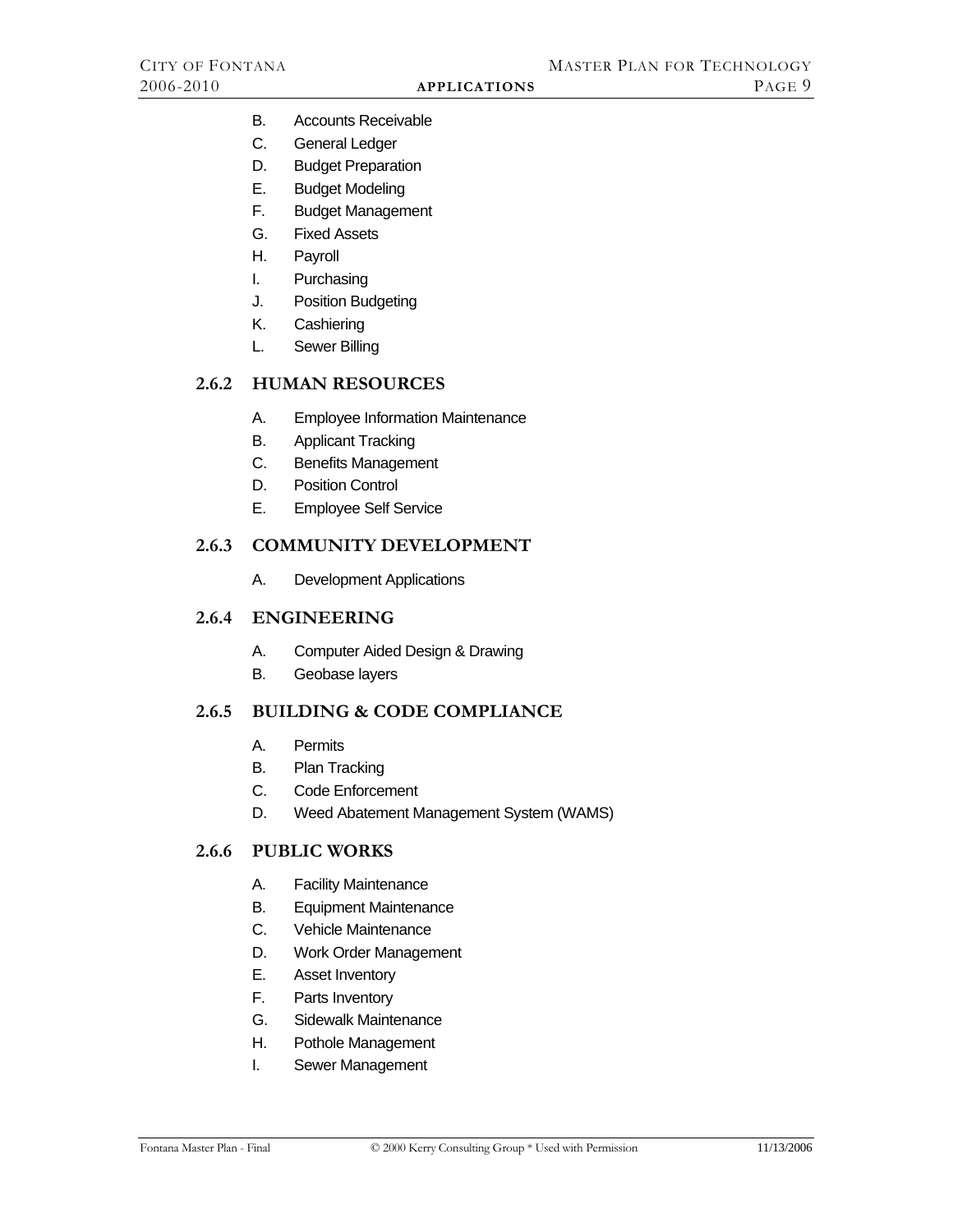# <span id="page-16-1"></span><span id="page-16-0"></span>**2.6.7 COMMUNITY SERVICES**

- A. Class Registration
- B. Facility Reservations
- C. Web Payments/Registration

# <span id="page-16-2"></span>**2.6.8 PUBLIC SAFETY**

- A. Computer Aided Dispatch
- B. Records Management Systems
- C. Automatic Vehicle Locator
- D. Automated Reporting System
- E. Booking
- F. Wants and Warrants

# <span id="page-16-3"></span>**2.6.9 CITY ADMINISTRATION**

- A. Document Control/Management
- B. Electronic Agenda

# <span id="page-16-4"></span>**2.6.10 REDEVELOPMENT**

A. Fund Raising/Donor Management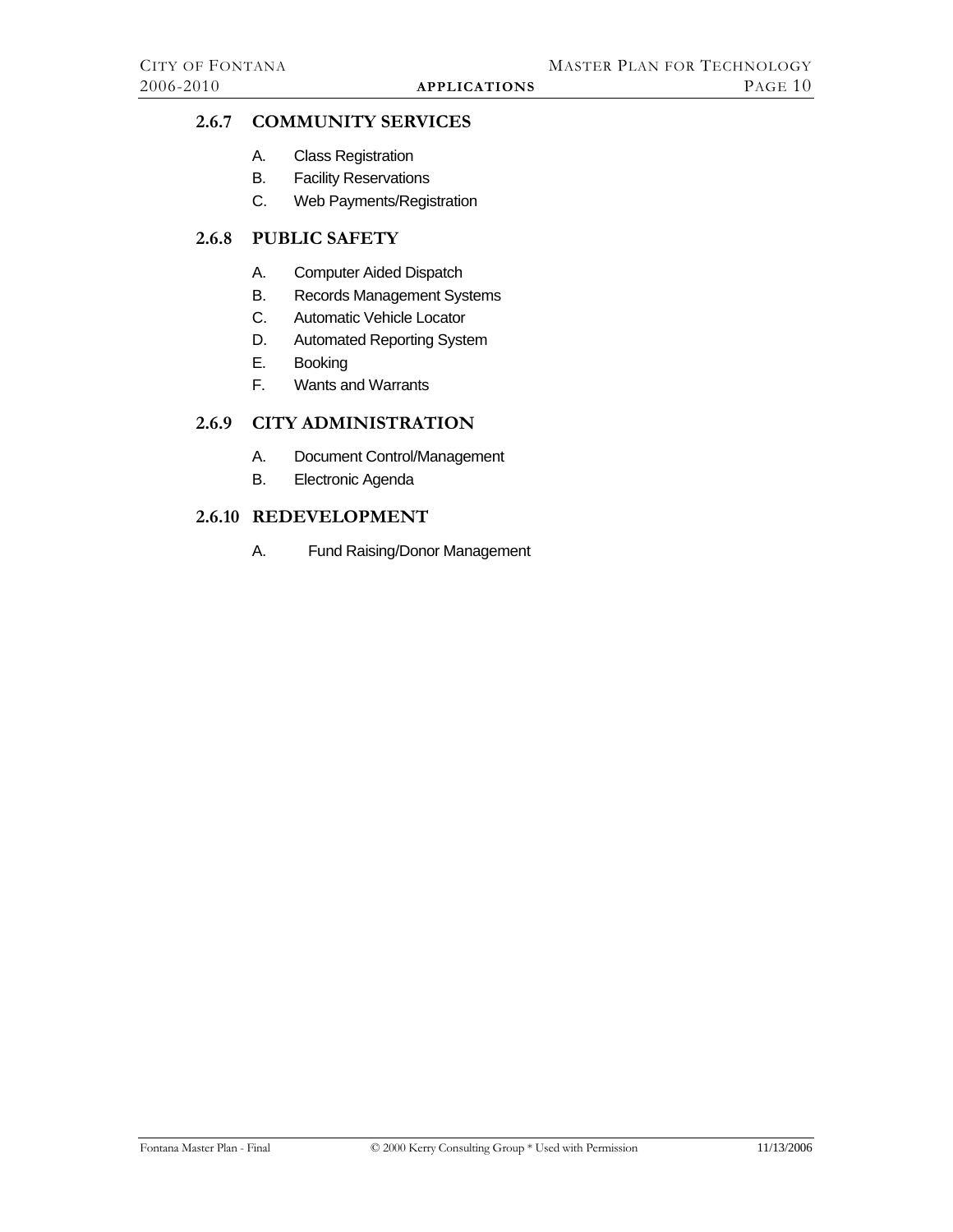# <span id="page-17-0"></span>**3.0 ORGANIZATIONAL COMMITMENT**

In order to address the Goals and Applications identified in the previous section, the City must provide the resources (people, facilities, equipment, and funding) necessary to support them. In this section the resource requirements commensurate with the prior two sections will be identified.

The previous two sections can be summed up in the following diagram which represents the "layers" of technology and their interdependencies and how the technology department, called "Information Technology" (IT) supports them:



# **3.1 STAFFING**

*People are the key to the success of any organization, but identifying their functional responsibilities is necessary to ensure that people with the right training, experience, and skillsets are put into the positions required by the organization. In this section the functional job descriptions will be defined that are necessary to carry out the objectives of this Plan. The actual number of employees may be more or less than the number of functional job descriptions because some can be shared by a single individual and others may have multiple people assigned. The actual organization*  chart and Position Control assignments will not be part of this Plan, but will be part of *the City policies and procedures generated from this Plan.* 

# **3.1.1 DEPARTMENT MANAGEMENT**

The technology department, called "Information Technology" (IT) will have a department status within the City's organizational structure so that cross-departmental functions can be coordinated and facilitated directly from the City Manager's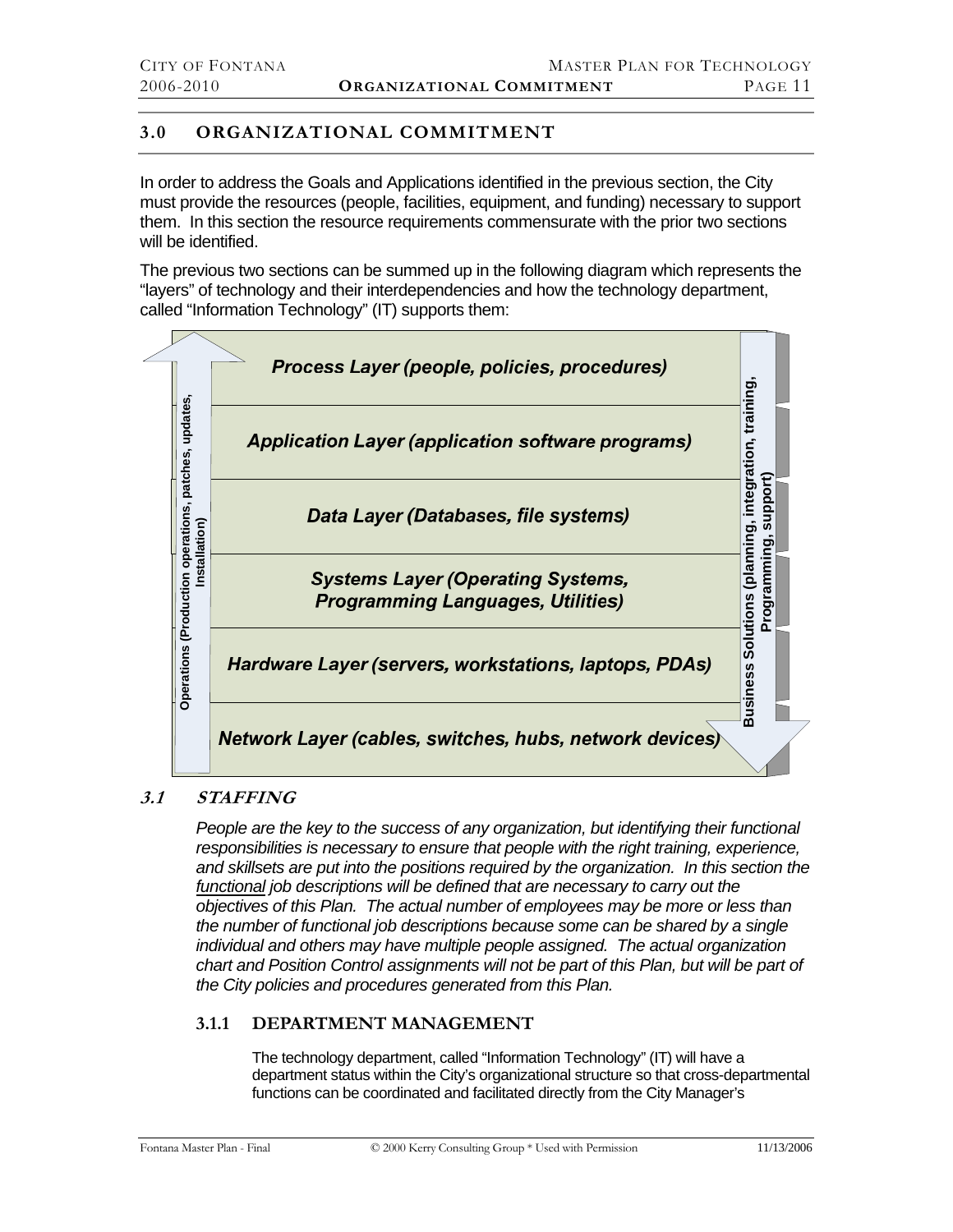perspective. The Administration function in the department is the chief information officer for the City and directs the strategic, tactical, and operational aspects of the department.

*3.1.1 Information Technology Director* 

*This position is the department strategist which works with other department heads to ensure that appropriate technology resources are deployed throughout the City to assist other departments to achieve their goals. It provides the vision, leadership, and perspective to equitably allocate and support technology resources in all departments.* 

#### *Goals Addressed:*

- *1.2.1 Communication among departments, customers, vendors and staff will be timely and accurate.*
- *1.2.2 Information in city databases will be readily accessible to all with appropriate need to view and/or use it.*
- *1.2.3 Data will be collected and entered only once into informational databases.*
- *1.2.4 Staff will be efficient and effective in the use of all appropriate technology systems.*
- *1.2.5 City technology acquisitions shall optimize the coordination of data interchange with existing systems in all departments and adhere to standards of connectivity, compatibility, and support.*
- *1.2.6 The city will remain prepared at all times to transfer the operation of mission-critical systems to alternate computer systems in the event of disaster and preserve the integrity of all informational databases.*
- *3.1.2 Network/Operations Division Manager*

*This position manages the network infrastructure and operations resources within the department and provides Customer Support for all operational aspects of the department. This position works closely with the Information Systems Manager to coordinate updates, patches and other maintenance and repair functions so that disruption to the normal operation of business applications is minimized. It is also monitoring the effectiveness of the technology and the procedures and providing direction and leadership in keeping pace with technological advances in networks and computer operations.* 

#### *Goals Addressed:*

- *1.2.1 Communication among departments, customers, vendors and staff will be timely and accurate.*
- *1.2.4 Staff will be efficient and effective in the use of all appropriate technology systems.*
- *1.2.6 The city will remain prepared at all times to transfer the operation of mission-critical systems to alternate computer systems in the event of disaster and preserve the integrity of all informational databases.*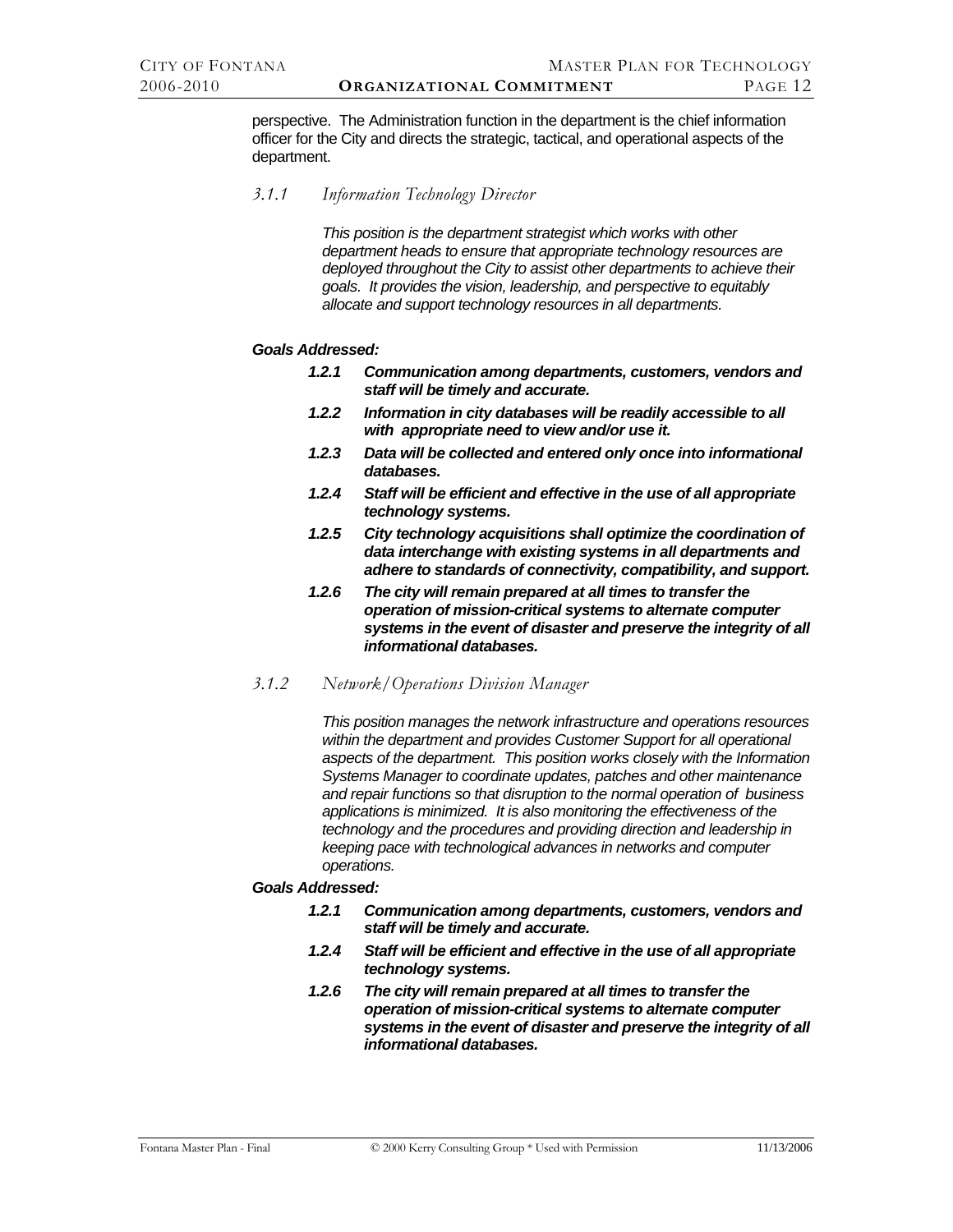#### <span id="page-19-0"></span>*Application Areas:*

- *2.1 CABLING AND INFRASTRUCTURE*
- *2.2 HARDWARE*
- *2.3 SYSTEM SOFTWARE AND UTILITIES*
- *3.1.3 Information Systems Division Manager*

*The Information Systems Division is responsible for supporting all of the City's informational databases and the applications that maintain and access them. The Manager position coordinates data, program and process integration among all of the City's applications and works closely with the Network/Operations Division Manager in maintaining the security and integrity of all of the City's systems. The position also oversees the development of computer applications including web applications, interfaces between Commercial Off The Shelf (COTS) computer systems at both the Enterprise and Department levels, and specialty programming necessary to fill functional gaps which are not addressed by the COTS applications.* 

- *Goals Addressed:* 
	- *1.2.1 Communication among departments, customers, vendors and staff will be timely and accurate.*
	- *1.2.2 Information in city databases will be readily accessible to all with appropriate need to view and/or use it.*
	- *1.2.3 Data will be collected and entered only once into informational databases.*
	- *1.2.5 City technology acquisitions shall optimize the coordination of data interchange with existing systems in all departments and adhere to standards of connectivity, compatibility, and support.*

#### *Application Areas*

- *2.4 INFORMATIONAL DATABASES*
- *2.5 ENTERPRISE APPLICATIONS*
- *2.6 DEPARTMENTAL APPLICATIONS*

# **3.1.2 NETWORK ADMINISTRATION**

Network Administration is responsible for the design, operation, and maintenance of the physical layer of the City's network, including cables, hubs, routers, and external Wide Area Network services.

#### *Goals Addressed:*

- *1.2.1 Communication among departments, customers, vendors and staff will be timely and accurate.*
- *1.2.6 The City will remain prepared at all times to transfer the operation of mission-critical systems to alternate computer systems in the event of disaster and preserve the integrity of all informational databases.*

#### *Application Areas:*

- *2.1 CABLING AND INFRASTRUCTURE*
- *2.2 HARDWARE*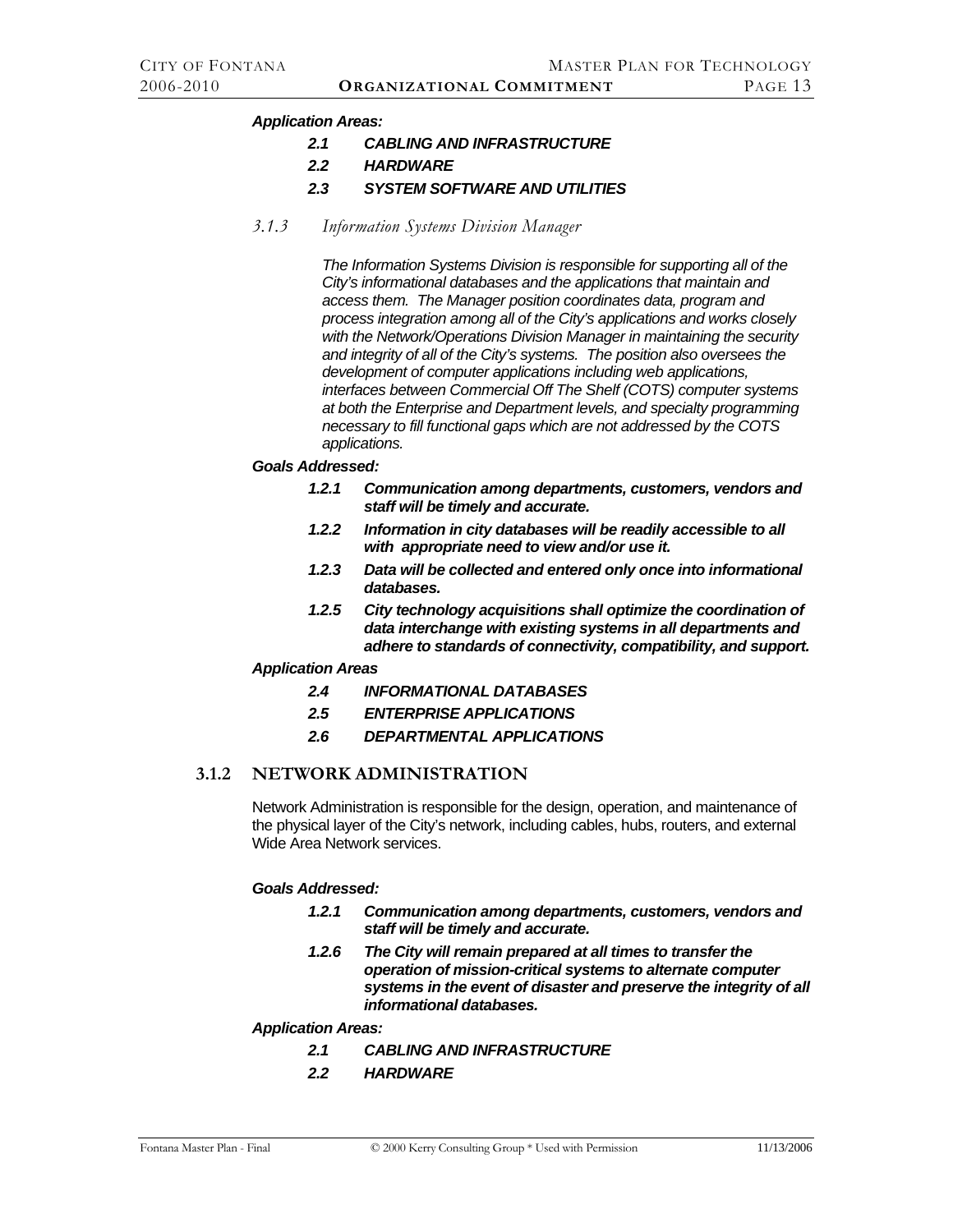# <span id="page-20-0"></span>*3.1.2.1 PUBLIC SAFETY SYSTEMS NETWORK ADMINISTRATION*

*Because of the unique nature of public safety (police/fire) systems with mobile devices and specialized tools, specific knowledge and experience is critical to provide technical support for the highly secured and very volatile environment. This function is responsible for designing, enhancing, securing, and maintaining the network and all of the devices connected within it.* 

# *3.1.2.2 NETWORK/HARDWARE TECHNICIAN*

*There are many different types of network and computer devices in a municipal network requiring different skills in different disciplines. Technical support in each of these disciplines is necessary according to the variety, quantity, and complexity of the environment.* 

# *3.1.2.3 TELECOMMUNICATIONS SPECIALIST*

*This position is responsible for configuring the telephone PBX system and the moves, adds, and changes for desktop telephones. It also supports any city-owned and issued cell phones or PDA/Phone (so-called "Smartphone") devices. This also supports the following application(s):* 

• *[2.5.4 Voicemail](#page-14-1)*

# **3.1.3 SYSTEMS ADMINISTRATION**

System Administration is responsible for the operating systems, utilities, and desktop standards for the servers and workstations throughout the City. This position is also responsible for network security policies and patch/update management for all Enterprise systems. This function works closely with Network Administration as backup for the security functions and is cross-trained in all relevant areas.

#### *Goals Addressed:*

- *1.2.2 Information in City databases will be readily accessible to all with appropriate need to view and/or use it.*
- *1.2.4 Staff will be efficient and effective in the use of all City-supplied technology systems.*
- *1.2.5 City Technology acquisitions shall optimize the coordination of data interchange with existing systems in all departments and adhere to standards of connectivity, compatibility, and support.*
- *1.2.6 The City will remain prepared at all times to transfer the operation of mission-critical systems to alternate computer systems in the event of disaster and preserve the integrity of all informational databases.*

#### *Application Areas:*

- *2.2 HARDWARE*
- *2.3 SYSTEM SOFTWARE AND UTILITIES*
- *2.5 ENTERPRISE APPLICATIONS*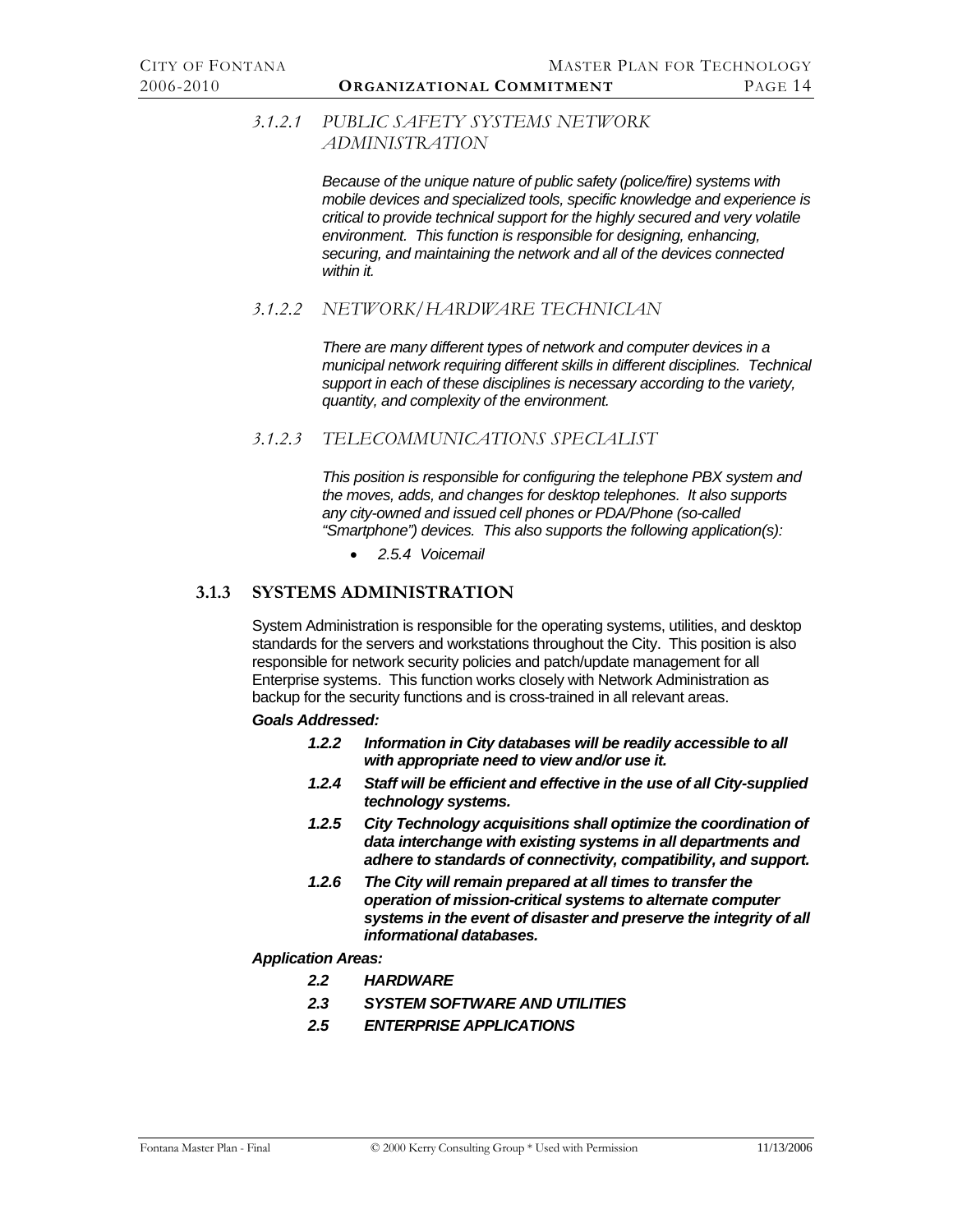# <span id="page-21-0"></span>*3.1.3.1 DESKTOP SUPPORT*

*All of the software applications, operating systems and utilities that are part of the City's standard desktop configuration are installed and supported by this function. It includes the necessary tracking for license, patch and password management.* 

*3.1.3.2 MOBILE APPLICATIONS SUPPORT* 

*Several departmental applications involve mobile (wireless) applications specific to certain applications such as the mobile data computers in the police cars, wireless data access from Code Enforcement laptops, and PDAs that are deployed throughout the City.* 

# **3.1.4 CUSTOMER SUPPORT**

Customer Support is responsible for the staffing, management, planning and analysis of customer support functions including support for all City-provided computer equipment and software. This includes ensuring that all City-supported systems are secure and reliable and that problem areas are resolved and analyzed and appropriate remedies put in place.

#### *Goals Addressed:*

- *1.2.4 Staff will be efficient and effective in the use of all City-supplied technology systems.*
- *1.2.6 The City will remain prepared at all times to transfer the operation of mission-critical systems to alternate computer systems in the event of disaster and preserve the integrity of all informational databases.*

#### *Application Areas:*

- *2.1 CABLES AND INFRASTRUCTURE*
- *2.2 HARDWARE*
- *2.3 SYSTEM SOFTWARE AND UTILITIES*
- *2.5 ENTERPRISE APPLICATIONS*
- *3.1.4.1 Help Desk Supervisor*

*This position monitors the incidents reported through the Help Desk/Call Center and ensures that incidents/problems are addressed and resolved in a timely manner.* 

*3.1.142 Help Desk/Call Center Technician* 

*This position is the first contact for all technology related problems whether hardware, software, or procedural. They attempt to resolve problems directly through the Knowledgebase or other reasonable diagnostic techniques or dispatch the work order to the appropriate IT resource or outsource vendor.*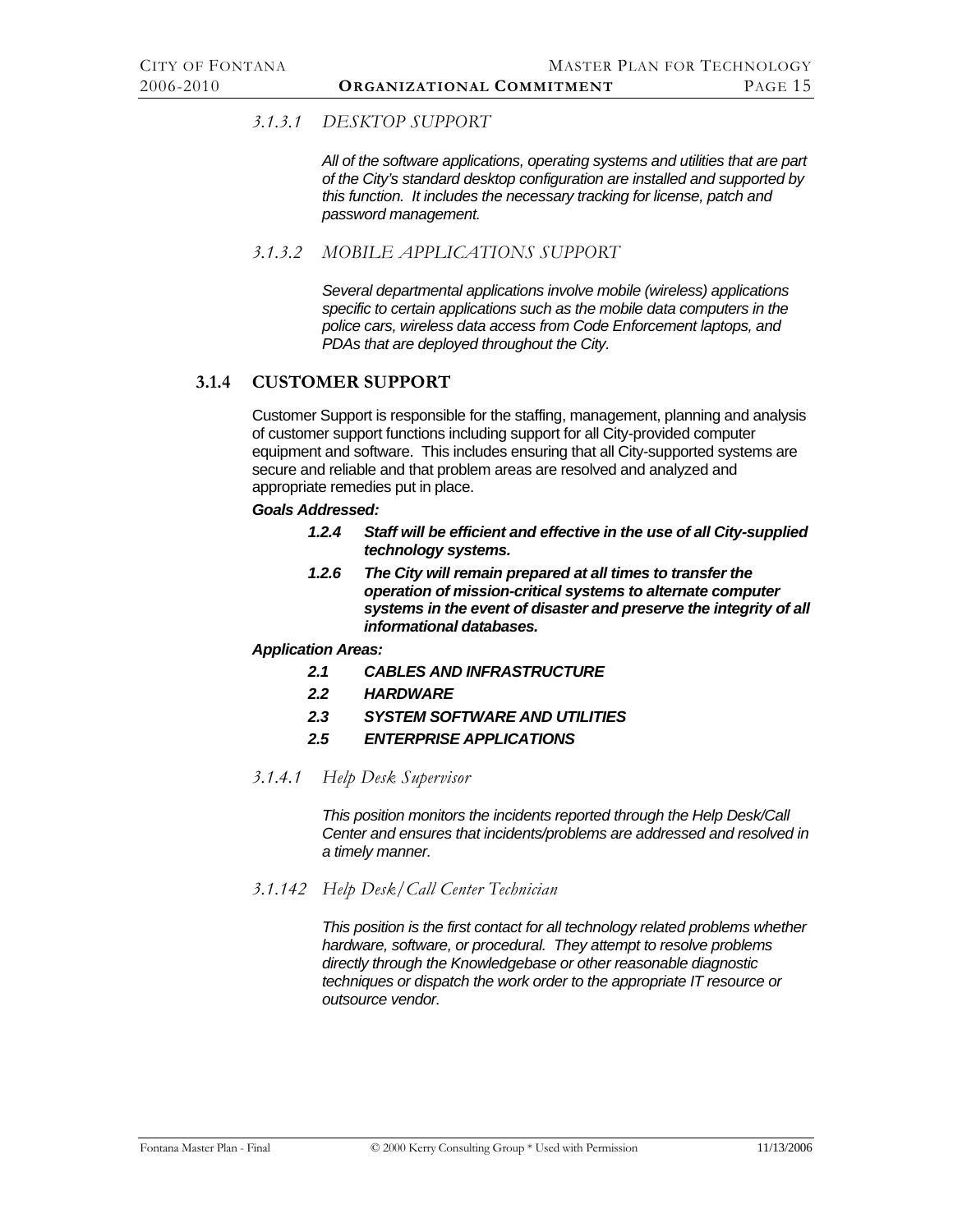# <span id="page-22-0"></span>**3.1.5 TRAINING**

Training is an essential function that reviews the trends of incidents and service requests and determines where additional training would be beneficial in reducing reported problems. Works with vendors of both Enterprise and Departmental applications to find appropriate training classes and then arranges for training sessions, sign-ups and tracking for all technology related training including IT staff development training.

#### *Goals Addressed:*

*1.2.4 Staff will be efficient and effective in the use of all City-supplied technology systems.* 

#### *Application Areas:*

- *2.3 SYSTEM SOFTWARE AND UTILITIES*
- *2.5 ENTERPRISE APPLICATIONS*
- *2.6 DEPARTMENTAL APPLICATIONS*
- *3.1.5.1 Training Coordinator*

*This position is responsible for determining when training is needed and coordinates both end user and staff development training for the other city departments and IT department respectively.* 

# **3.1.6 WEB ADMINISTRATION**

The Web Coordinator is responsible for collecting, combining, and coordinating the web pages for each department and works with the Systems Administrator and Database Administrator for connectivity, security, and data access requirements.

#### *Goals Addressed:*

- *1.2.1 Communication between Sites, departments, customers, Vendors and among staff will be timely and accurate.*
- *1.2.2 Information in City databases will be readily accessible to all with appropriate need to view and/or use it.*
- *1.2.4 Staff will be efficient and effective in the use of all City-supplied technology systems.*

#### *Application Areas:*

- *2.3 SYSTEM SOFTWARE AND UTILITIES (2.3.8 Website Management Tools)*
- *2.5 ENTERPRISE APPLICATIONS (2.5.5 INTERNET (WEB) SERVICES; 2.5.6 INTRANET (WEB) SERVICES)*

#### *3.1.6.1 Web Developer*

*This position is responsible for technical design and support of the city's web sites (both Internet and Intranet) and for the tools provided the departments for content management. Works closely with Systems & Programming and Database Administration for informational access to city databases and systems that use web/browser interfaces. This position supports the following application(s):* 

- *[2.5.5 Internet \(Web\) Services](#page-14-2)*
- *[2.5.6 Intranet \(Web\) Services](#page-14-3)*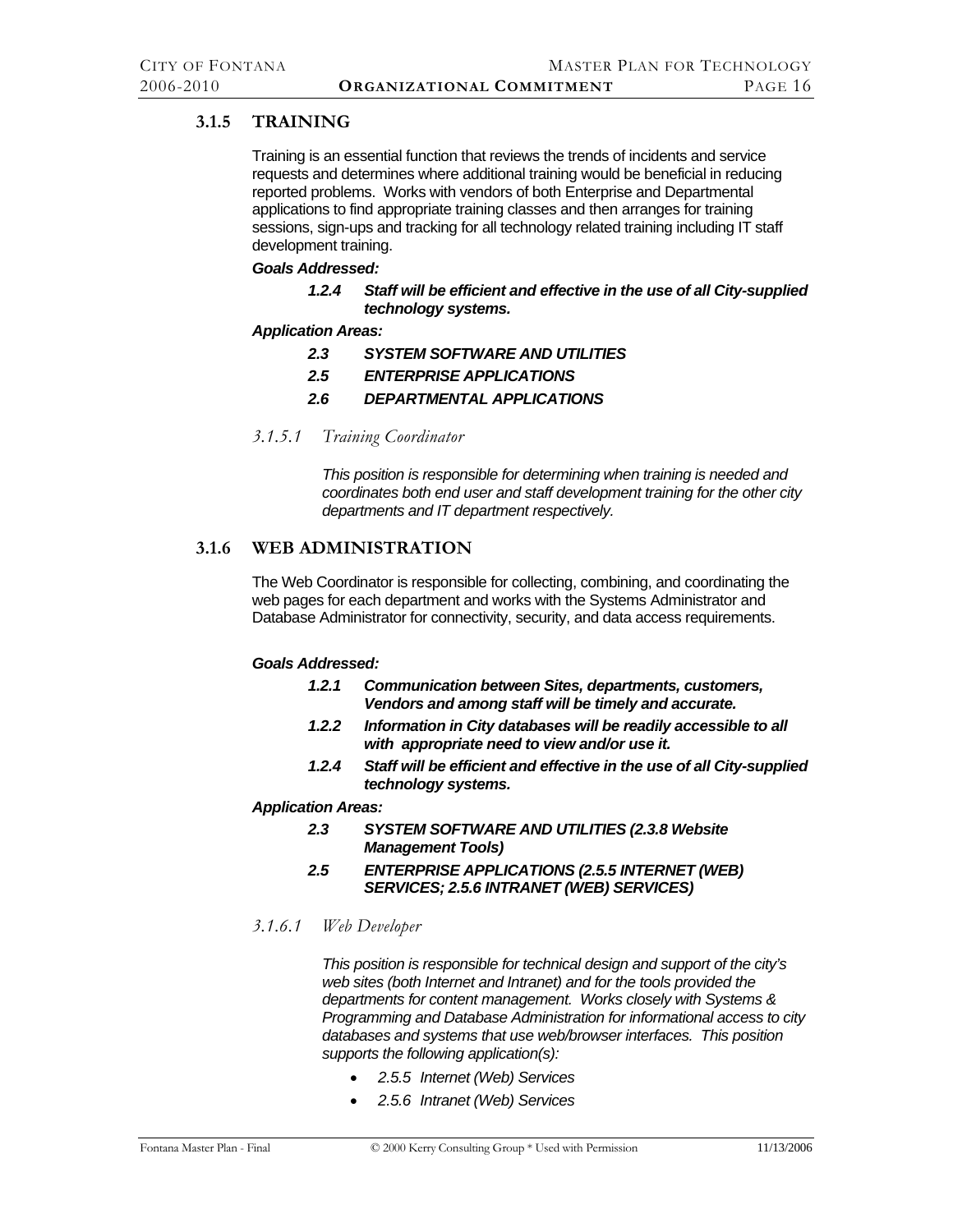# <span id="page-23-0"></span>**3.1.7 GIS ADMINISTRATION**

The City's geographic database file is the foundation for almost all of the information managed by the City. This function requires the coordination of data interchange among multiple systems in multiple departments and ensuring that data is timely, accurate, and consistent with the needs of each department. This functions interacts closely with the Database Administration to maintain the integrity of all City information and systems.

#### *Goals Addressed:*

- *1.2.1 Communication between Sites, departments, customers, Vendors and among staff will be timely and accurate.*
- *1.2.2 Information in City databases will be readily accessible to all with appropriate need to view and/or use it.*
- *1.2.3 Data will be collected and entered only once into informational databases.*

#### *Application Areas:*

- *2.3 SYSTEM SOFTWARE AND UTILITIES*
- *2.4 INFORMATIONAL DATABASES*
- *3.1.7.1 GIS Technician*

*This role provides data entry, validation, and programming for the City's geobased systems.* 

# **3.1.8 DATABASE ADMINISTRATION**

This function requires a strong technical foundation in database structure, configuration, installation and practice. Knowledge and experience in major relational database languages and applications, specifically Microsoft SQL Server. There must be attention to detail and customer service. Coordination with Applications, Systems, GIS and Web resources is essential.

#### *Goals Addressed:*

- *1.2.1 Communication between Sites, departments, customers, Vendors and among staff will be timely and accurate.*
- *1.2.2 Information in City databases will be readily accessible to all with appropriate need to view and/or use it.*
- *1.2.3 Data will be collected and entered only once into informational databases.*
- *1.2.6 The City will remain prepared at all times to transfer the operation of mission-critical systems to alternate computer systems in the event of disaster and preserve the integrity of all informational databases.*

#### *Application Areas:*

- *2.3 SYSTEM SOFTWARE AND UTILITIES*
- *2.4 INFORMATIONAL DATABASES*
- *3.1.7.1 Database Administrator*

*This position works equally with the Networking and Infrastructure group and the Systems and Programming and Business Practices (Business Analysts) group. Its primary function is the coordination and*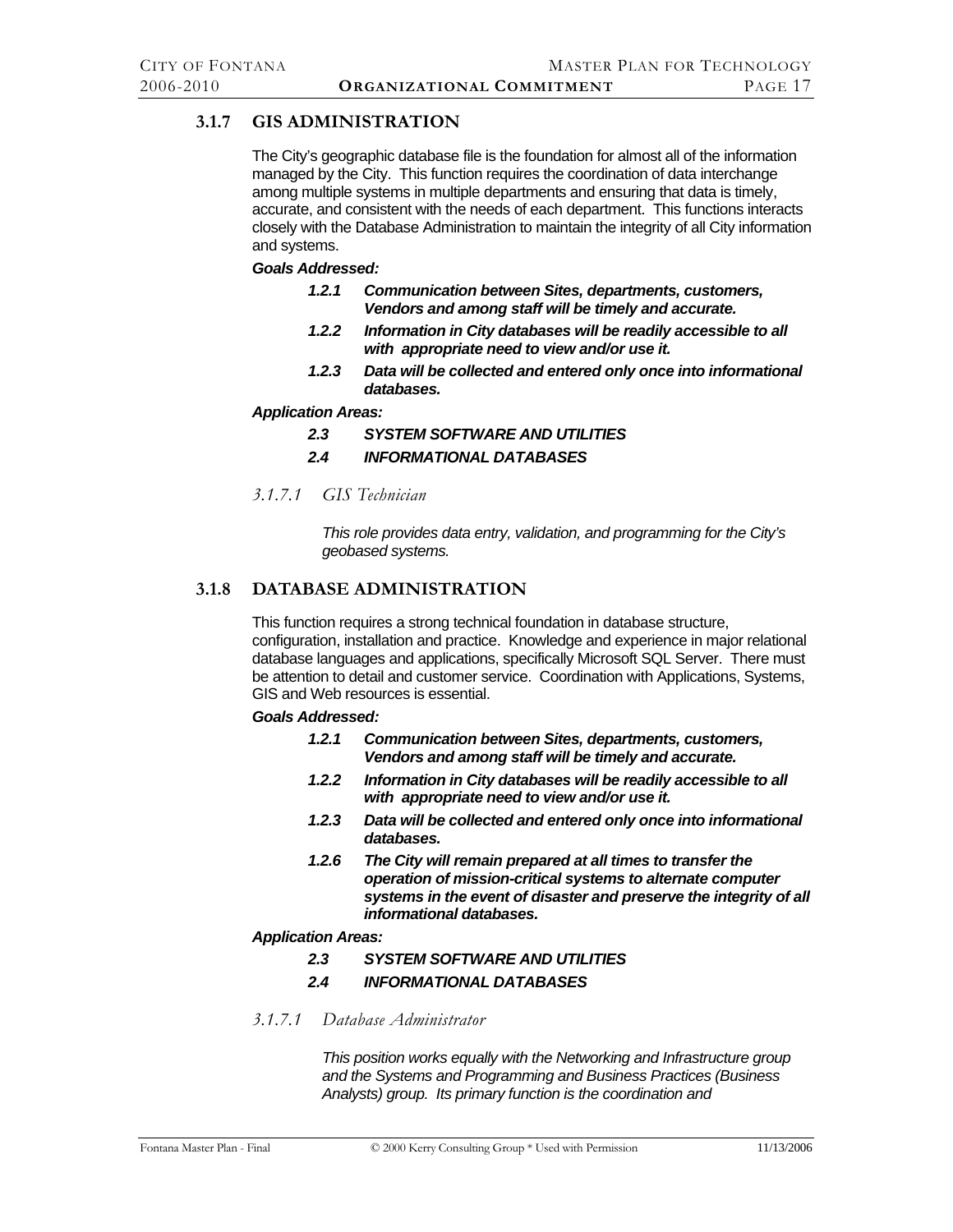*communication of information contained in the city's informational databases with the applications and queries needed by the users.* 

# <span id="page-24-0"></span>**3.1.9 SYSTEMS & PROGRAMMING**

Even though the primary source for computer systems is from commercial, off-theshelf software (COTS), there is no single source for all of the different types of applications and disciplines in a municipal environment. In addition to filling the gaps where no suitable products exist, software development is necessary to interface and integrate the applications to eliminate redundancy and improve accuracy. This function must establish appropriate programming and documentation standards, determine the appropriate programming language and tools to be used, and oversee the design, development, testing, documentation, and deployment of the software whether it is done within the department, by another department in the City, or outsourced to a contract programmer.

# *Goals Addressed:*

- *1.2.2 Information in City databases will be readily accessible to all with appropriate need to view and/or use it.*
- *1.2.3 Data will be collected and entered only once into informational databases.*
- *1.2.4 Staff will be efficient and effective in the use of all City-supplied technology systems.*
- *1.2.5 City Technology acquisitions shall optimize the coordination of data interchange with existing systems in all departments and adhere to standards of connectivity, compatibility, and support.*

#### *Application Areas:*

- *2.3 SYSTEM SOFTWARE AND UTILITIES*
- *2.4 INFORMATIONAL DATABASES*
- *2.5 ENTERPRISE APPLICATIONS*
- *2.6 DEPARTMENTAL APPLICATIONS*
- *3.1.9.1 Programmer/Analyst*

*This position develops the code for "gap" applications and/or interfaces between COTS and other applications under the direction and supervision of the Systems & Programming Supervisor.* 

*3.1.9.2 Report Writer* 

*This position develops reports using the City's report-writer software against the queries extracted from the Information Databases managed by the Database Administrator. Reports follow the same protocols and standards as other application software development.* 

# **3.1.10 BUSINESS PRACTICE MANAGEMENT**

Because of the variety and complexity of the different computer applications deployed throughout the City as either Enterprise Applications (2.5) or Departmental Applications (2.6), most applications involve processes that span multiple departments and impact multiple databases or applications. Although this function does not establish business processes in each application area or department, it represents the City-wide interests of ensuring that business practices within the City are not in conflict and optimize the use of technology to improve staff productivity. It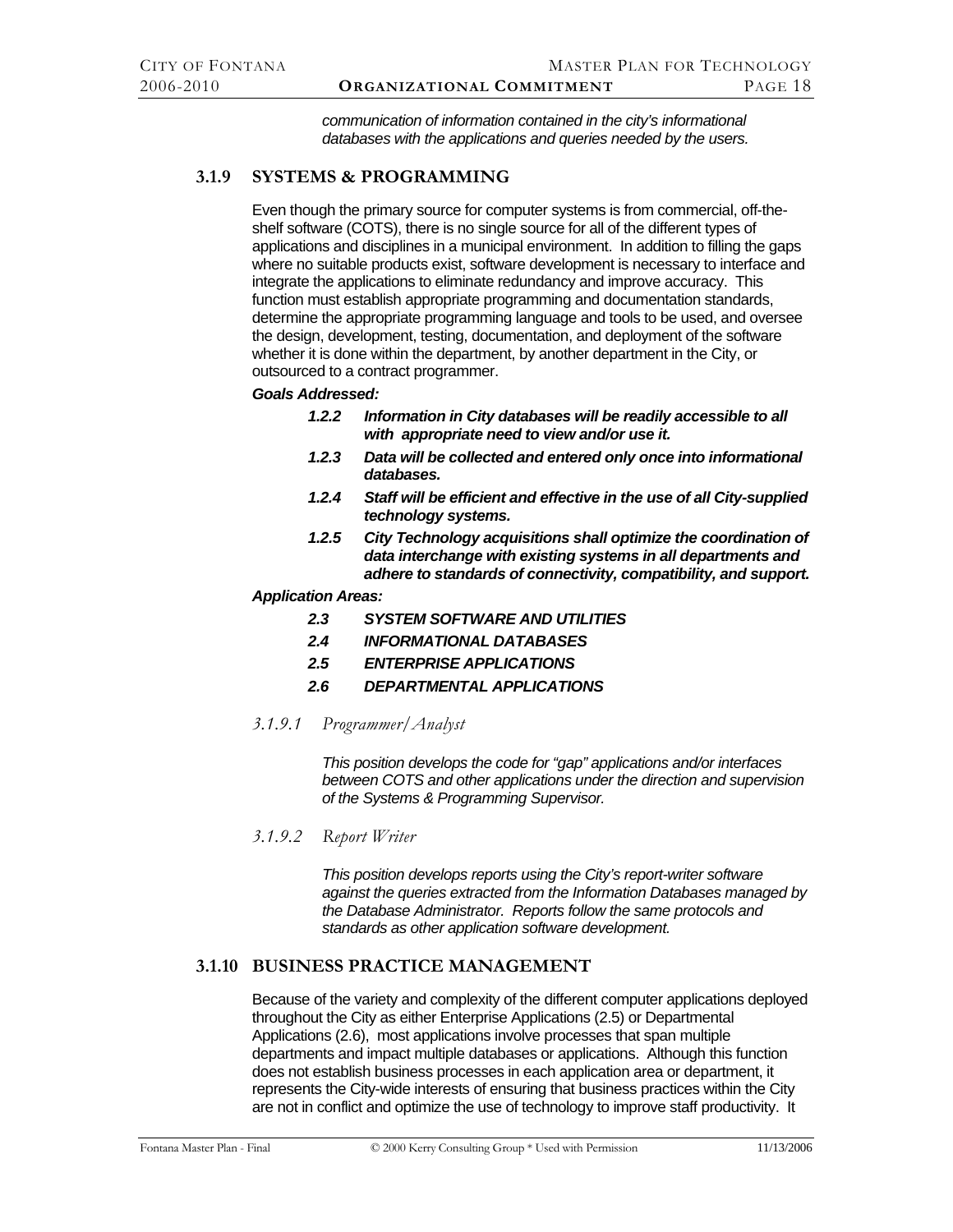conducts Workflow Workshops, manages implementation and upgrade projects, documents and enforces interface and integration standards, and provides the technical support for both Enterprise and Departmental applications. It also assists in the specifications for and acquisition of new software and systems and assists departments in preparing New Technology Requests and Project priority requests for submission to the appropriate committee(s).

#### *Goals Addressed:*

- *1.2.1 Communication between Sites, departments, customers, Vendors and among staff will be timely and accurate.*
- *1.2.2 Information in City databases will be readily accessible to all with appropriate need to view and/or use it.*
- *1.2.3 Data will be collected and entered only once into informational databases.*
- *1.2.4 Staff will be efficient and effective in the use of all City-supplied technology systems.*
- *1.2.5 City Technology acquisitions shall optimize the coordination of data interchange with existing systems in all departments and adhere to standards of connectivity, compatibility, and support.*

#### *Application Areas:*

- *2.4 INFORMATIONAL DATABASES*
- *2.5 ENTERPRISE APPLICATIONS*
- *2.6 DEPARTMENTAL APPLICATIONS*
- *3.1.10.1 Business Analyst Business Applications*

*This position provides technical support for all of the Management Services Departmental applications:* 

- *[2.6.1 Management Services](#page-14-4) (12 modules)*
- *3.1.10.2 Business Analyst Human Resource Applications*

*This position provides technical support for all of the HR Departmental applications:* 

- *[2.6.2 Human Resources](#page-15-1) (5 modules)*
- *3.1.10.3 Business Analyst Land Management Applications*

*This position provides technical support for all of the Development Services Departmental applications (Sections 2.6.3).* 

- *[2.6.3 Community Development](#page-15-2) (3 modules)*
- *[2.6.4 Engineering](#page-15-3) (2 modules)*
- *[2.6.5 Building & Code Compliance](#page-15-4) (4 modules)*
- *3.1.10.4 Business Analyst Maintenance Applications*

*This position provides technical support for all of the Public Works Departmental applications (Sections 2.6.6).* 

• *[2.6.6 Public Works](#page-15-5) (9 modules)*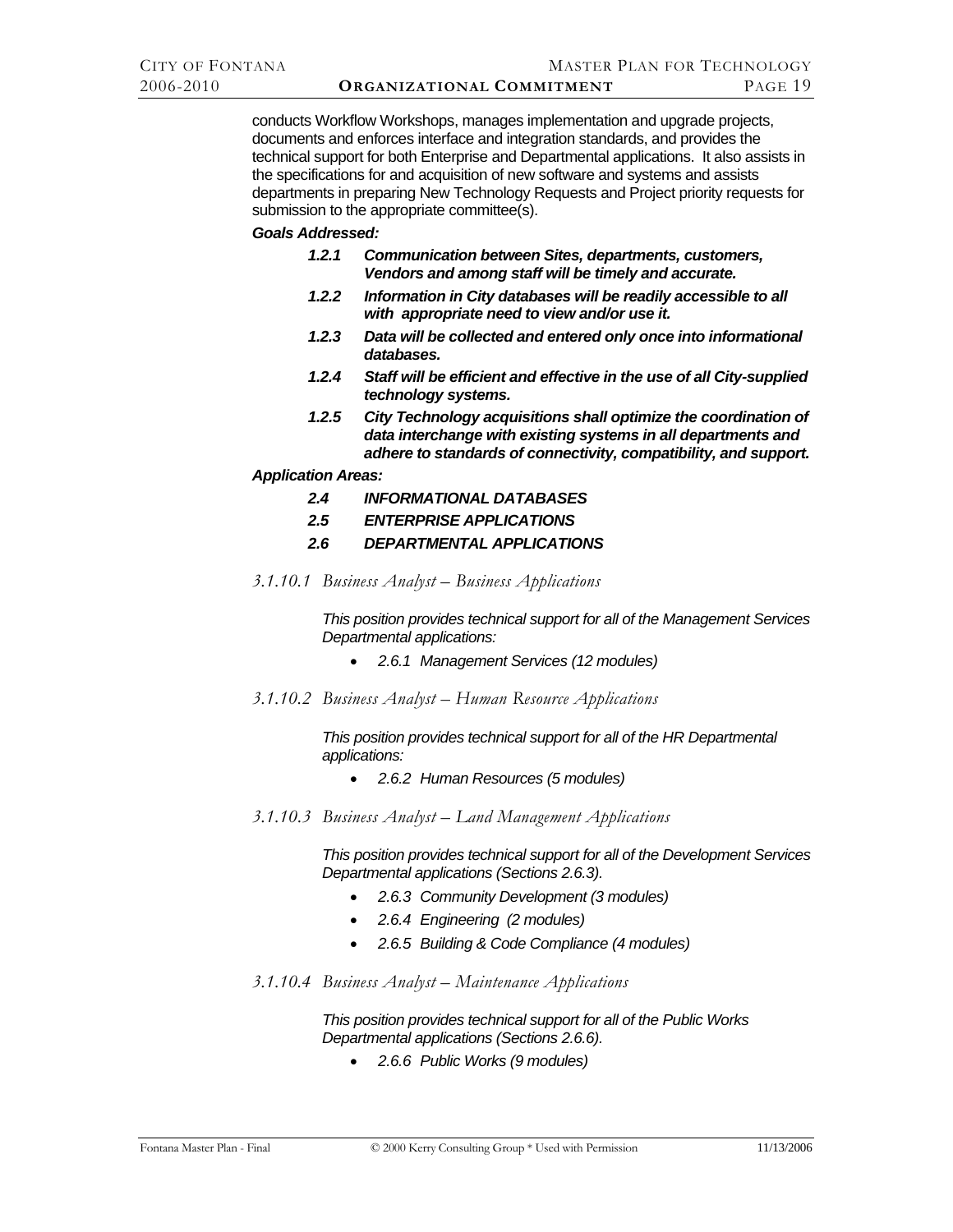<span id="page-26-0"></span>*3.1.10.5 Business Analyst – Recreation Applications* 

*This position provides technical support for all of the Community Services Departmental applications:* 

- *[2.6.7 Community Services](#page-16-1) (3 modules)*
- *3.1.10.6 Business Analyst CAD/RMS Applications*

*This position provides technical support for all of the Public Safety Departmental applications:* 

- *[2.6.8 Public Safety](#page-16-2) (6+ modules)*
- *3.1.10.7 Business Analyst Desktop Applications*

*This position provides technical support for all of the Enterprise Desktop applications:* 

- *[2.5.1 Desktop Office Systems](#page-14-5) (5+ modules)*
- *[2.5.2 Web Browsers](#page-14-6) (1 module)*
- *[2.5.3 Messaging and collaboration](#page-14-7) ( 4 modules)*
- *3.1.10.8 Business Analyst Document Management Applications*

*This position provides technical support for all of the Enterprise Document Management applications:* 

- *[2.5.7 Document Management](#page-14-8) (3 modules)*
- *[2.6.9 City Administration](#page-16-3) (2 modules)*
- *3.1.10.9 Business Analyst Redevelopment Applications*

*This position provides technical support for all of the Redevelopment applications:* 

• *[2.6.10 Redevelopment](#page-16-4) (1 modules)* 

#### **3.2 FUNDING**

*Funding for technology is based on two factors—Platform and Enterprise applications and Departmental applications. Platform and Enterprise application support costs are all of the costs associated with the acquisition, management, maintenance and support of all of the hardware and software defined in Sections [2.1 Cabling and](#page-10-1)  [infrastructure,](#page-10-1) [2.2 Hardware,](#page-11-1) [2.3 System Software and Utilities,](#page-11-2) [2.4](#page-13-1)*

 *[Informational Databases,](#page-13-1) and [2.5 Enterprise Applications.](#page-13-2) These costs include all of the overhead associated with the support of the Departmental applications, but not the direct costs of the application support itself.* 

#### **3.2.1 INTERNAL SERVICE FUND – ENTERPRISE APPLICATIONS**

The cost supporting the network platform and all of the baseline applications are divided across the organization based on the number of workstations assigned to each department. These costs will include: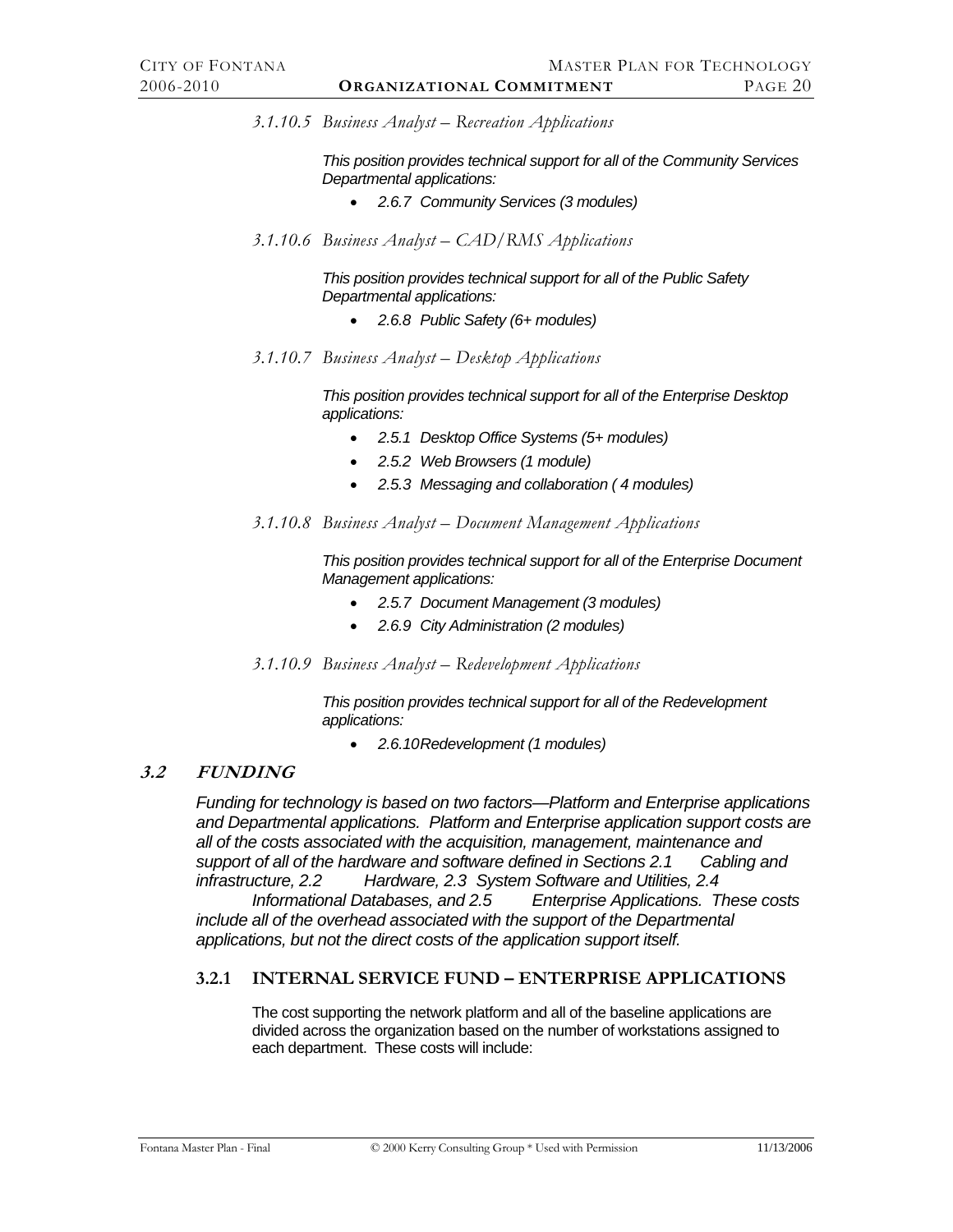<span id="page-27-0"></span>*Salaries:* 

*Management Network Administration* 

*System Administration* 

*Customer Support* 

*Database Administration* 

*GIS Administration* 

*Equipment:* 

*Server and workstation depreciation costs* 

*Software Licenses:* 

*Server and workstation operating systems and utilities* 

*MS Office Suite* 

*Desktop Utilities* 

*Database engines* 

*Maintenance/Support Agreements:* 

*Hardware Maintenance agreement (out-of-warranty) Software Maintenance/support agreements Training (IT Staff Development and End-user training)* 

# **3.2.2 DEPARTMENTAL APPLICATIONS**

Each departmental application has its unique support requirements, which should be fully defined before the acquisition and factored into the on-going or recurring budget costs as part of the implementation. Platform support, if the system is consistent with the City's standards (per the Approved Technology List), is covered as part of the baseline IT support per 3.2.1 above. Technical support for the application will include installation and integration of the software into the City's server farm, data integration with other systems and databases, and the facilitation of procedural integration with other departmental and enterprise systems through periodic workflow workshops. Application support will be provided from within the department, again based on analysis before the acquisition and factored into the total system cost (via the NTR process) so that if additional staffing is needed, it is included as part of the department budget as recurring costs.

Technical support is part of the IT staffing formula and depends on the nature and scope of the departmental application as to whether it is a single (or multiple) dedicated resource or split between two or more other departmental applications.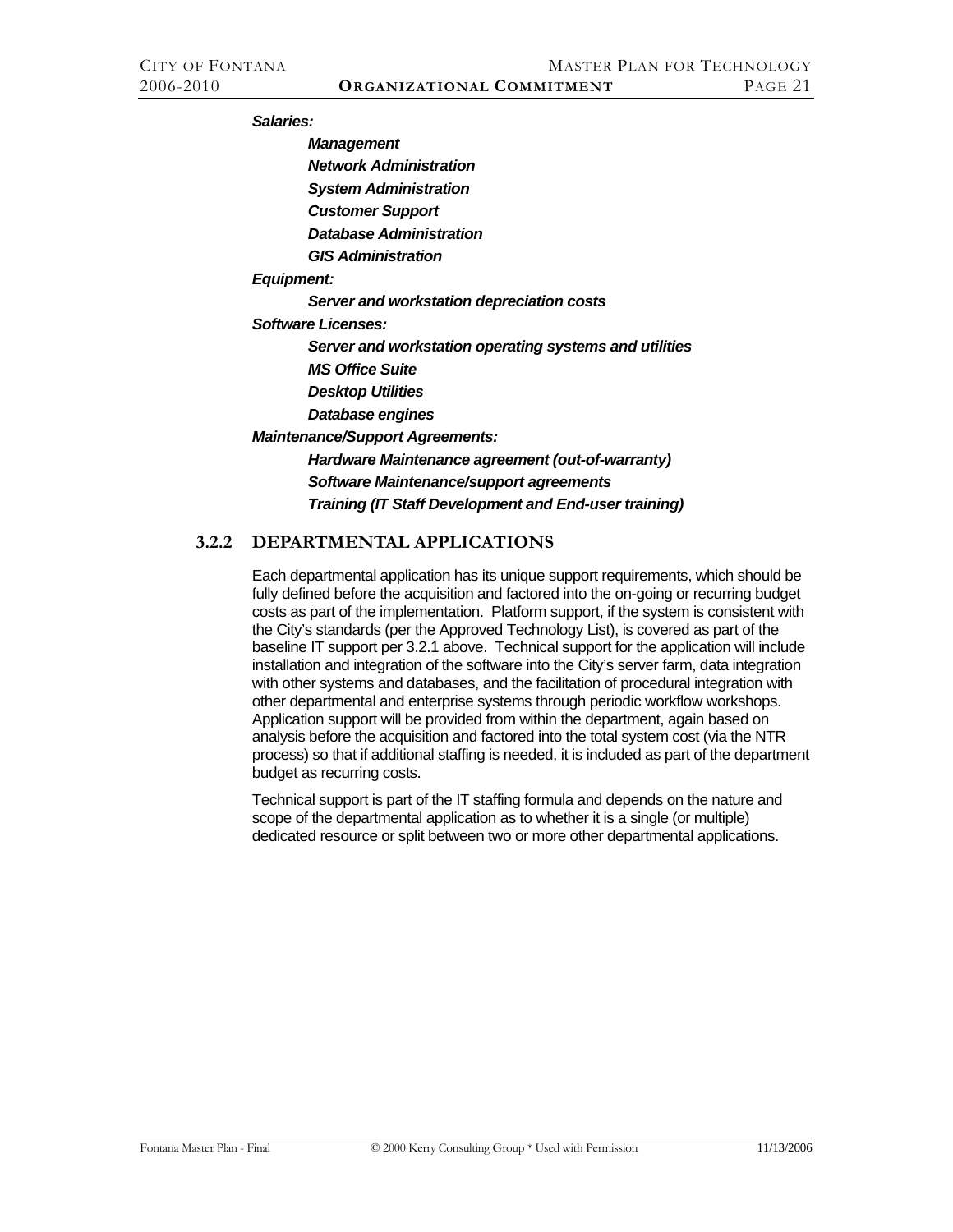# <span id="page-28-0"></span>**4.0 TECHNOLOGY DECISION MAKING**

All City investments in computer and related technologies should be analyzed for technical integrity and equitably distributed to areas of need. The acquisition process should be structured to **encourage and expedite** new applications of technology in appropriate areas, but evaluated against established standards and criteria so that it can be effectively implemented and supported over the long term.

# **4.1 TECHNOLOGY COMMITTEES**

*As an internal service department in the City, the IT Department is responsible to ensuring the seamless interchange of information and processes in all City departments. Projects that are a high priority for one department may be impacted by high priority projects for another department, so coordination and compromise is necessary so that IT resources can be effectively allocated to projects for the overall benefit of the City. To this end, several planning and operating committees will be established so that these issues can be discussed and decided in an open forum.* 

# **4.1.1 EXECUTIVE TECHNOLOGY REVIEW COMMITTEE (ETRC)**

For high level technology policies and annual distribution of technology resources City-wide, there shall be a representative committee that performs the following functions at least once each year:

- *Reviews the Technology Master Plan to see if it is still relevant to current technical, fiscal, and political realities.*
- *Reviews the Evaluation Criteria for New Technology Requests*
- *Allocates technology resources throughout the City through budget and organizational (staffing) policies.*
- *Reviews/Approves NTR Priority list from TAG.*

Membership on the ETRC is comprised of the following:

- *City Manager*
- *Deputy City Managers*
- *Department Heads*
- *IT Director is the non-voting chair*

# **4.1.2 TECHNOLOGY ADVISORY GROUP (TAG)**

This is a working subcommittee to the ETRC to which IT reports its internal project activities and which adjusts priorities according to overall City needs. Activities of the TAG include:

- *Monthly IT Project review meetings*
- *Review Incident ticket statistics for prior month*
- *Review Operational project lists and priorities for prior month and next month (software, OS upgrades, patches and fixes)*
- *Review Acquisition/Development (NTR) project research and priorities for prior and next month*
- *Workflow Workshop requests*
- *Desktop and/or document management issues*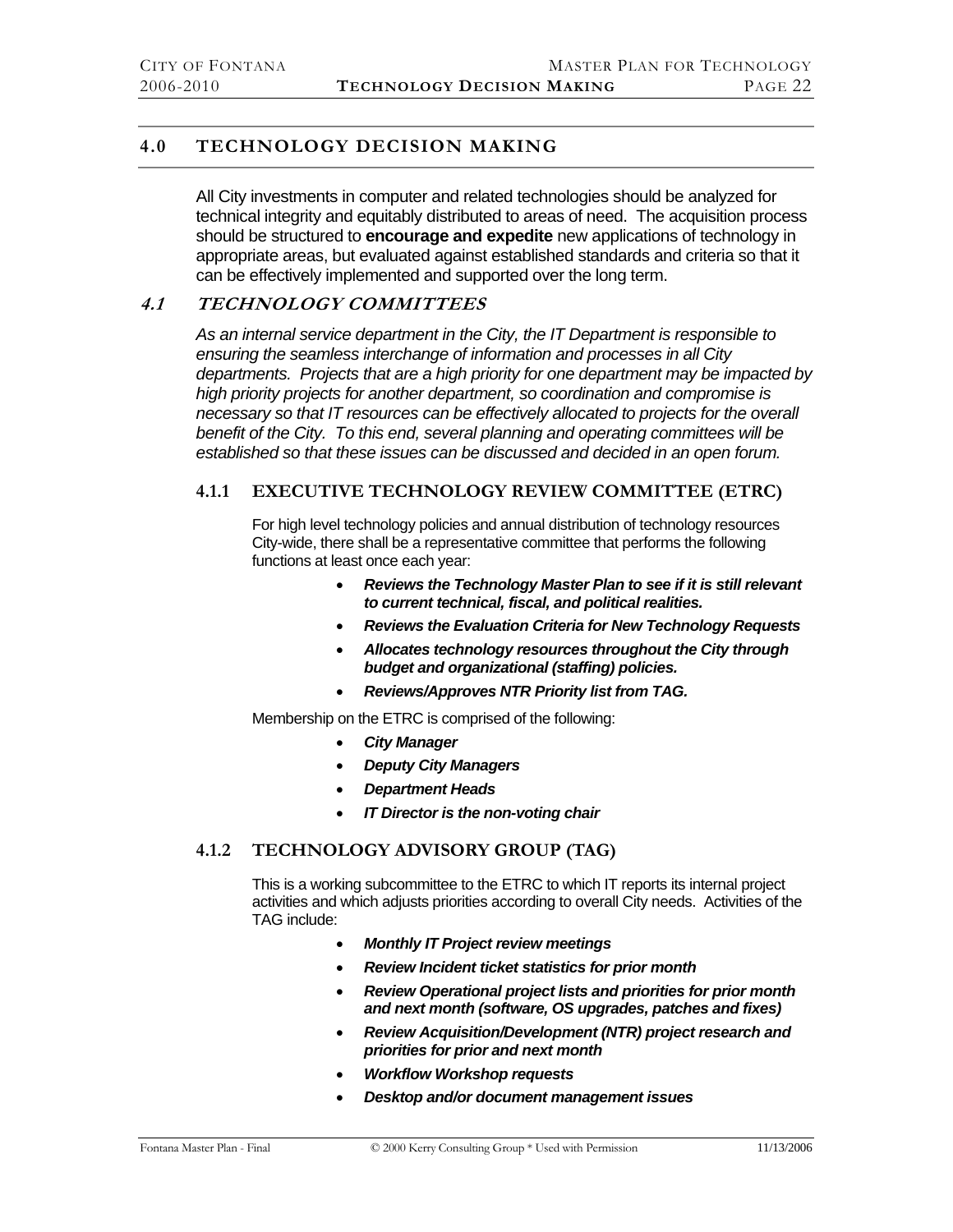<span id="page-29-0"></span>The TAG shall be responsible for applying the evaluation criteria to each submitted NTR form after it has passed through the appropriate approvals and analysis. Each criterion score shall be applied by unanimous committee consensus, with no dissenting votes permitted. The departmental representative from the department submitting the Initiative shall act as advocate and negotiate with the rest of the committee for a unanimous committee position. The list of rated projects, ordered descending by criteria score (multiplied by the weighting factors) and, for those with equal criteria scores, ascending by cost, shall be forwarded to the ETRC via the Project Priorities worksheet for review and approval.

The content of the Project Priorities worksheet shall include:

- *Reference # Unique NTR project reference*
- *Project Brief title of the project*
- *Description Synopsis of the project in a few sentences*
- *Originated by Person who submitted the original NTR request*
- *Status New project, follow-on project, re-submitted project, etc.*
- *Department(s) involved Which department(s) is(are) most affected by this project*
- *Notes/comments*
- *Justification statement Brief description of the expected benefits of the project*
- *IT Resource Req. Specify the IT resource requirement in person-months for the next fiscal year*
- *Budgeted Department Out of which department budget(s) are the funds coming*
- *Indirect Costs from the NTR worksheet, what are the indirect (labor) costs from the department and IT. These costs do not directly affect the budget, but impact resources and their availability for other projects.*
- *Direct Costs What is the Direct Cost total from the NTR worksheet. This will be the expected budget impact of the project.*
- *Prioritization Criteria Scores TAG consensus rating of the project in each of the criteria areas*

Membership on the TAG Committee shall be by Department Head invitation and should include representation from Division Managers, administrative support staff, and technical IT liaison staff, though not all from the same department. Membership shall be rotated on an annual basis.

# **4.1.3 GIS STEERING COMMITTEE**

This is a committee of departmental representatives which deals with the prioritization of GIS related tasks. It is chaired by the GIS Administrator and meets regularly on a monthly basis. Regular agenda items shall include, but not be limited to the following:

- *Status of outstanding ETRC-approved NTR initiatives*
- *New and in-process Technology Initiatives*
- *Maintenance and support issues, problem reports & statistics*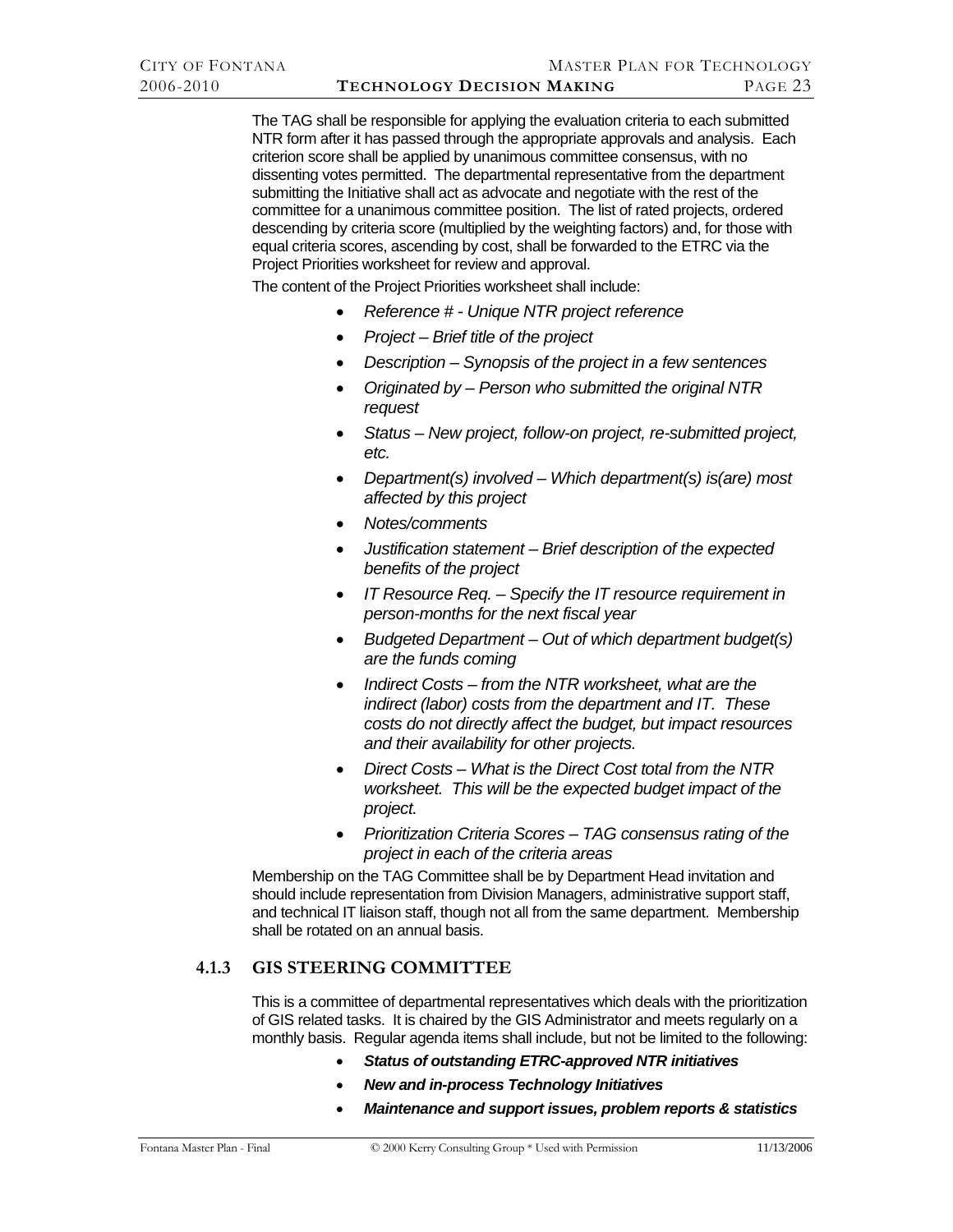#### • *Policy deployment and enforcement*

• *Training schedules* 

<span id="page-30-0"></span>Membership in the GIS Steering Committee shall be by appointment made by Department Heads, and attendance at the monthly meetings by the primary designee or an alternate is mandatory. At a minimum, membership will include representatives from:

- *GIS Administrator*
- *Public Safety*
- *Public Works*
- *Development Services*
- *Engineering*

# **4.1.3 WEB COORDINATING COMMITTEE**

This committee will be responsible for determination of the design and content of the City's external web site as well as the internal web site, the Intranet. In addition to representatives from each department or division, which may have an interest in what goes into the City web sites, IT will chair the committee and schedule its regular meetings. Since some of the web functions may be outsourced, a representative from the outsourcing company may periodically be invited to participate in meetings. Regular agenda items shall include, but not be limited to the following:

- *Content review and update*
- *Website visitor feedback*
- *New applications/pages*
- *Performance, security and design concerns*

Membership in this committee will be by appointment by the Department Heads.

#### **4.1.4 PROCESS IMPROVEMENT TEAMS**

As computer systems become ingrained in the daily business operations of the City, there will be processes that span departments that negatively impact one or more departments. When such issues become apparent, the IT Department may form a Process Improvement Team to analyze workflow and come up with recommendations for Business Process Reengineering. In some cases, this will involve integrating different technologies or retraining staff in the use of some systems. The PIT Crew will be facilitated by IT staff and develop appropriate new procedures that may become Technology Projects to be prioritized by the TAG and/or ETRC.

#### **4.2 CITY TECHNOLOGY STANDARDS**

The City will establish standards for technology that can be supported wherever they are implemented. These standards are set by the ETRC and published as part of the NTR process defined herein. The IT Department is responsible for enforcement and adherence to these standards. The following standards guidelines will be published as part of the Administrative Policies and Procedures:

- *Minimum configuration (hardware and operating system) for operating Desktop and Laptop computers*
- *Recommended database engine(s)*
- *Recommended desktop software (word processing, spreadsheet, email, etc.)*
- *Recommended peripheral devices (printers, PDAs, etc.)*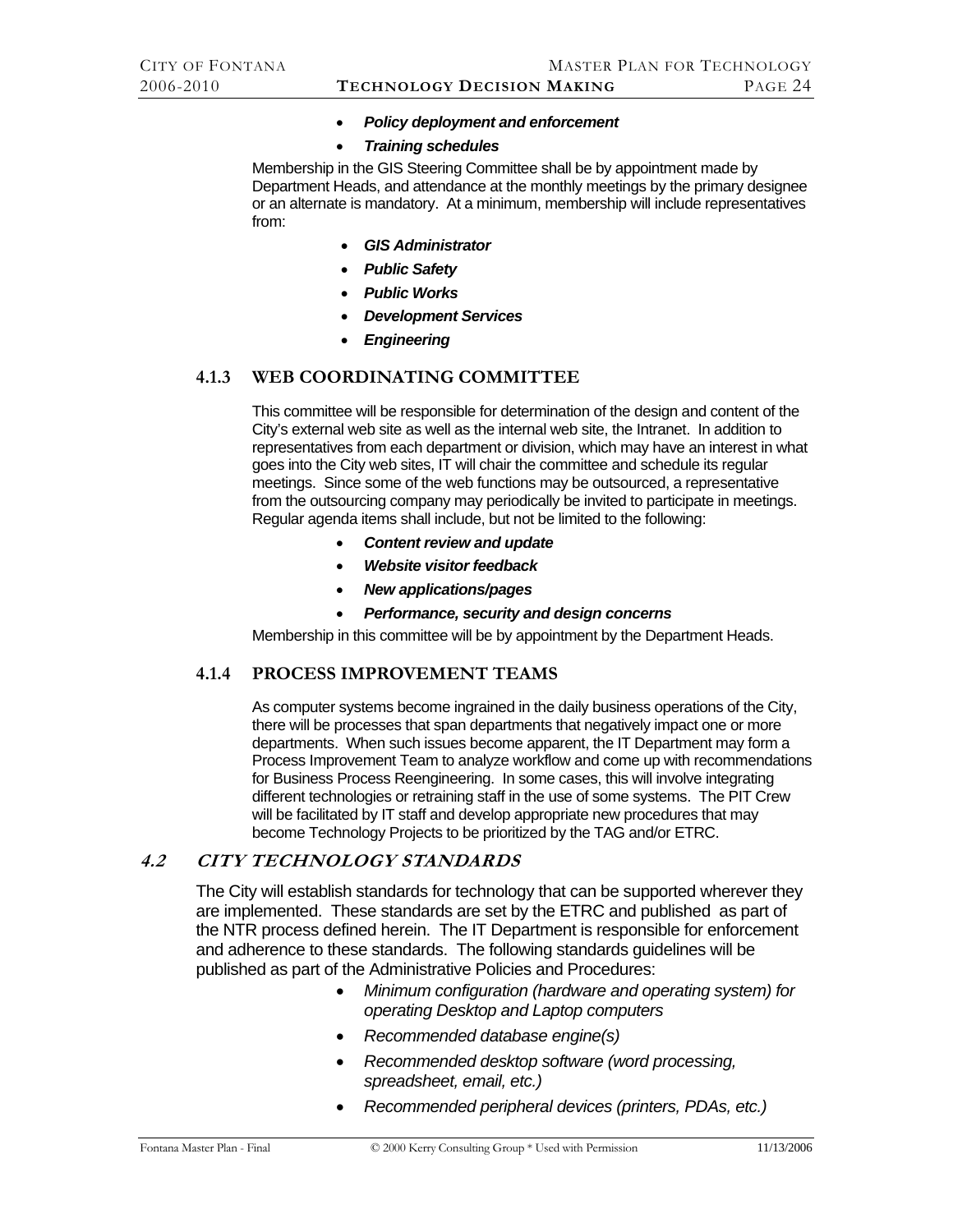<span id="page-31-0"></span>*There are cases in which adherence to standards may not yield the best solution. In these isolated cases, a non-standard solution may be approved through the normal NTR process.* 

*These standards will be published regularly on the City's intranet site in a document called the "Approved/Obsolete Technology List." Obsolete technology on this list cannot be purchased without an NTR justifying the need, though just because an item is on this list does not mean it should be replaced until it has reached the end of its useful life.* 

# **4.2.1 APPROVED TECHNOLOGY LIST**

The IT Department will maintain an Approved Technology database which shall be published and which may be used by departments to purchase technology (both hardware and software) that has been approved by the ETRC and which can be appropriately supported by the city. This list shall include the name and manufacturer of the products, recommended source for purchase, initial purchase costs including internal service fund charges for setup and administration, on-going costs (both internal and external) for support, and the name and telephone number for each level of support (Tier 1, Tier 2, and Tier 3) for the product.

# **4.2.3 OBSOLETE TECHNOLOGY LIST**

The IT Department will maintain an Obsolete Technology database of technology products (hardware and software) being phased out. These products do not mean that the if the product is in use that it needs to be replaced, but that no new purchases will be approved without a complete NTR evaluation and approval.

# **4.2.4 POSITION INVENTORY LIST**

Each Council-approved position will have a designated inventory of technology related equipment, the cost for which shall be budgeted as part of the Internal Service Fund for Technology. These technology devices will include:

- *Desktop computer*
- *Laptop/Toughbook computers*
- *Mobile Data Computers*
- *Desktop telephones*
- *Cell phones*
- *Personal Data Accessory (PDA)*
- *Pagers*
- *Digital Cameras*
- *Digital recorders*
- *Printers*

# **4.3 TECHNOLOGY PROJECTS**

*The City has established a process whereby technology needs can be addressed on an on-going basis at any level of the organization. It is not possible for any one person or department to keep pace with changing technologies that may affect any or all areas of Agency operations. Therefore, the Agency must have a straightforward procedure to allow suggestions or 'Technology Initiatives' to be appropriately*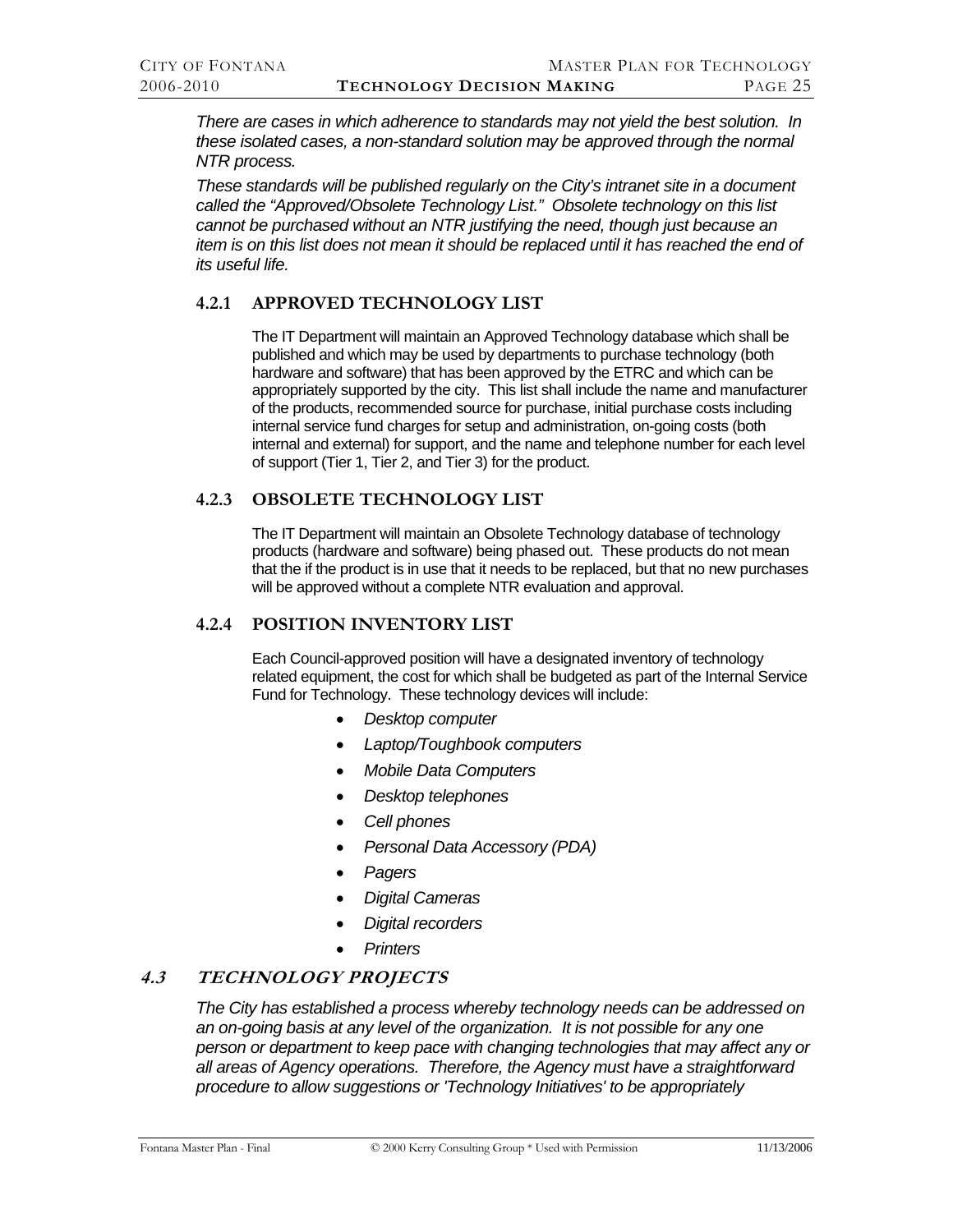<span id="page-32-0"></span>*reviewed and either approved, denied, or deferred based on their alignment with Agency goals.* 

# **4.3.1 PROPOSAL FORMAT**

When anyone in the City initiates a New Technology Proposal request, the focus should be on the problem/issue to be solved rather than the product or technology used to solve it. When there is a specific product or solution in mind, it will need to be analyzed both technically and functionally to be sure that all of the cost and support issues are adequately addressed. The most critical concerns are: Connectivity, Compatibility, and Support.

The "New Technology Request" form is an EXCEL spreadsheet that is used to collect all of the relevant information necessary for processing the request through the appropriate channels. The form has four sections, or worksheet tabs, all of which need to be completed before the Request can be submitted as a "Project" to be prioritized and processed. It is expected that the departmental submitter will complete the first two tabs (except for the section that imports costs from other worksheets) and that IT will assist with the scoping and costing in the other worksheets.

A. New Technology Request

 This section of the form is usually filled out by the requestor and explains the problem and what solution or solutions have already been considered, if any. It should also indicate what the funding source for the project is. This will serve as the cover sheet for the request package that will be used throughout the approval process.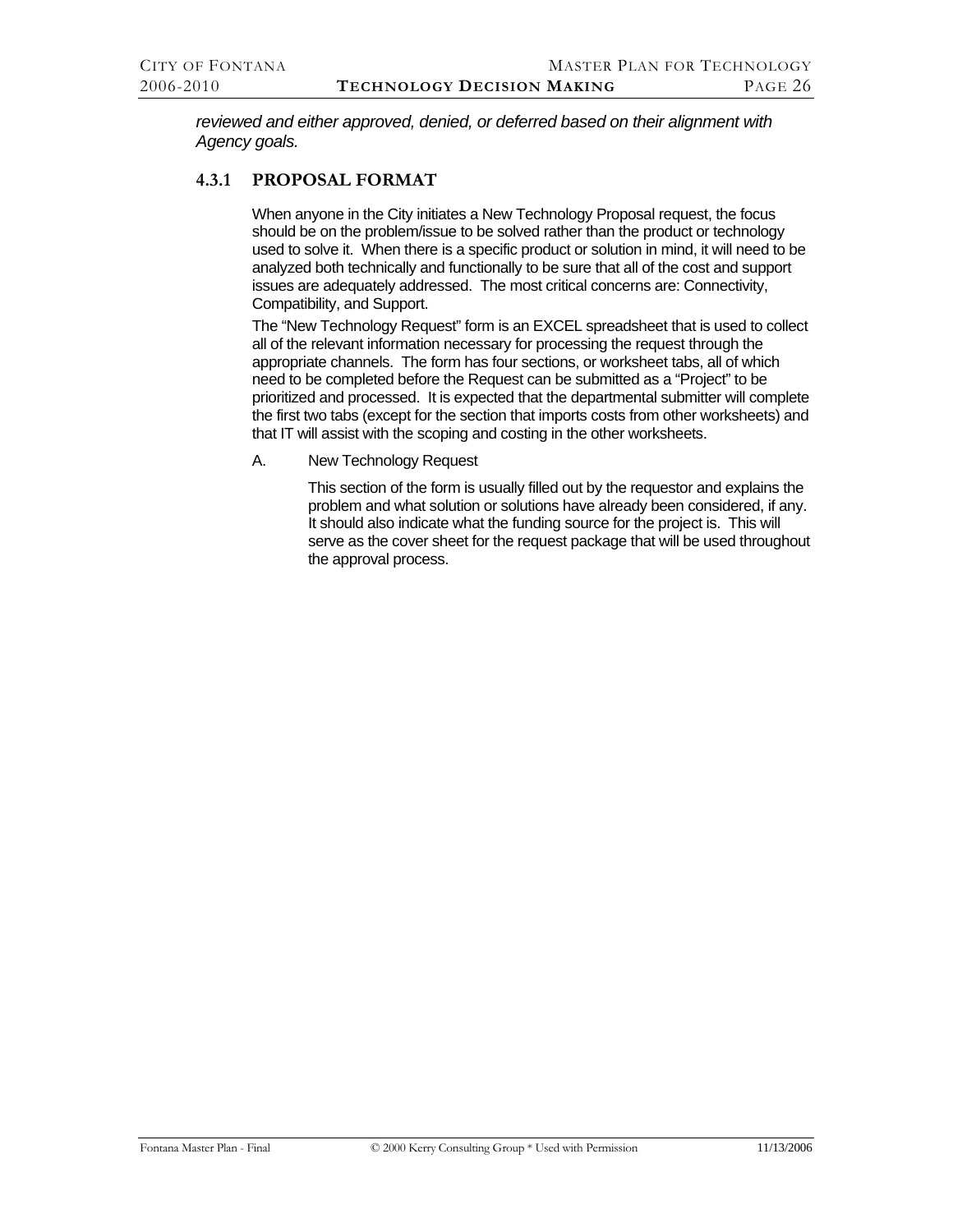|                                                                        |        |                                                        |                                                                    | City of Fontana                   |                        |                                        |                |                |
|------------------------------------------------------------------------|--------|--------------------------------------------------------|--------------------------------------------------------------------|-----------------------------------|------------------------|----------------------------------------|----------------|----------------|
|                                                                        |        |                                                        |                                                                    | <b>New Technology Request</b>     |                        |                                        |                |                |
|                                                                        |        |                                                        |                                                                    | Fiscal Year 2005-06               |                        |                                        |                |                |
|                                                                        |        |                                                        |                                                                    |                                   |                        |                                        |                |                |
|                                                                        |        | <b>TYPE OF REQUEST</b>                                 |                                                                    |                                   |                        | PROJECT INFORMATION                    |                |                |
| Reference Number:                                                      |        | Initial                                                | Project Title:                                                     |                                   | Option:                | Option 1                               |                | Priority       |
|                                                                        |        | Amendment                                              |                                                                    |                                   |                        |                                        |                |                |
|                                                                        |        | <b>TYPE OF PROJECT</b>                                 |                                                                    |                                   |                        | <b>REQUESTOR - FUNDING INFORMATION</b> |                |                |
|                                                                        |        | Carryover Project                                      |                                                                    | Account:                          | Department:            |                                        |                | Location       |
|                                                                        |        |                                                        |                                                                    |                                   |                        |                                        |                |                |
|                                                                        |        | New Project                                            |                                                                    |                                   |                        |                                        |                |                |
|                                                                        |        | PROJECT CLASSIFICATION                                 |                                                                    | Requested by:                     |                        |                                        |                |                |
|                                                                        |        | Replacement                                            |                                                                    |                                   |                        |                                        |                |                |
|                                                                        |        | New                                                    |                                                                    |                                   |                        |                                        |                |                |
|                                                                        |        | DESCRIBE THE PROBLEM/ISSUE TO BE RESOLVED:             |                                                                    |                                   |                        |                                        |                |                |
|                                                                        |        | DESCRIBE YOUR PROPOSED SOLUTION:                       |                                                                    |                                   |                        |                                        |                |                |
| <b>SYSTEM COST BREAKDOWN</b><br>Use Technology Project Cost Worksheet) |        |                                                        |                                                                    | <b>Direct Costs</b>               |                        | <b>Indirect Costs</b>                  |                | Resource (Hrs) |
|                                                                        |        | 1 Taxable System Costs                                 |                                                                    | \$0                               |                        |                                        | <b>Initial</b> |                |
|                                                                        | 2      | Direct (Outsourced) Labor                              |                                                                    | \$0                               | $Dept =$               | \$0                                    |                | 0.00           |
|                                                                        | 5<br>6 | Shipping/Transportation/Travel<br>Applicable Sales Tax |                                                                    | \$0<br>\$0                        | $IT \Rightarrow$       | \$0                                    | On-going       | 0.00           |
|                                                                        |        | <b>TOTALS</b>                                          |                                                                    | \$0                               | $Dept =$               | \$0                                    |                | 0.00           |
|                                                                        | 7      | Annual Maintenance/Support costs                       |                                                                    | \$0                               | $IT \Rightarrow$       | \$0                                    |                | 0.00           |
| <b>INITIALS</b>                                                        |        |                                                        | <b>APPROVALS</b>                                                   |                                   |                        |                                        |                |                |
| TSD                                                                    |        | Dept/Site Administrator                                |                                                                    | <b>Tech Advisory Group</b><br>1st | 2nd:                   | <b>ETRC</b>                            |                |                |
| Date:                                                                  |        | Date:                                                  |                                                                    | Date:                             | Date:                  | Date:                                  |                |                |
|                                                                        |        | Success Factors*                                       |                                                                    |                                   | <b>Plan Objectives</b> |                                        |                |                |
| <b>Council Commitment</b>                                              |        |                                                        |                                                                    | Goal                              | Obi                    |                                        | <b>Comment</b> |                |
| Adequate Funding                                                       |        |                                                        | Communication                                                      |                                   |                        |                                        |                |                |
| Integrated city-wide<br>Adeherence to stds                             |        |                                                        | Accessible Information<br>Normalized data collection               |                                   |                        |                                        |                |                |
| Adequate Training                                                      |        |                                                        | Effective, efficient staff                                         |                                   |                        |                                        |                |                |
| Adequate Resources                                                     |        |                                                        | Technology acquisition policy                                      |                                   |                        |                                        |                |                |
| Process improvement                                                    |        |                                                        | Disaster Preparedness                                              |                                   |                        |                                        |                |                |
| Staff retention                                                        |        |                                                        |                                                                    |                                   |                        |                                        |                |                |
| Realistic schedule                                                     |        |                                                        |                                                                    |                                   |                        |                                        |                |                |
|                                                                        |        |                                                        | * Good (verified/documented); marginal; poor (possibly inadequate) |                                   |                        |                                        |                |                |

*Figure 1 - NTR Form, 'REQUEST' worksheet* 

 At the bottom of the sheet are lists of "Success factors" (from the 2001 Technology Plan) and Plan Objectives. This section is to remind the submitter to focus on the goals of the Plan (i.e. how it fits into the City's overall goals) and that we have done everything possible to ensure the project's success.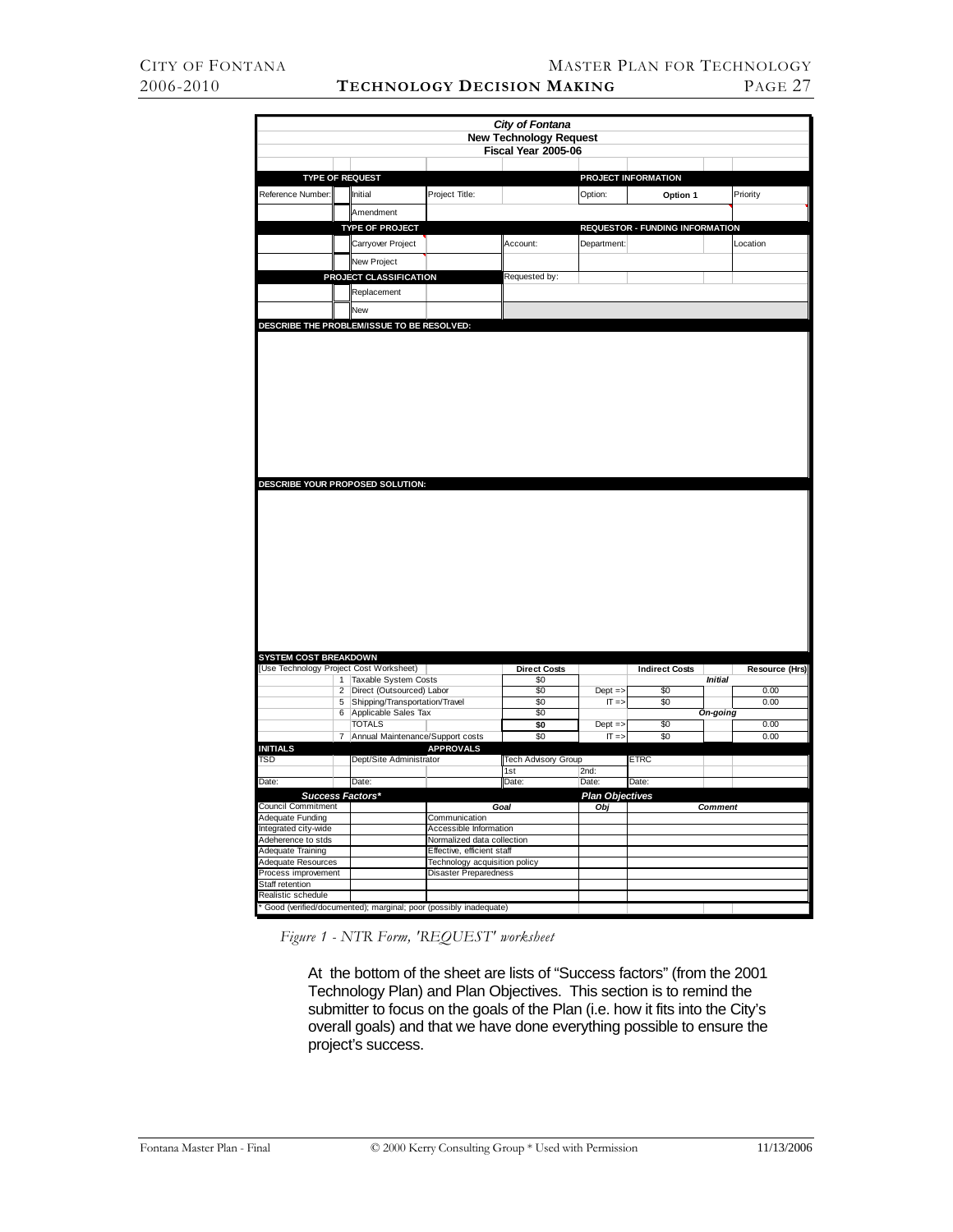#### B. FEATURES

 For any product or service that is purchased, there should be very specific functional expectations that should be documented and part of the contract, PO or other agreement with the vendor. This list of features should also be used as the basis for comparison among the various solution options that are considered and to include as deliverables in the contract. It will help those not familiar with the product understand the anticipated benefits that will result if the project is successful.

| City of Fontana                   |              |                                           |              | <b>Project Reference:</b> |                      |         |                               |  |  |
|-----------------------------------|--------------|-------------------------------------------|--------------|---------------------------|----------------------|---------|-------------------------------|--|--|
|                                   |              | New Technology Request Features Worksheet |              |                           |                      |         |                               |  |  |
|                                   |              |                                           |              | Option:                   |                      |         |                               |  |  |
|                                   |              |                                           |              | Option 1                  |                      |         |                               |  |  |
| Module/                           |              |                                           | Value        | Catalog                   | Vendor               | Project |                               |  |  |
| Component                         |              | Feat No. Feature Description              | Rating       |                           | Reference Compliance | Cost    | Score                         |  |  |
| <b>Application Software:</b>      |              |                                           |              |                           |                      |         |                               |  |  |
|                                   |              |                                           | $\mathbf{1}$ |                           |                      |         | $\mathbf 0$                   |  |  |
|                                   |              |                                           |              |                           |                      |         | $\overline{0}$                |  |  |
|                                   |              |                                           |              |                           |                      |         | $\overline{0}$                |  |  |
|                                   |              |                                           |              |                           |                      |         | $\overline{0}$                |  |  |
|                                   |              |                                           |              |                           |                      |         | $\overline{0}$                |  |  |
|                                   |              |                                           |              |                           |                      |         | $\overline{0}$                |  |  |
|                                   |              |                                           |              |                           |                      |         | $\pmb{0}$                     |  |  |
|                                   |              |                                           |              |                           |                      |         | $\overline{0}$                |  |  |
|                                   |              |                                           |              |                           |                      |         | $\overline{0}$                |  |  |
|                                   |              |                                           |              |                           |                      |         | $\overline{0}$                |  |  |
|                                   |              |                                           |              |                           |                      |         | $\mathbf 0$                   |  |  |
|                                   |              |                                           |              |                           |                      |         | $\overline{\mathfrak{o}}$     |  |  |
|                                   |              |                                           |              |                           |                      |         | $\mathbf 0$<br>$\overline{0}$ |  |  |
|                                   |              |                                           |              |                           |                      |         | $\mathbf 0$                   |  |  |
|                                   |              |                                           |              |                           |                      |         | $\overline{0}$                |  |  |
|                                   |              |                                           |              |                           |                      |         | 0                             |  |  |
|                                   |              |                                           |              |                           |                      |         | $\mathbf 0$                   |  |  |
|                                   |              |                                           |              |                           |                      |         | $\overline{0}$                |  |  |
|                                   |              |                                           |              |                           |                      |         | $\mathbf 0$                   |  |  |
|                                   |              |                                           |              |                           |                      |         | 0                             |  |  |
|                                   |              |                                           |              |                           |                      |         | $\overline{0}$                |  |  |
|                                   |              |                                           |              |                           |                      |         | $\overline{0}$                |  |  |
|                                   |              |                                           |              |                           |                      |         | $\mathbf 0$                   |  |  |
|                                   |              |                                           |              |                           |                      |         | $\overline{0}$                |  |  |
|                                   |              |                                           |              |                           |                      |         | $\overline{0}$                |  |  |
|                                   |              |                                           |              |                           |                      |         | $\overline{0}$                |  |  |
|                                   |              |                                           |              |                           |                      |         | $\mathbf 0$                   |  |  |
| <b>Special Features/Projects:</b> |              |                                           |              |                           |                      |         | $\overline{0}$                |  |  |
|                                   |              |                                           |              |                           |                      |         | $\overline{0}$                |  |  |
|                                   |              |                                           |              |                           |                      |         | $\overline{0}$                |  |  |
|                                   |              |                                           |              |                           |                      |         | $\overline{0}$                |  |  |
|                                   |              |                                           |              |                           |                      |         | $\mathbf 0$                   |  |  |
|                                   |              |                                           |              |                           |                      |         | $\overline{0}$                |  |  |
|                                   | <b>Total</b> | <b>Total</b>                              |              |                           |                      | \$0     | 0                             |  |  |

*Figure 2 - NTR Form 'FEATURES' worksheet* 

#### C. COST SHEET

 With most technology projects, it is easy to overlook costs that might be associated with successful implementation and deployment. Often, the sales people downplay or avoid discussing some of these costs which might cause the buyer to hesitate to move forward with the purchase. Nonetheless, it is important that all of the technical and financial issues be disclosed before the purchase is approved so that the project does not fail due to underfunding. IT Business Analysts or other support staff will assist in the completion of this information so that all of the initial and on-going cost and resource implications are considered.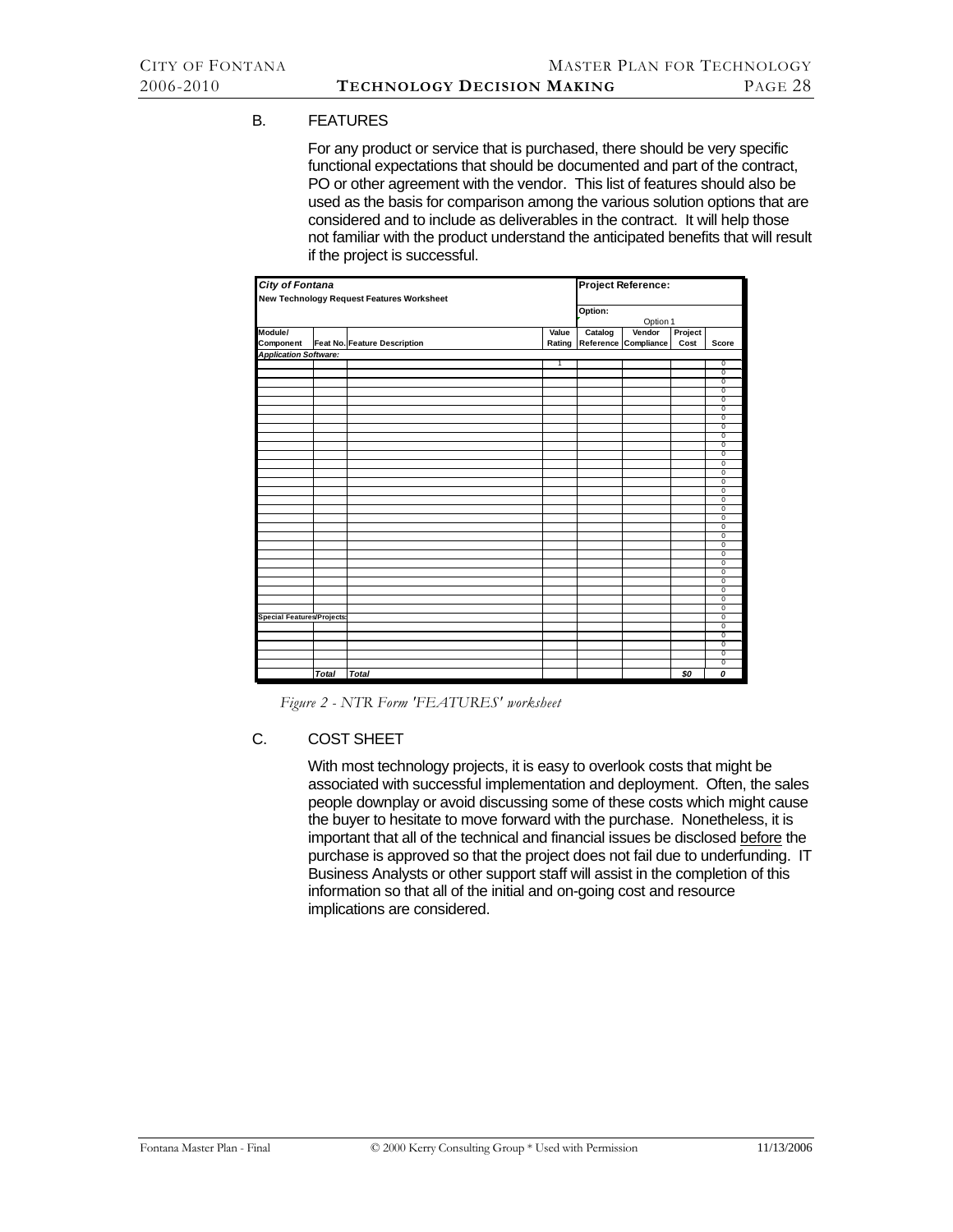| City of Fontana                           |         |                          |                 |                          |                       |                    |      |            |              | Project Reference: |             |
|-------------------------------------------|---------|--------------------------|-----------------|--------------------------|-----------------------|--------------------|------|------------|--------------|--------------------|-------------|
| TECHNOLOGY REQUEST COST WORKSHEET         |         |                          |                 |                          |                       | Trip Cost: \$      |      | 500        |              |                    |             |
|                                           |         |                          |                 |                          |                       | Daily Rate: \$     |      | 1,200      | Option:      |                    |             |
|                                           |         |                          |                 |                          |                       | Per Diem: \$       |      | 250        |              | Option 1           |             |
|                                           |         |                          |                 |                          |                       | <b>Labor Costs</b> |      |            |              |                    |             |
|                                           | Model/  |                          | Source/         |                          | Delivery/<br>Shipping |                    |      |            |              | Days On-           | Est. Travel |
| Mfg                                       | Version | <b>Description</b>       | <b>Supplier</b> | <b>Product Cost Cost</b> |                       | Days               | Cost |            | <b>Trips</b> | site               | Costs       |
|                                           |         |                          |                 | <b>Initial Costs</b>     |                       |                    |      |            |              |                    |             |
| <b>Application Software:</b>              |         |                          |                 |                          |                       |                    |      |            |              |                    |             |
|                                           |         |                          |                 |                          |                       |                    |      | \$0<br>\$0 |              |                    | \$0<br>\$0  |
|                                           |         |                          |                 |                          |                       |                    |      | \$0        |              |                    | \$0         |
|                                           |         |                          |                 |                          |                       |                    |      |            |              |                    |             |
|                                           |         |                          |                 | \$0                      |                       |                    |      | \$0        |              |                    | \$0         |
| Hardware:                                 |         |                          |                 |                          |                       |                    |      |            |              |                    |             |
|                                           |         |                          |                 |                          |                       |                    |      | \$0        |              |                    | \$0         |
|                                           |         |                          |                 |                          |                       |                    |      | \$0        |              |                    | \$          |
|                                           |         |                          |                 |                          |                       |                    |      | \$0        |              |                    | \$0         |
| <b>Network Requirements:</b>              |         |                          |                 |                          |                       |                    |      |            |              |                    |             |
|                                           |         |                          |                 |                          |                       |                    |      | \$0        |              |                    | \$0         |
|                                           |         |                          |                 |                          |                       |                    |      | \$0        |              |                    | \$0         |
|                                           |         |                          |                 |                          |                       |                    |      | \$0        |              |                    | \$0         |
| <b>System Software/Utilities:</b>         |         |                          |                 |                          |                       |                    |      |            |              |                    |             |
|                                           |         |                          |                 |                          |                       |                    |      | \$0        |              |                    | \$0         |
|                                           |         |                          |                 |                          |                       |                    |      | \$0        |              |                    | \$0         |
|                                           |         |                          |                 |                          |                       |                    |      | \$0        |              |                    | \$0         |
| <b>Data Conversion</b>                    |         |                          |                 |                          |                       |                    |      |            |              |                    |             |
|                                           |         |                          |                 |                          |                       |                    |      | \$0        |              |                    | \$0         |
|                                           |         |                          |                 |                          |                       |                    |      | \$0        |              |                    | \$0         |
|                                           |         |                          |                 |                          |                       |                    |      | \$0        |              |                    | \$0         |
| <b>Training</b>                           |         |                          |                 |                          |                       |                    |      |            |              |                    |             |
|                                           |         |                          |                 |                          |                       |                    |      | \$0        |              |                    | \$0         |
|                                           |         |                          |                 |                          |                       |                    |      | \$0        |              |                    | \$0         |
|                                           |         |                          |                 |                          |                       |                    |      | \$0        |              |                    | \$0         |
| <b>Consulting/Implementation Support:</b> |         |                          |                 |                          |                       |                    |      |            |              |                    |             |
|                                           |         |                          |                 |                          |                       |                    |      | \$0        |              |                    | \$0         |
|                                           |         |                          |                 |                          |                       |                    |      | \$0        |              |                    | \$0         |
|                                           |         |                          |                 |                          |                       |                    |      | \$0        |              |                    | \$0         |
| <b>Interfaces/Integration Costs</b>       |         |                          |                 |                          |                       |                    |      |            |              |                    |             |
|                                           |         |                          |                 |                          |                       |                    |      | \$0<br>\$0 |              |                    | \$0<br>\$0  |
|                                           |         |                          |                 |                          |                       |                    |      | \$0        |              |                    | \$0         |
|                                           |         | Features/Special Project |                 |                          |                       |                    |      |            |              |                    |             |
|                                           |         | Costs                    |                 | \$0                      |                       |                    |      |            |              |                    |             |
| <b>Total Initial Costs</b>                |         |                          |                 | \$0                      | \$0                   | $\mathbf{0}$       |      | \$0        | o            | $\mathbf{o}$       | \$0         |

*Figure 3 - NTR Form 'COST SHEET' Initial Costs worksheet* 

These costs are divided into several categories:

- *Application Software What software products are required*
- *Hardware Any additional hardware (servers, workstations, devices, etc.) required*
- *Network Requirements Issues of bandwidth, security, external vs. internal access*
- *System Software/Utilities What database engine, report writer, operating system, etc. are required*
- *Data Conversion How will data be loaded into the system*
- *Training Who will train and how many will be trained*
- *Consulting/Implementation Procedural integration, process reengineering, workflow, configuration ,setup, etc.*
- *Interfaces/Integration Does it need to get or feed data from other systems and is it creating redundant processes or data*

 Each category can have an initial cost (e.g. license fee), labor days (either on or off site) and travel expenses.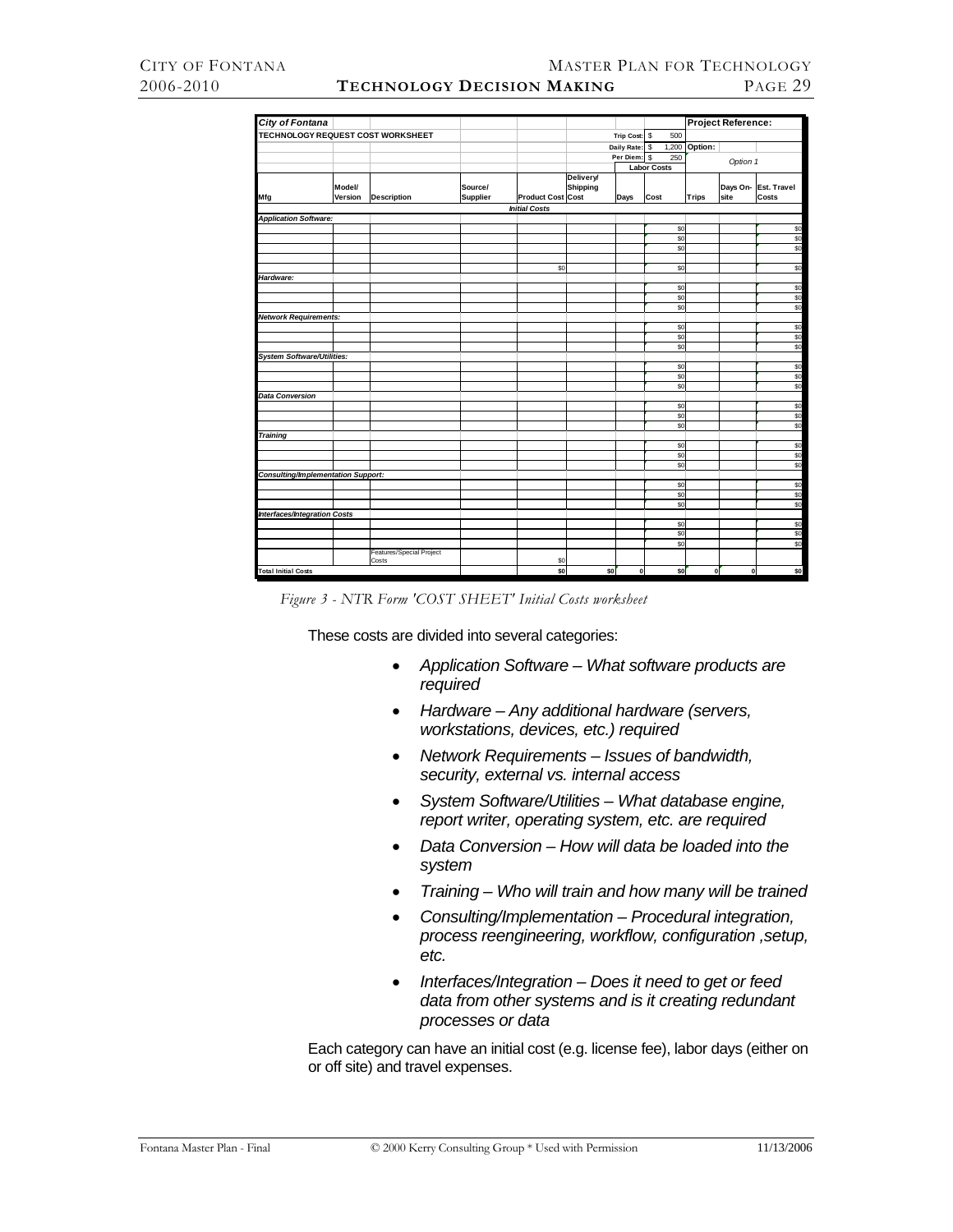In addition to the initial costs, there are on-going costs that must be factored into future year budgets. These recurring costs will inflate the operating costs of the City and so should be justified by cost savings in other areas. They fall into the same categories as the initial costs, though not necessarily identical items under each.

| I<br><b>City of Fontana</b>         |         |                    |                 |                          |                  |                |                    |              | Project Reference: |             |
|-------------------------------------|---------|--------------------|-----------------|--------------------------|------------------|----------------|--------------------|--------------|--------------------|-------------|
| TECHNOLOGY REQUEST COST WORKSHEET   |         |                    |                 |                          |                  | Trip Cost: \$  | 500                |              |                    |             |
|                                     |         |                    |                 |                          |                  | Daily Rate: \$ | 1,200              | Option:      |                    |             |
|                                     |         |                    |                 |                          |                  | Per Diem: \$   | 250                |              | Option 1           |             |
|                                     |         |                    |                 |                          |                  |                | <b>Labor Costs</b> |              |                    |             |
|                                     |         |                    |                 |                          | <b>Delivery/</b> |                |                    |              |                    |             |
|                                     | Model/  |                    | Source/         |                          | Shipping         |                |                    |              | Days On-           | Est. Travel |
| Mfg                                 | Version | <b>Description</b> | <b>Supplier</b> | <b>Product Cost Cost</b> |                  | Days           | Cost               | <b>Trips</b> | site               | Costs       |
|                                     |         |                    |                 | <b>On-going Costs</b>    |                  |                |                    |              |                    |             |
| <b>Application Software:</b>        |         |                    |                 |                          |                  |                |                    |              |                    |             |
|                                     |         |                    |                 |                          |                  |                | \$0                |              |                    | \$0         |
|                                     |         |                    |                 |                          |                  |                | \$0                |              |                    | \$0         |
|                                     |         |                    |                 |                          |                  |                | \$0                |              |                    | \$0         |
|                                     |         |                    |                 |                          |                  |                | \$0                |              |                    | \$0         |
| Hardware:                           |         |                    |                 |                          |                  |                |                    |              |                    |             |
| Annual Maint                        |         |                    |                 |                          |                  |                | \$0                |              |                    | \$0         |
| Depreciation                        |         |                    |                 |                          |                  |                | \$0                |              |                    | \$0         |
|                                     |         |                    |                 |                          |                  |                | \$0                |              |                    | \$0         |
|                                     |         |                    |                 |                          |                  |                | \$0                |              |                    | \$0         |
|                                     |         |                    |                 |                          |                  |                | \$0                |              |                    | \$0         |
|                                     |         |                    |                 |                          |                  |                | \$0                |              |                    | \$0         |
| <b>Network Requirements:</b>        |         |                    |                 |                          |                  |                |                    |              |                    |             |
| Security                            |         |                    |                 |                          |                  |                | \$0                |              |                    | \$0         |
|                                     |         |                    |                 |                          |                  |                | \$0                |              |                    | \$0         |
|                                     |         |                    |                 |                          |                  |                | \$0                |              |                    | \$0         |
| <b>System Software/Utilities:</b>   |         |                    |                 |                          |                  |                |                    |              |                    |             |
| Annual license/sppt                 |         |                    |                 |                          |                  |                | \$0                |              |                    | \$0         |
|                                     |         |                    |                 |                          |                  |                | \$0<br>\$0         |              |                    | \$0<br>\$0  |
|                                     |         |                    |                 |                          |                  |                |                    |              |                    |             |
| <b>Training</b><br>Vendor/User Conf |         |                    |                 |                          |                  |                |                    |              |                    | \$0         |
|                                     |         |                    |                 |                          |                  |                | \$0                |              |                    |             |
| In-service training                 |         |                    |                 |                          |                  |                | \$0                |              |                    | \$0         |
| New hire orientation                |         |                    |                 |                          |                  |                | \$0<br>\$0         |              |                    | \$0         |
|                                     |         |                    |                 |                          |                  |                |                    |              |                    | \$0         |
|                                     |         |                    |                 |                          |                  |                | \$0<br>\$0         |              |                    | \$0<br>\$0  |
| <b>Total On-going Costs</b>         |         |                    |                 | <b>sol</b>               | \$0              | $\mathbf{0}$   | sol                | $\Omega$     | $\mathbf{0}$       | \$0         |
|                                     |         |                    |                 |                          |                  |                |                    |              |                    |             |

*Figure 4 0 NTR Cost Sheet - On-going costs section* 

# D. INDIRECT COSTS

 Another often overlooked aspect of a technology project is the internal resource requirements. This includes not only support from IT, but release time for training for the school/department staff for the implementation and deployment (also known as "backfill").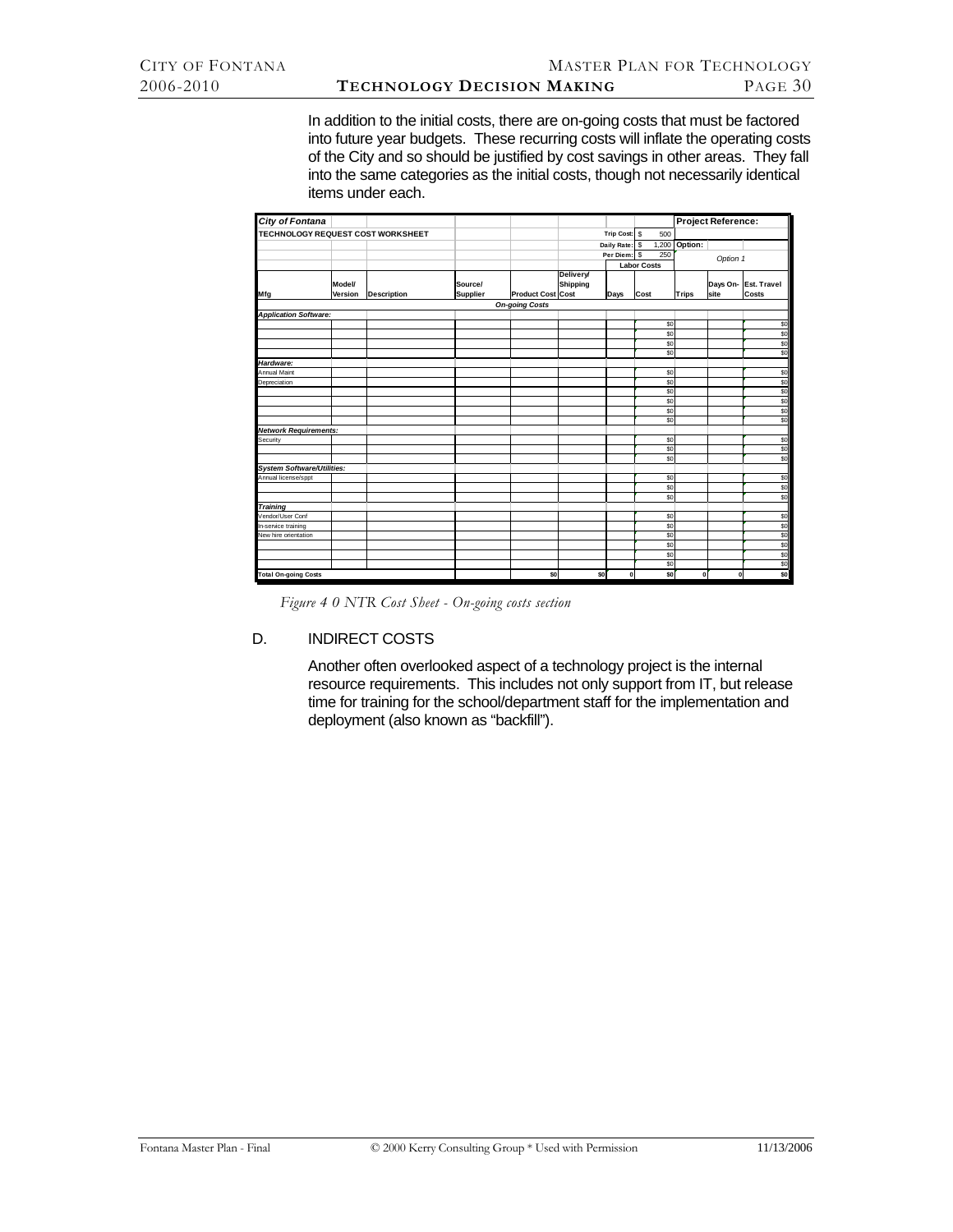|                                           | <b>City of Fontana</b>     |                                               | Project Reference:   |                           |      |                 |          |                                    |      |            |  |
|-------------------------------------------|----------------------------|-----------------------------------------------|----------------------|---------------------------|------|-----------------|----------|------------------------------------|------|------------|--|
|                                           |                            | New Technology Request Indirect Cost Workshee |                      |                           |      |                 |          |                                    |      |            |  |
|                                           |                            |                                               | Option:              |                           |      |                 |          |                                    |      |            |  |
|                                           |                            |                                               |                      |                           |      | Option 1        |          |                                    |      |            |  |
|                                           |                            |                                               |                      | <b>TSD Resource Costs</b> |      |                 |          | <b>Deptarmental Resource Costs</b> |      |            |  |
|                                           | <b>Model</b>               |                                               |                      | Person-                   |      | Indirect        |          | Person-                            |      | Indirect   |  |
| Mfg                                       | Version                    | <b>Description</b>                            | Resource             | hours                     | Rate | Cost            | Resource | hours                              | Rate | Cost       |  |
|                                           |                            |                                               | <b>Initial Costs</b> |                           |      |                 |          |                                    |      |            |  |
| <b>Application Software:</b>              |                            |                                               |                      |                           |      |                 |          |                                    |      |            |  |
|                                           |                            |                                               |                      |                           |      | \$0             |          |                                    |      | \$0        |  |
|                                           |                            |                                               |                      |                           |      | $\overline{50}$ |          |                                    |      | \$0        |  |
|                                           |                            |                                               |                      |                           |      | \$0             |          |                                    |      | \$0        |  |
|                                           |                            |                                               |                      |                           |      | $\overline{50}$ |          |                                    |      | \$0        |  |
|                                           |                            |                                               |                      |                           |      | \$0             |          |                                    |      | \$0        |  |
| Hardware:                                 |                            |                                               |                      |                           |      | \$0             |          |                                    |      | \$0        |  |
|                                           |                            |                                               |                      |                           |      | \$0             |          |                                    |      | \$0        |  |
|                                           |                            |                                               |                      |                           |      | \$0             |          |                                    |      | \$0        |  |
| Network Requiren                          |                            |                                               |                      |                           |      | \$0             |          |                                    |      | \$0        |  |
|                                           |                            |                                               |                      |                           |      | \$0             |          |                                    |      | \$0        |  |
|                                           |                            |                                               |                      |                           |      | \$0             |          |                                    |      | \$0        |  |
|                                           |                            |                                               |                      |                           |      | \$0             |          |                                    |      | \$0        |  |
| System Software/Utilities:                |                            |                                               |                      |                           |      |                 |          |                                    |      |            |  |
|                                           |                            |                                               |                      |                           |      | \$0             |          |                                    |      | \$0        |  |
|                                           |                            |                                               |                      |                           |      | \$0             |          |                                    |      | \$0        |  |
|                                           |                            |                                               |                      |                           |      | $\overline{50}$ |          |                                    |      | \$0        |  |
| <b>Data Conversion</b>                    |                            |                                               |                      |                           |      |                 |          |                                    |      |            |  |
|                                           |                            |                                               |                      |                           |      | \$0             |          |                                    |      | \$0        |  |
|                                           |                            |                                               |                      |                           |      | \$0             |          |                                    |      | \$0        |  |
|                                           |                            |                                               |                      |                           |      | \$0             |          |                                    |      | \$0        |  |
| Training                                  |                            |                                               |                      |                           |      |                 |          |                                    |      |            |  |
|                                           |                            |                                               |                      |                           |      | \$0<br>\$0      |          |                                    |      | \$0<br>\$0 |  |
|                                           |                            |                                               |                      |                           |      | \$0             |          |                                    |      | \$0        |  |
| <b>Consulting/Implementation Support:</b> |                            |                                               |                      |                           |      |                 |          |                                    |      |            |  |
|                                           |                            |                                               |                      |                           |      | \$0             |          |                                    |      | \$0        |  |
|                                           |                            |                                               |                      |                           |      | \$0             |          |                                    |      | \$0        |  |
|                                           |                            |                                               |                      |                           |      | \$0             |          |                                    |      | \$0        |  |
| <b>Interfaces/Integration Costs</b>       |                            |                                               |                      |                           |      |                 |          |                                    |      |            |  |
|                                           |                            |                                               |                      |                           |      | \$0             |          |                                    |      | \$0        |  |
|                                           |                            |                                               |                      |                           |      | $\overline{50}$ |          |                                    |      | \$0        |  |
|                                           |                            |                                               |                      |                           |      | \$0             |          |                                    |      | \$0        |  |
|                                           | <b>Total Initial Costs</b> |                                               |                      | 0.00                      |      | \$0<br>\$0      |          | 0.00                               |      | \$0<br>\$0 |  |
|                                           |                            |                                               |                      |                           |      |                 |          |                                    |      |            |  |

*Figure 5 - NTR Form, 'INDIRECT COSTS' worksheet – Initial cost section* 

 For each category and item in the Cost section, there is likely a commensurate on either IT or Department staff. For example, the installation of the software onto the server environment will need to involve IT staff even if the work is being done by outside consultants.

 As with the Direct Costs, the Indirect Costs have on-going implications to consider as well. Below is the section of the worksheet that helps to itemize and analyze the on-going indirect costs of the project.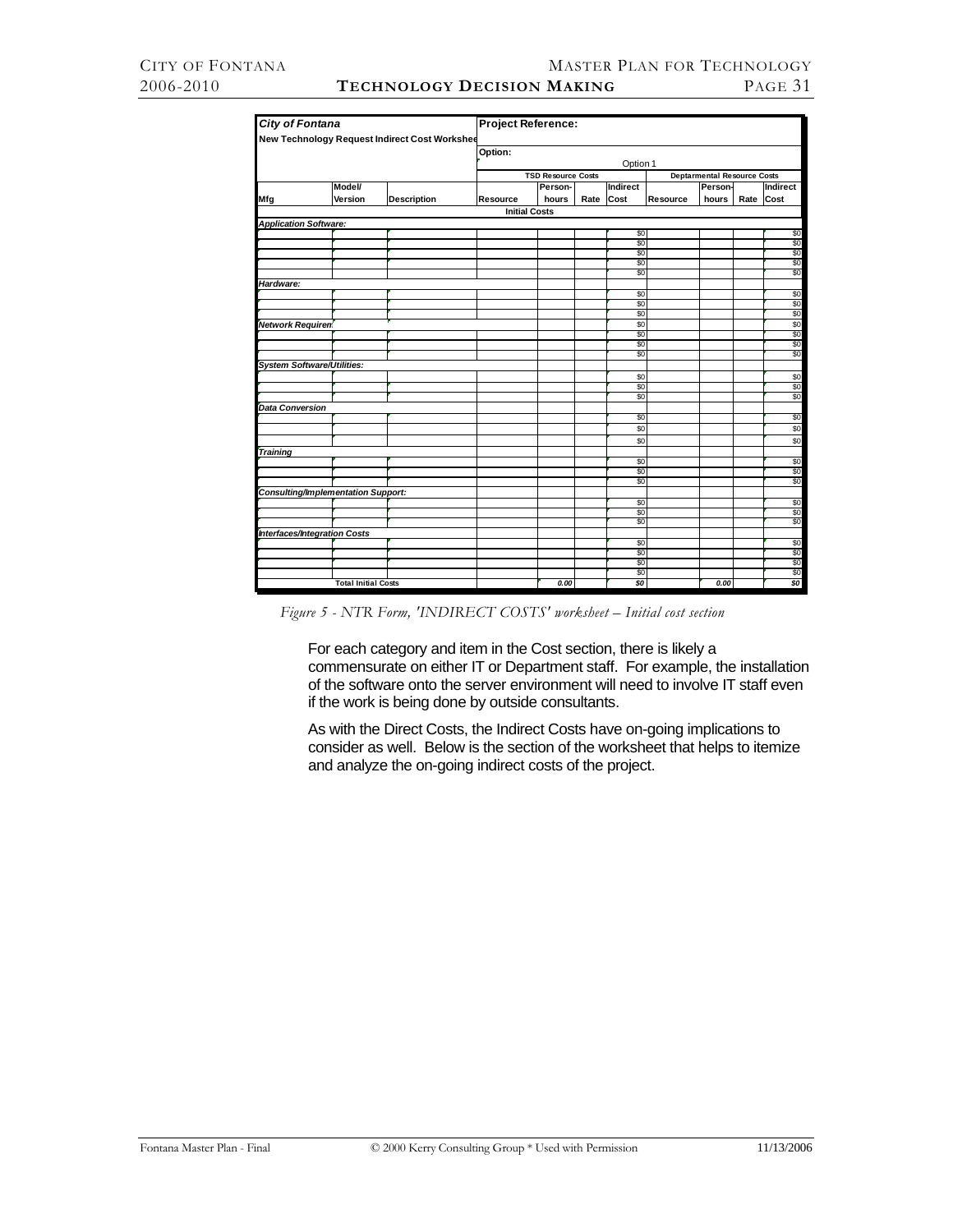| <b>City of Fontana</b>                                   |         |                                               | Project Reference:    |                           |      |                 |          |                                    |      |                 |  |
|----------------------------------------------------------|---------|-----------------------------------------------|-----------------------|---------------------------|------|-----------------|----------|------------------------------------|------|-----------------|--|
|                                                          |         | New Technology Request Indirect Cost Workshee |                       |                           |      |                 |          |                                    |      |                 |  |
|                                                          |         |                                               | Option:               |                           |      |                 |          |                                    |      |                 |  |
|                                                          |         |                                               |                       |                           |      | Option 1        |          |                                    |      |                 |  |
|                                                          |         |                                               |                       | <b>TSD Resource Costs</b> |      |                 |          | <b>Deptarmental Resource Costs</b> |      |                 |  |
|                                                          | Model/  |                                               |                       | Person-                   |      | <b>Indirect</b> |          | Person-                            |      | <b>Indirect</b> |  |
| Mfg                                                      | Version | <b>Description</b>                            | <b>Resource</b>       | hours                     | Rate | Cost            | Resource | hours                              | Rate | <b>Cost</b>     |  |
|                                                          |         |                                               | <b>On-going Costs</b> |                           |      |                 |          |                                    |      |                 |  |
| <b>Application Software:</b>                             |         |                                               |                       |                           |      |                 |          |                                    |      |                 |  |
|                                                          |         |                                               |                       |                           |      | \$0             |          |                                    |      | \$0             |  |
|                                                          |         |                                               |                       |                           |      | \$0             |          |                                    |      | \$0             |  |
|                                                          |         |                                               |                       |                           |      | \$0             |          |                                    |      | \$0             |  |
|                                                          |         |                                               |                       |                           |      | \$0             |          |                                    |      | \$0             |  |
| Hardware:                                                |         |                                               |                       |                           |      |                 |          |                                    |      |                 |  |
| <b>Annual Maint</b>                                      |         |                                               |                       |                           |      | \$0             |          |                                    |      | \$0             |  |
| Depreciation                                             |         |                                               |                       |                           |      | \$0             |          |                                    |      | \$0             |  |
|                                                          |         |                                               |                       |                           |      | \$0             |          |                                    |      | \$0             |  |
|                                                          |         |                                               |                       |                           |      | \$0             |          |                                    |      | \$0             |  |
|                                                          |         |                                               |                       |                           |      | \$O             |          |                                    |      | \$0             |  |
|                                                          |         |                                               |                       |                           |      | \$O             |          |                                    |      | \$0             |  |
| <b>Network Requirements:</b>                             |         |                                               |                       |                           |      | \$0             |          |                                    |      |                 |  |
| Security                                                 |         |                                               |                       |                           |      | \$0             |          |                                    |      | \$0<br>\$0      |  |
|                                                          |         |                                               |                       |                           |      | \$0             |          |                                    |      | \$0             |  |
|                                                          |         |                                               |                       |                           |      |                 |          |                                    |      |                 |  |
| <b>System Software/Utilities:</b><br>Annual license/sppt |         |                                               |                       |                           |      | \$0             |          |                                    |      |                 |  |
|                                                          |         |                                               |                       |                           |      | \$0             |          |                                    |      | $\frac{$0}{$0}$ |  |
|                                                          |         |                                               |                       |                           |      | \$0             |          |                                    |      | \$0             |  |
| Training                                                 |         |                                               |                       |                           |      |                 |          |                                    |      |                 |  |
| Vendor/User Conf                                         |         |                                               |                       |                           |      | \$0             |          |                                    |      | \$0             |  |
| In-service training                                      |         |                                               |                       |                           |      | \$0             |          |                                    |      | \$0             |  |
| New hire orientation                                     |         |                                               |                       |                           |      | \$O             |          |                                    |      | \$0             |  |
|                                                          |         |                                               |                       |                           |      | \$0             |          |                                    |      | \$0             |  |
|                                                          |         |                                               |                       |                           |      | \$0             |          |                                    |      | \$0             |  |
|                                                          |         |                                               |                       |                           |      |                 |          |                                    |      |                 |  |
| <b>Total On-going Costs</b>                              |         |                                               |                       | 0.00                      |      | \$0             |          | 0.00                               |      | SO              |  |

*Figure 6 - NTR Form, 'INDIRECT COSTS' worksheet - On-going costs section*